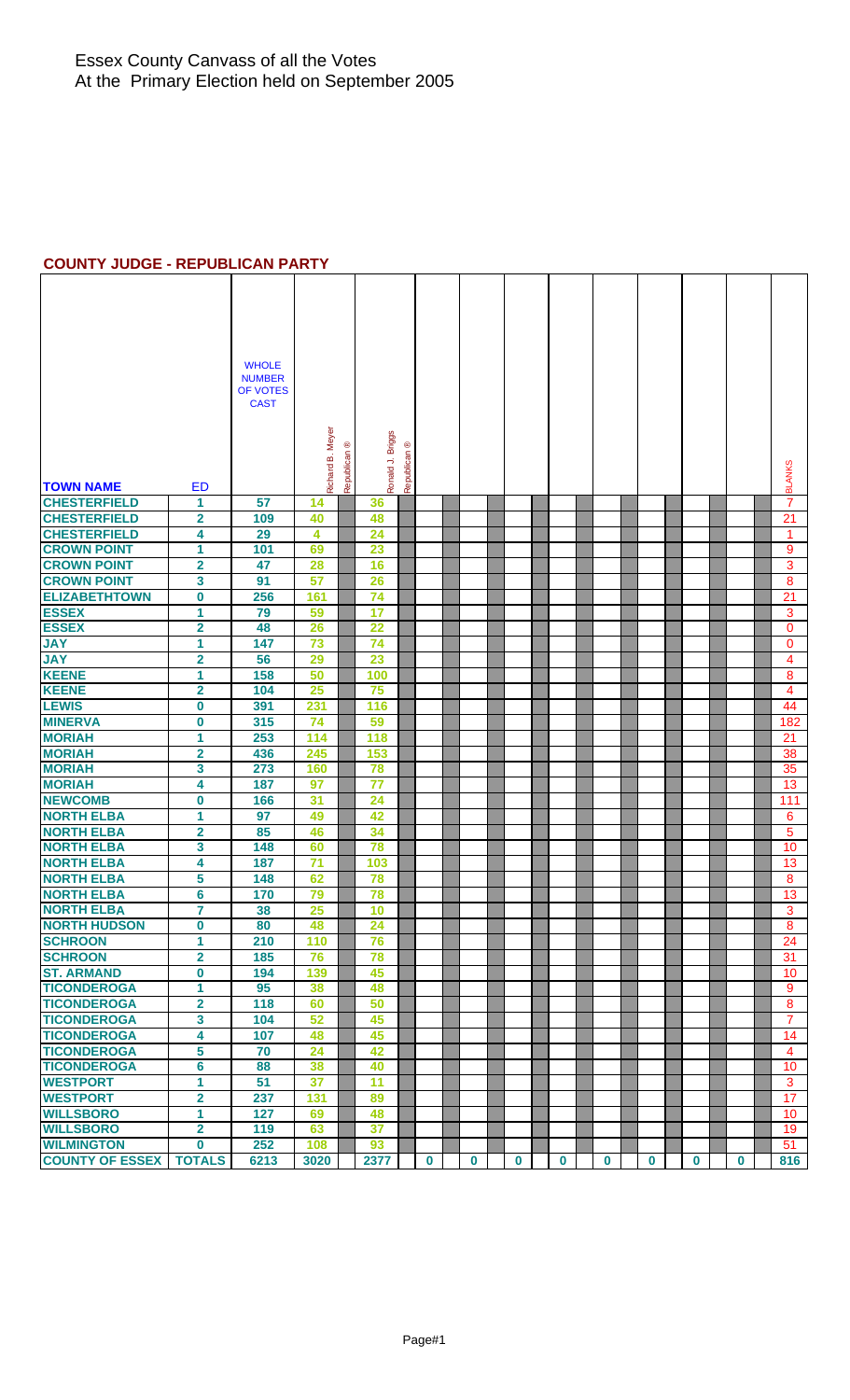#### **COUNTY JUDGE - CONSERVATIVE PARTY**

|                                        |                         | <b>WHOLE</b>                     |                         |               |                         |                |          |             |          |          |          |          |          |          |               |
|----------------------------------------|-------------------------|----------------------------------|-------------------------|---------------|-------------------------|----------------|----------|-------------|----------|----------|----------|----------|----------|----------|---------------|
|                                        |                         | <b>NUMBER OF</b><br><b>VOTES</b> |                         |               |                         |                |          |             |          |          |          |          |          |          |               |
|                                        |                         | <b>CAST</b>                      |                         |               |                         |                |          |             |          |          |          |          |          |          |               |
|                                        |                         |                                  |                         |               |                         |                |          |             |          |          |          |          |          |          |               |
|                                        |                         |                                  |                         | $^\copyright$ |                         |                |          |             |          |          |          |          |          |          |               |
|                                        |                         |                                  |                         |               |                         |                |          |             |          |          |          |          |          |          |               |
|                                        |                         |                                  |                         |               |                         |                |          |             |          |          |          |          |          |          |               |
| <b>TOWN NAME</b>                       | <b>ED</b>               |                                  | Richard B. Meyer        | Conservative  | Ronald J. Briggs        | Conservative © |          |             |          |          |          |          |          |          | <b>BLANKS</b> |
| <b>CHESTERFIELD</b>                    | 1                       | 57                               | $\overline{\mathbf{2}}$ |               | $\bf{0}$                |                |          |             |          |          |          |          |          |          | 55            |
| <b>CHESTERFIELD</b>                    | 2                       | 109                              | 1                       |               | $\overline{2}$          |                |          |             |          |          |          |          |          |          | 106           |
| <b>CHESTERFIELD</b>                    | 4                       | 29                               | $\bf{0}$                |               | 1                       |                |          |             |          |          |          |          |          |          | 28            |
| <b>CROWN POINT</b>                     | 1                       | 99                               | 1                       |               | $\bf{0}$                |                |          |             |          |          |          |          |          |          | 98            |
| <b>CROWN POINT</b>                     | $\overline{\mathbf{2}}$ | 43                               | $\bf{0}$                |               | $\bf{0}$                |                |          |             |          |          |          |          |          |          | 43            |
| <b>CROWN POINT</b>                     | 3                       | 87                               | $\bf{0}$                |               | $\bf{0}$                |                |          |             |          |          |          |          |          |          | 87            |
| <b>ELIZABETHTOWN</b>                   | 0                       | 234                              | 5                       |               | 3                       |                |          |             |          |          |          |          |          |          | 226           |
| <b>ESSEX</b>                           | 1                       | 75                               | 1                       |               | $\bf{0}$                |                |          |             |          |          |          |          |          |          | 74            |
| <b>ESSEX</b>                           | $\overline{\mathbf{2}}$ |                                  |                         |               |                         |                |          |             |          |          |          |          |          |          | $\mathbf 0$   |
| <b>JAY</b>                             | 1                       | 142                              | $\bf{0}$                |               | $\bf{0}$                |                |          |             |          |          |          |          |          |          | 142           |
| <b>JAY</b>                             | $\overline{\mathbf{2}}$ | 50                               | $\bf{0}$                |               | $\mathbf{2}$            |                |          |             |          |          |          |          |          |          | 48            |
| <b>KEENE</b>                           | $\overline{1}$          | 148                              | $\bf{0}$                |               | 1                       |                |          |             |          |          |          |          |          |          | 147           |
| <b>KEENE</b>                           | $\overline{\mathbf{2}}$ | 93                               | 1                       |               | $\bf{0}$                |                |          |             |          |          |          |          |          |          | 92            |
| <b>LEWIS</b>                           | $\overline{\mathbf{0}}$ | 368                              | 3                       |               | 1                       |                |          |             |          |          |          |          |          |          | 364           |
| <b>MINERVA</b>                         | 0                       | 303                              | 1                       |               | $\bf{0}$                |                |          |             |          |          |          |          |          |          | 302           |
| <b>MORIAH</b>                          | 1                       | 221                              | 1                       |               | $\bf{0}$                |                |          |             |          |          |          |          |          |          | 220           |
| <b>MORIAH</b>                          | $\overline{\mathbf{2}}$ | 415                              | $\bf{0}$                |               | $\bf{0}$                |                |          |             |          |          |          |          |          |          | 415           |
| <b>MORIAH</b>                          | 3                       | 264                              | $\bf{0}$                |               | 1                       |                |          |             |          |          |          |          |          |          | 263           |
| <b>MORIAH</b>                          | 4                       | 165                              | $\bf{0}$                |               | 0                       |                |          |             |          |          |          |          |          |          | 165           |
| <b>NEWCOMB</b>                         | $\boldsymbol{0}$        | 160                              | $\bf{0}$                |               | $\bf{0}$                |                |          |             |          |          |          |          |          |          | 160           |
| <b>NORTH ELBA</b>                      | 1                       | 91                               | $\bf{0}$                |               | 1                       |                |          |             |          |          |          |          |          |          | 90            |
| <b>NORTH ELBA</b>                      | 2                       | 79                               | 0                       |               | $\overline{\mathbf{2}}$ |                |          |             |          |          |          |          |          |          | 77            |
| <b>NORTH ELBA</b>                      | 3                       | 141                              | 1                       |               | $\bf{0}$                |                |          |             |          |          |          |          |          |          | 140           |
| <b>NORTH ELBA</b><br><b>NORTH ELBA</b> | 4<br>5                  | 173                              | $\overline{2}$          |               | 2                       |                |          |             |          |          |          |          |          |          | 169           |
| <b>NORTH ELBA</b>                      | 6                       | 143<br>165                       | 4<br>1                  |               | 1<br>3                  |                |          |             |          |          |          |          |          |          | 138<br>161    |
| <b>NORTH ELBA</b>                      | 7                       | 38                               | 1                       |               | $\overline{2}$          |                |          |             |          |          |          |          |          |          | 35            |
| <b>NORTH HUDSON</b>                    | $\bf{0}$                | 78                               | 1                       |               | $\bf{0}$                |                |          |             |          |          |          |          |          |          | 77            |
| <b>SCHROON</b>                         | 1                       | 203                              | 4                       |               | $\bf{0}$                |                |          |             |          |          |          |          |          |          | 199           |
| <b>SCHROON</b>                         | $\overline{\mathbf{2}}$ | 174                              | 1                       |               | $\bf{0}$                |                |          |             |          |          |          |          |          |          | 173           |
| <b>ST. ARMAND</b>                      | $\mathbf 0$             | 189                              | 5                       |               | $\bf{0}$                |                |          |             |          |          |          |          |          |          | 184           |
| <b>TICONDEROGA</b>                     | 1                       | 89                               | $\bf{0}$                |               | $\bf{0}$                |                |          |             |          |          |          |          |          |          | 89            |
| <b>TICONDEROGA</b>                     | $\overline{\mathbf{2}}$ | 108                              | 0                       |               | $\bf{0}$                |                |          |             |          |          |          |          |          |          | 108           |
| <b>TICONDEROGA</b>                     | 3                       | 99                               | $\bf{0}$                |               | 1                       |                |          |             |          |          |          |          |          |          | 98            |
| <b>TICONDEROGA</b>                     | 4                       | 102                              | $\bf{0}$                |               | $\bf{0}$                |                |          |             |          |          |          |          |          |          | 102           |
| <b>TICONDEROGA</b>                     | 5                       | 65                               | $\bf{0}$                |               | $\bf{0}$                |                |          |             |          |          |          |          |          |          | 65            |
| <b>TICONDEROGA</b>                     | 6                       | 83                               | $\bf{0}$                |               | $\bf{0}$                |                |          |             |          |          |          |          |          |          | 83            |
| <b>WESTPORT</b>                        | 1                       |                                  |                         |               |                         |                |          |             |          |          |          |          |          |          | $\mathbf{0}$  |
| <b>WESTPORT</b>                        | $\overline{\mathbf{2}}$ | 224                              | $\bf{0}$                |               | $\blacktriangleleft$    |                |          |             |          |          |          |          |          |          | 223           |
| <b>WILLSBORO</b>                       | 1                       | 116                              | 1                       |               | $\bf{0}$                |                |          |             |          |          |          |          |          |          | 115           |
| <b>WILLSBORO</b>                       | 2                       | 109                              | $\bf{0}$                |               | $\bf{0}$                |                |          |             |          |          |          |          |          |          | 109           |
| <b>WILMINGTON</b>                      | 0                       | 241                              | $\overline{7}$          |               | 10                      |                |          |             |          |          |          |          |          |          | 224           |
| <b>COUNTY OF ESSEX TOTALS</b>          |                         | 5772                             | 44                      |               | 34                      |                | $\bf{0}$ | $\mathbf 0$ | $\bf{0}$ | $\bf{0}$ | $\bf{0}$ | $\bf{0}$ | $\bf{0}$ | $\bf{0}$ | 5694          |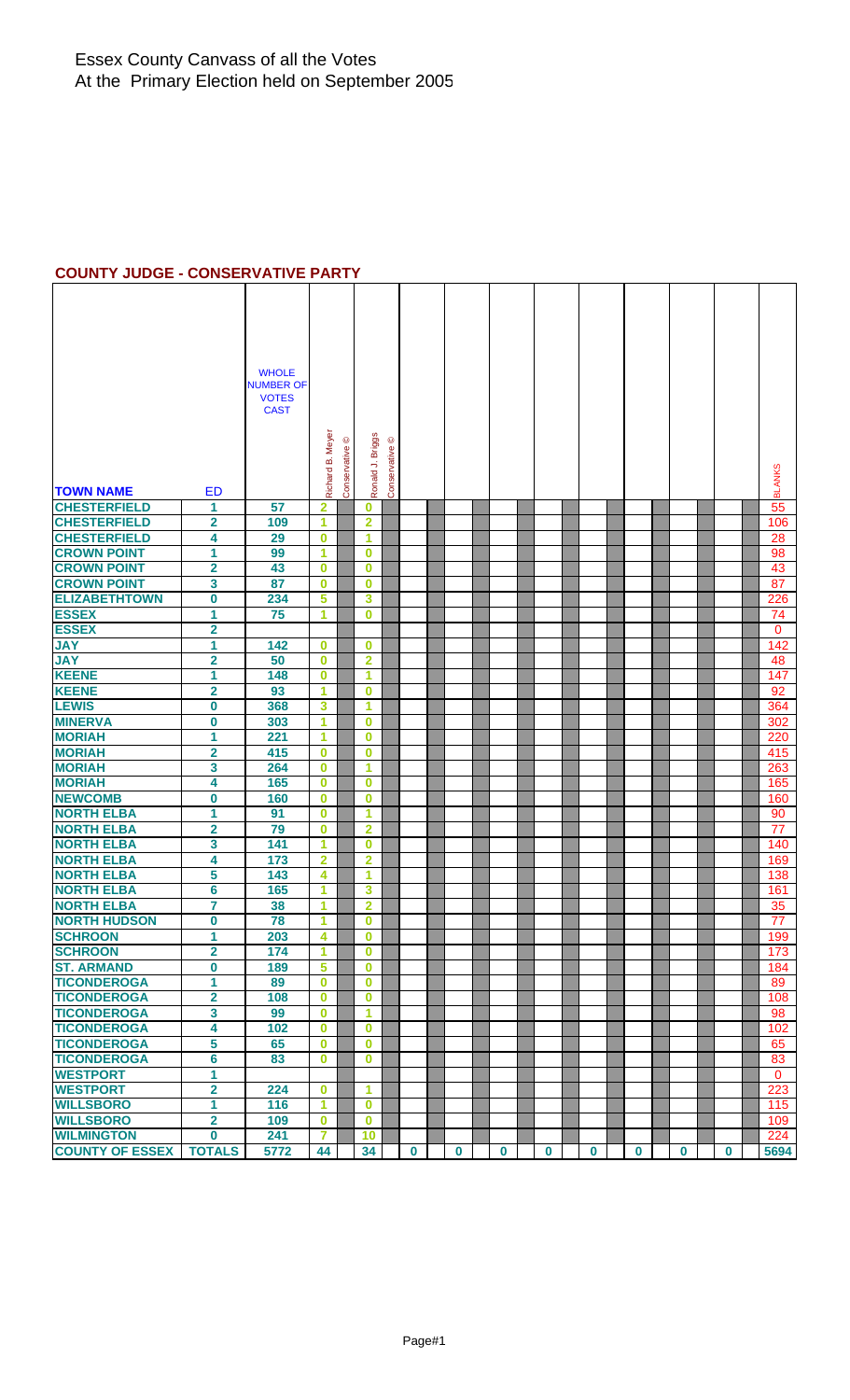#### **DISTRICT ATTORNEY - REPUBLICAN PARTY**

|                                            |                              | <b>WHOLE</b>     |                   |                         |                               |            |                  |                         |          |          |          |          |          |             |          |                         |
|--------------------------------------------|------------------------------|------------------|-------------------|-------------------------|-------------------------------|------------|------------------|-------------------------|----------|----------|----------|----------|----------|-------------|----------|-------------------------|
|                                            |                              | <b>NUMBER OF</b> |                   |                         |                               |            |                  |                         |          |          |          |          |          |             |          |                         |
|                                            |                              | <b>VOTES</b>     |                   |                         |                               |            |                  |                         |          |          |          |          |          |             |          |                         |
|                                            |                              | <b>CAST</b>      |                   |                         |                               |            |                  |                         |          |          |          |          |          |             |          |                         |
|                                            |                              |                  |                   |                         |                               |            |                  |                         |          |          |          |          |          |             |          |                         |
|                                            |                              |                  |                   |                         | Garcia                        | ⊛          |                  |                         |          |          |          |          |          |             |          |                         |
|                                            |                              |                  |                   |                         |                               |            |                  |                         |          |          |          |          |          |             |          |                         |
|                                            |                              |                  | Kristy L. Sprague | Republican <sup>®</sup> | Julie A.                      | Republican | Debra A. Whitson | Republican <sup>®</sup> |          |          |          |          |          |             |          | <b>BLANKS</b>           |
| <b>TOWN NAME</b>                           | <b>ED</b>                    |                  |                   |                         |                               |            |                  |                         |          |          |          |          |          |             |          |                         |
| <b>CHESTERFIELD</b><br><b>CHESTERFIELD</b> | 1                            | 57               | 19                |                         | 8                             |            | 26               |                         |          |          |          |          |          |             |          | $\overline{4}$          |
| <b>CHESTERFIELD</b>                        | $\overline{\mathbf{2}}$<br>4 | 109<br>29        | 22<br>4           |                         | 34<br>$\overline{\mathbf{2}}$ |            | 48<br>19         |                         |          |          |          |          |          |             |          | 5<br>4                  |
| <b>CROWN POINT</b>                         | 1                            | 101              | 36                |                         | 44                            |            | 17               |                         |          |          |          |          |          |             |          | 4                       |
| <b>CROWN POINT</b>                         | $\overline{\mathbf{2}}$      | 47               | $\overline{11}$   |                         | 31                            |            | 5                |                         |          |          |          |          |          |             |          | 0                       |
| <b>CROWN POINT</b>                         | 3                            | 91               | 31                |                         | 46                            |            | 12               |                         |          |          |          |          |          |             |          | $\overline{2}$          |
| <b>ELIZABETHTOWN</b>                       | $\overline{\mathbf{0}}$      | 256              | 32                |                         | 125                           |            | 87               |                         |          |          |          |          |          |             |          | 12                      |
| <b>ESSEX</b>                               | 1                            | 79               | 10                |                         | 46                            |            | 19               |                         |          |          |          |          |          |             |          | 4                       |
| <b>ESSEX</b>                               | 2                            | 48               | 7                 |                         | 19                            |            | 21               |                         |          |          |          |          |          |             |          | $\overline{1}$          |
| <b>JAY</b>                                 | 1                            | 147              | 16                |                         | 43                            |            | 86               |                         |          |          |          |          |          |             |          | $\overline{2}$          |
| <b>JAY</b>                                 | $\overline{\mathbf{2}}$      | 56               | $\overline{7}$    |                         | 12                            |            | 34               |                         |          |          |          |          |          |             |          | 3                       |
| <b>KEENE</b>                               | 1                            | 158              | 31                |                         | 46                            |            | 74               |                         |          |          |          |          |          |             |          | $\overline{7}$          |
| <b>KEENE</b>                               | $\overline{\mathbf{2}}$      | 104              | 14                |                         | 26                            |            | 57               |                         |          |          |          |          |          |             |          | $\overline{7}$          |
| <b>LEWIS</b>                               | 0                            | 391              | 93                |                         | 126                           |            | 144              |                         |          |          |          |          |          |             |          | 28                      |
| <b>MINERVA</b>                             | 0                            | 315              | 54                |                         | 68                            |            | 31               |                         |          |          |          |          |          |             |          | 162                     |
| <b>MORIAH</b>                              | 1                            | 253              | 117               |                         | 106                           |            | 25               |                         |          |          |          |          |          |             |          | 5                       |
| <b>MORIAH</b>                              | $\overline{\mathbf{2}}$      | 436              | 194               |                         | 201                           |            | 35               |                         |          |          |          |          |          |             |          | 6                       |
| <b>MORIAH</b>                              | 3                            | 273              | 103               |                         | 150                           |            | 17               |                         |          |          |          |          |          |             |          | 3                       |
| <b>MORIAH</b>                              | 4                            | 187              | 74                |                         | 98                            |            | 14               |                         |          |          |          |          |          |             |          | $\overline{1}$          |
| <b>NEWCOMB</b>                             | 0                            | 166              | 30                |                         | 31                            |            | 4                |                         |          |          |          |          |          |             |          | 101                     |
| <b>NORTH ELBA</b>                          | 1                            | 97               | 25                |                         | 28                            |            | 38               |                         |          |          |          |          |          |             |          | 6                       |
| <b>NORTH ELBA</b>                          | $\overline{\mathbf{2}}$      | 85               | 8<br>17           |                         | 22                            |            | 49               |                         |          |          |          |          |          |             |          | 6                       |
| <b>NORTH ELBA</b><br><b>NORTH ELBA</b>     | 3<br>4                       | 148<br>187       | 23                |                         | 47<br>58                      |            | 73<br>91         |                         |          |          |          |          |          |             |          | 11<br>15                |
| <b>NORTH ELBA</b>                          | 5                            | 148              | 28                |                         | 33                            |            | 71               |                         |          |          |          |          |          |             |          | 16                      |
| <b>NORTH ELBA</b>                          | 6                            | 170              | 20                |                         | 48                            |            | 90               |                         |          |          |          |          |          |             |          | 12                      |
| <b>NORTH ELBA</b>                          | 7                            | 38               | 6                 |                         | 10                            |            | 18               |                         |          |          |          |          |          |             |          | $\overline{\mathbf{A}}$ |
| <b>NORTH HUDSON</b>                        | 0                            | 80               | 28                |                         | 34                            |            | 12               |                         |          |          |          |          |          |             |          | 6                       |
| <b>SCHROON</b>                             | 1                            | 210              | 37                |                         | 114                           |            | 52               |                         |          |          |          |          |          |             |          | 7                       |
| <b>SCHROON</b>                             | $\overline{\mathbf{2}}$      | 185              | $\overline{21}$   |                         | 108                           |            | 51               |                         |          |          |          |          |          |             |          | 5                       |
| <b>ST. ARMAND</b>                          | 0                            | 194              | 15                |                         | 81                            |            | 76               |                         |          |          |          |          |          |             |          | 22                      |
| <b>TICONDEROGA</b>                         | 1                            | 95               | 46                |                         | $\overline{22}$               |            | 25               |                         |          |          |          |          |          |             |          | $\overline{2}$          |
| <b>TICONDEROGA</b>                         | $\overline{\mathbf{2}}$      | 118              | 58                |                         | 30                            |            | 28               |                         |          |          |          |          |          |             |          | $\overline{2}$          |
| <b>TICONDEROGA</b>                         | 3                            | 104              | 40                |                         | 36                            |            | 24               |                         |          |          |          |          |          |             |          | 4                       |
| <b>TICONDEROGA</b>                         | 4                            | 107              | 34                |                         | 34                            |            | 35               |                         |          |          |          |          |          |             |          | 4                       |
| <b>TICONDEROGA</b>                         | 5                            | 70               | 28                |                         | 17                            |            | 24               |                         |          |          |          |          |          |             |          | 1                       |
| <b>TICONDEROGA</b>                         | 6                            | 88               | 23                |                         | 29                            |            | 35               |                         |          |          |          |          |          |             |          | 1                       |
| <b>WESTPORT</b>                            | 1                            | 51               | 12                |                         | 29                            |            | 10               |                         |          |          |          |          |          |             |          | $\mathbf{0}$            |
| <b>WESTPORT</b>                            | $\overline{\mathbf{2}}$      | 237              | 36                |                         | 108                           |            | 87               |                         |          |          |          |          |          |             |          | 6                       |
| <b>WILLSBORO</b>                           | 1                            | 127              | 30                |                         | 27                            |            | 67               |                         |          |          |          |          |          |             |          | 3                       |
| <b>WILLSBORO</b><br><b>WILMINGTON</b>      | $\overline{\mathbf{2}}$<br>0 | 119<br>252       | 36<br>83          |                         | 25<br>49                      |            | 58<br>74         |                         |          |          |          |          |          |             |          | $\mathbf{0}$<br>46      |
| <b>COUNTY OF ESSEX</b>                     | <b>TOTALS</b>                | 6213             | 1559              |                         | 2251                          |            | 1863             |                         | $\bf{0}$ | $\bf{0}$ | $\bf{0}$ | $\bf{0}$ | $\bf{0}$ | $\mathbf 0$ | $\bf{0}$ | 540                     |
|                                            |                              |                  |                   |                         |                               |            |                  |                         |          |          |          |          |          |             |          |                         |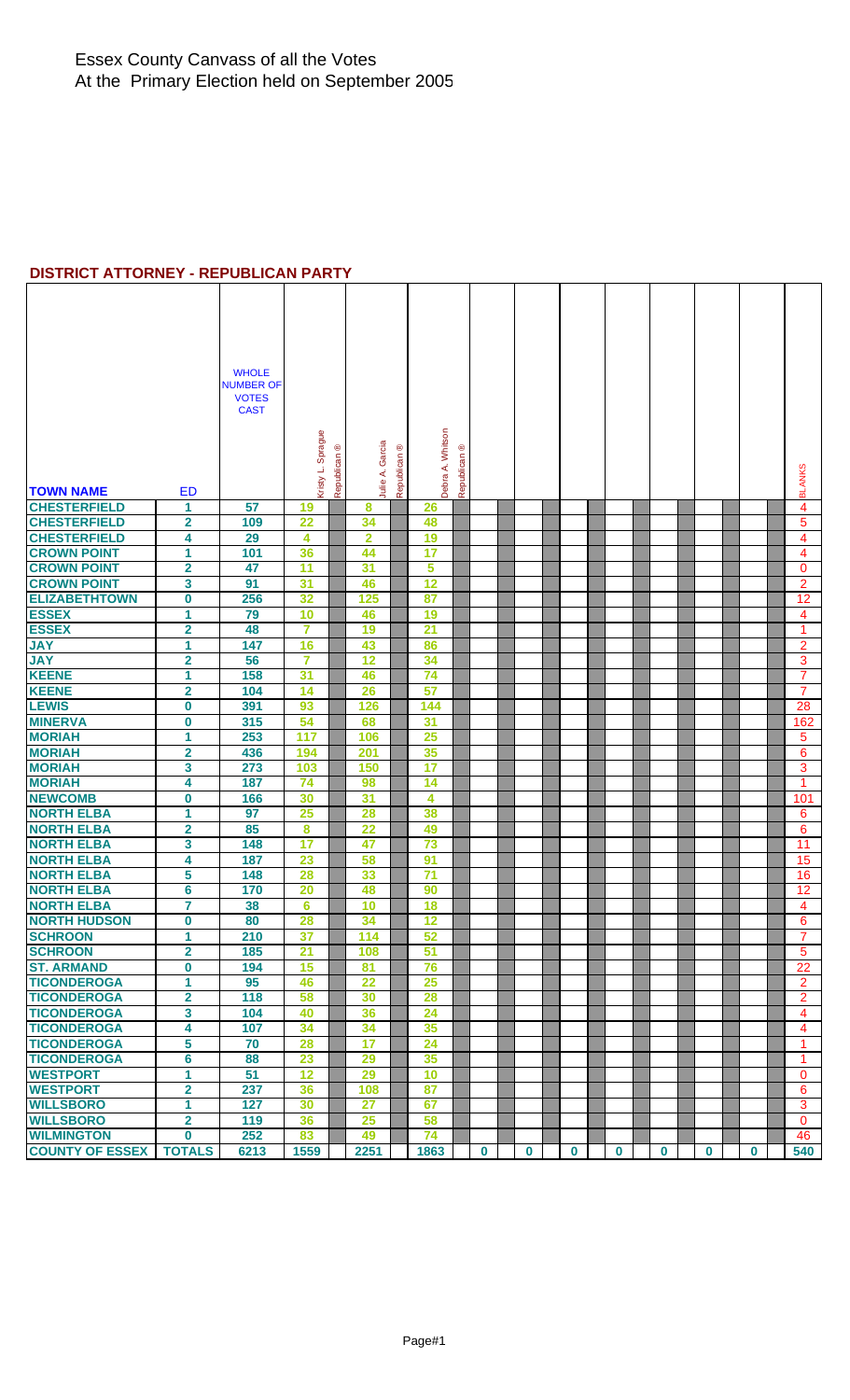#### **DISTRICT ATTORNEY - CONSERVATIVE PARTY**

|                                        |                         | <b>WHOLE</b>                     |                         |                           |                         |                |                         |                           |             |             |             |             |          |             |             |               |
|----------------------------------------|-------------------------|----------------------------------|-------------------------|---------------------------|-------------------------|----------------|-------------------------|---------------------------|-------------|-------------|-------------|-------------|----------|-------------|-------------|---------------|
|                                        |                         | <b>NUMBER OF</b><br><b>VOTES</b> |                         |                           |                         |                |                         |                           |             |             |             |             |          |             |             |               |
|                                        |                         | <b>CAST</b>                      |                         |                           |                         |                |                         |                           |             |             |             |             |          |             |             |               |
|                                        |                         |                                  |                         |                           |                         |                |                         |                           |             |             |             |             |          |             |             |               |
|                                        |                         |                                  |                         |                           |                         | $\circledcirc$ |                         |                           |             |             |             |             |          |             |             |               |
|                                        |                         |                                  | Garcia                  |                           |                         |                |                         |                           |             |             |             |             |          |             |             |               |
|                                        |                         |                                  |                         |                           |                         |                |                         |                           |             |             |             |             |          |             |             |               |
| <b>TOWN NAME</b>                       | <b>ED</b>               |                                  | Julie A.                | Conservative <sup>C</sup> | Kristy L. Sprague       | Conservative   | Debra A. Whitson        | Conservative <sup>O</sup> |             |             |             |             |          |             |             | <b>BLANKS</b> |
| <b>CHESTERFIELD</b>                    | 1                       | 57                               | $\bf{0}$                |                           | 1                       |                | 2                       |                           |             |             |             |             |          |             |             | 54            |
| <b>CHESTERFIELD</b>                    | 2                       | 109                              | 0                       |                           | $\bf{0}$                |                | $\overline{\mathbf{2}}$ |                           |             |             |             |             |          |             |             | 107           |
| <b>CHESTERFIELD</b>                    | 4                       | 29                               | $\bf{0}$                |                           | $\bf{0}$                |                | 1                       |                           |             |             |             |             |          |             |             | 28            |
| <b>CROWN POINT</b>                     | 1                       | 99                               | 1                       |                           | $\bf{0}$                |                | $\bf{0}$                |                           |             |             |             |             |          |             |             | 98            |
| <b>CROWN POINT</b>                     | $\overline{\mathbf{2}}$ | 43                               | 0                       |                           | $\bf{0}$                |                | $\bf{0}$                |                           |             |             |             |             |          |             |             | 43            |
| <b>CROWN POINT</b>                     | 3                       | 87                               | $\bf{0}$                |                           | $\bf{0}$                |                | $\bf{0}$                |                           |             |             |             |             |          |             |             | 87            |
| <b>ELIZABETHTOWN</b>                   | 0                       | 234                              | 3                       |                           | $\bf{0}$                |                | 3                       |                           |             |             |             |             |          |             |             | 228           |
| <b>ESSEX</b>                           | $\overline{1}$          | 75                               | $\bf{0}$                |                           | $\bf{0}$                |                | 1                       |                           |             |             |             |             |          |             |             | 74            |
| <b>ESSEX</b>                           | $\overline{\mathbf{2}}$ |                                  |                         |                           |                         |                |                         |                           |             |             |             |             |          |             |             | 0             |
| <b>JAY</b>                             | 1                       | 142                              | $\bf{0}$                |                           | $\bf{0}$                |                | $\bf{0}$                |                           |             |             |             |             |          |             |             | 142           |
| <b>JAY</b>                             | $\overline{2}$          | 50                               | $\bf{0}$                |                           | $\bf{0}$                |                | $\bf{0}$                |                           |             |             |             |             |          |             |             | 50            |
| <b>KEENE</b>                           | 1                       | 148                              | 0                       |                           | $\bf{0}$                |                | 1                       |                           |             |             |             |             |          |             |             | 147           |
| <b>KEENE</b>                           | 2                       | 93                               | 0                       |                           | $\bf{0}$                |                | 1                       |                           |             |             |             |             |          |             |             | 92            |
| <b>LEWIS</b>                           | 0                       | 368                              | 1                       |                           | $\overline{\mathbf{2}}$ |                | $\overline{2}$          |                           |             |             |             |             |          |             |             | 363           |
| <b>MINERVA</b>                         | 0                       | 303                              | $\bf{0}$                |                           | $\bf{0}$                |                | $\bf{0}$                |                           |             |             |             |             |          |             |             | 303           |
| <b>MORIAH</b>                          | $\overline{\mathbf{1}}$ | 221                              | $\bf{0}$                |                           | $\bf{0}$                |                | 1                       |                           |             |             |             |             |          |             |             | 220           |
| <b>MORIAH</b>                          | $\overline{\mathbf{2}}$ | 415                              | $\bf{0}$                |                           | $\overline{2}$          |                | $\bf{0}$                |                           |             |             |             |             |          |             |             | 413           |
| <b>MORIAH</b>                          | 3                       | 264                              | 1                       |                           | $\bf{0}$                |                | $\bf{0}$                |                           |             |             |             |             |          |             |             | 263           |
| <b>MORIAH</b>                          | 4                       | 165                              | 0                       |                           | $\bf{0}$                |                | $\bf{0}$                |                           |             |             |             |             |          |             |             | 165           |
| <b>NEWCOMB</b>                         | 0                       | 160                              | $\bf{0}$                |                           | 1                       |                | 1                       |                           |             |             |             |             |          |             |             | 158           |
| <b>NORTH ELBA</b>                      | 1                       | 91                               | $\bf{0}$                |                           | $\bf{0}$                |                | 1                       |                           |             |             |             |             |          |             |             | 90            |
| <b>NORTH ELBA</b>                      | $\overline{\mathbf{2}}$ | 79                               | $\bf{0}$                |                           | 1                       |                | $\overline{2}$          |                           |             |             |             |             |          |             |             | 76            |
| <b>NORTH ELBA</b>                      | 3                       | 141                              | 1                       |                           | $\bf{0}$                |                | 1                       |                           |             |             |             |             |          |             |             | 139           |
| <b>NORTH ELBA</b>                      | 4                       | 173                              | $\overline{2}$          |                           | 1                       |                | $\bf{0}$                |                           |             |             |             |             |          |             |             | 170           |
| <b>NORTH ELBA</b><br><b>NORTH ELBA</b> | 5                       | 143                              | $\overline{\mathbf{2}}$ |                           | $\bf{0}$<br>1           |                | 2<br>1                  |                           |             |             |             |             |          |             |             | 139           |
| <b>NORTH ELBA</b>                      | 6<br>$\overline{7}$     | 165<br>38                        | 1<br>$\bf{0}$           |                           | 1                       |                | $\overline{2}$          |                           |             |             |             |             |          |             |             | 162<br>35     |
| <b>NORTH HUDSON</b>                    | 0                       | 78                               | 1                       |                           | $\bf{0}$                |                | $\bf{0}$                |                           |             |             |             |             |          |             |             | 77            |
| <b>SCHROON</b>                         | 1                       | 203                              | 1                       |                           | 1                       |                | $\overline{2}$          |                           |             |             |             |             |          |             |             | 199           |
| <b>SCHROON</b>                         | $\overline{\mathbf{2}}$ | 174                              | 1                       |                           | $\bf{0}$                |                | $\bf{0}$                |                           |             |             |             |             |          |             |             | 173           |
| <b>ST. ARMAND</b>                      | 0                       | 189                              | 4                       |                           | $\bf{0}$                |                | 1                       |                           |             |             |             |             |          |             |             | 184           |
| <b>TICONDEROGA</b>                     | 1                       | 89                               | $\bf{0}$                |                           | $\bf{0}$                |                | $\bf{0}$                |                           |             |             |             |             |          |             |             | 89            |
| <b>TICONDEROGA</b>                     | $\overline{\mathbf{2}}$ | 108                              | $\bf{0}$                |                           | $\bf{0}$                |                | $\bf{0}$                |                           |             |             |             |             |          |             |             | 108           |
| <b>TICONDEROGA</b>                     | 3                       | 99                               | $\bf{0}$                |                           | $\bf{0}$                |                | 1                       |                           |             |             |             |             |          |             |             | 98            |
| <b>TICONDEROGA</b>                     | 4                       | 102                              | $\bf{0}$                |                           | $\bf{0}$                |                | $\bf{0}$                |                           |             |             |             |             |          |             |             | 102           |
| <b>TICONDEROGA</b>                     | 5                       | 65                               | $\bf{0}$                |                           | $\bf{0}$                |                | $\bf{0}$                |                           |             |             |             |             |          |             |             | 65            |
| <b>TICONDEROGA</b>                     | 6                       | 83                               | $\bf{0}$                |                           | $\bf{0}$                |                | $\bf{0}$                |                           |             |             |             |             |          |             |             | 83            |
| <b>WESTPORT</b>                        | 1                       |                                  |                         |                           |                         |                |                         |                           |             |             |             |             |          |             |             | $\mathbf{0}$  |
| <b>WESTPORT</b>                        | $\overline{\mathbf{2}}$ | 224                              | $\bf{0}$                |                           | $\bf{0}$                |                | 1                       |                           |             |             |             |             |          |             |             | 223           |
| <b>WILLSBORO</b>                       | 1                       | 116                              | 1                       |                           | $\bf{0}$                |                | $\bf{0}$                |                           |             |             |             |             |          |             |             | 115           |
| <b>WILLSBORO</b>                       | $\overline{\mathbf{2}}$ | 109                              | $\bf{0}$                |                           | $\bf{0}$                |                | $\bf{0}$                |                           |             |             |             |             |          |             |             | 109           |
| <b>WILMINGTON</b>                      | 0                       | 241                              | $\overline{2}$          |                           | 8                       |                | 6                       |                           |             |             |             |             |          |             |             | 225           |
| <b>COUNTY OF ESSEX</b>                 | <b>TOTALS</b>           | 5772                             | 22                      |                           | 19                      |                | 35                      |                           | $\mathbf 0$ | $\mathbf 0$ | $\mathbf 0$ | $\mathbf 0$ | $\bf{0}$ | $\mathbf 0$ | $\mathbf 0$ | 5696          |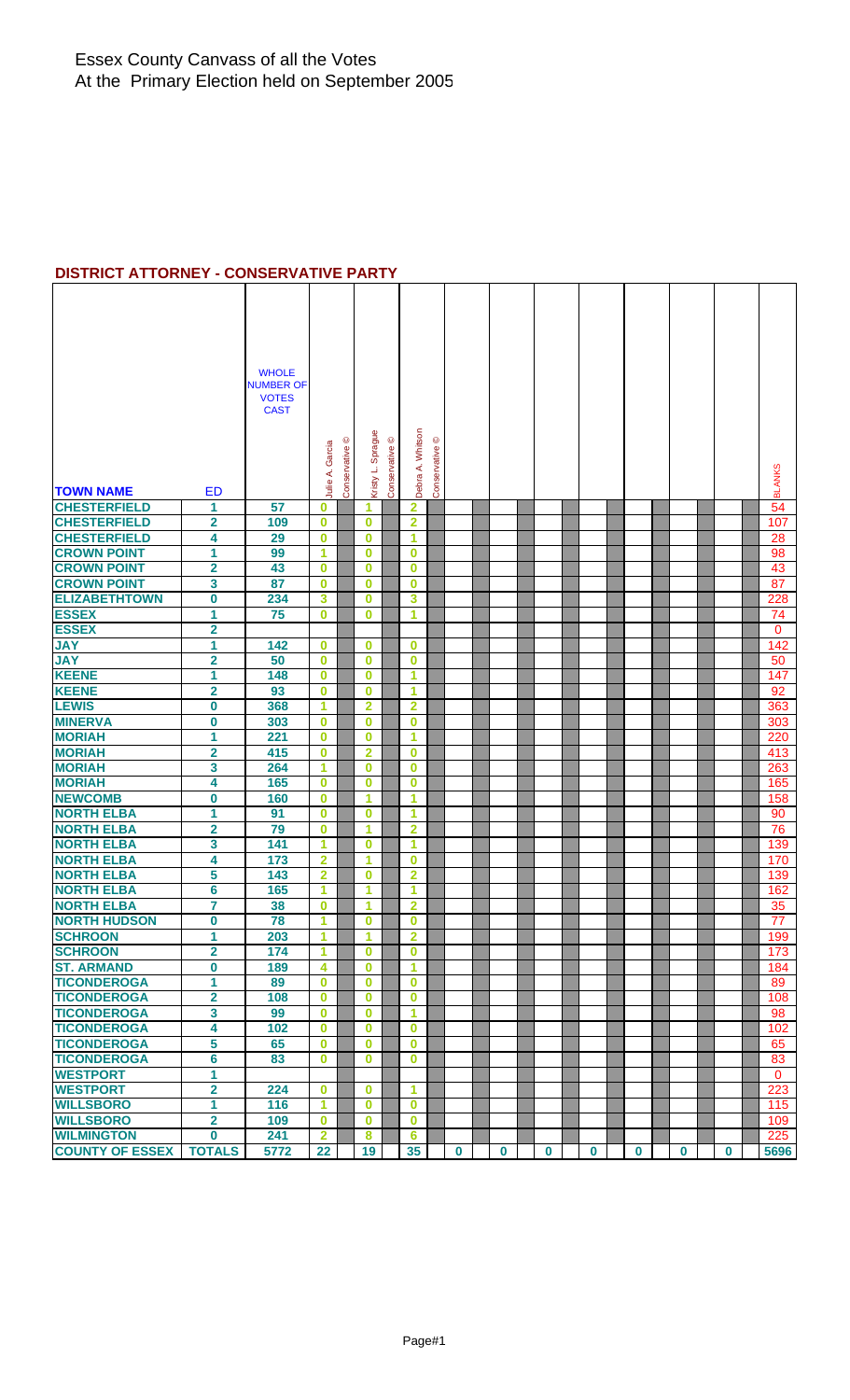# **Essex County - Town of ELIZABETHTOWN**

| 0<br>0<br>0<br>0<br>0<br>0<br>0<br>0<br>0<br><b>Blank</b><br>Void<br>0<br>$\pmb{0}$<br>0<br>0<br>0<br>$\pmb{0}$<br>0<br>0<br><b>TOWN CLERK</b><br><b>Total all Districts</b><br>1st District<br>2nd District<br>3rd District<br>4th District<br>5th District<br>6th District<br>0<br>0<br>0<br>0<br>0<br>0<br>0<br>0<br>0<br><b>Blank</b><br>Void<br>0<br>$\bf{0}$<br>$\bf{0}$<br>0<br>0<br>$\pmb{0}$<br>0<br>0<br><b>TOWN JUSTICE(FULL TERM)</b><br><b>Total all Districts</b><br>1st District<br>2nd District<br>3rd District<br>4th District<br>5th District<br>6th District<br>0<br>0<br>0<br>0<br>0<br>0<br>0<br>0<br>0<br>Void<br>0<br>0<br>0<br>$\bf{0}$<br>0<br>$\bf{0}$<br>$\bf{0}$<br>$\mathbf 0$<br><b>Total Votes Cast For This Office</b><br><b>Total all Districts</b><br>2nd District<br>1st District<br>3rd District<br>4th District<br>6th District<br>5th District<br>Michael J. McGinn ®<br>88<br>88<br>100<br><b>Allen Dickerson ®</b><br>100<br>109<br>Joseph E. Martin ®<br>109<br>135<br>135<br>0<br>0<br>0<br>0<br>80<br>80<br>$\mathbf 0$<br>512<br>512<br><b>Total Votes Cast For This Office</b><br>0<br>0<br>0<br>0<br>0<br><b>COUNCILMEN(UNEXPIRED TERM)</b><br><b>Total all Districts</b><br>1st District<br>2nd District<br>3rd District<br>4th District<br>5th District<br>6th District<br>0<br>0<br>0<br>0<br>0<br>0<br>0<br>0<br><b>Blank</b><br>0<br>0<br>$\bf{0}$<br>$\bf{0}$<br>$\bf{0}$<br>$\mathbf 0$<br>$\bf{0}$<br>$\mathbf 0$<br>0<br><b>ASSESSOR-4 yrs TERM</b><br><b>Total all Districts</b><br>1st District<br>2nd District<br>3rd District<br>4th District<br>5th District<br>6th District<br>0<br>0<br>0<br>0<br>0<br>0<br>0<br>0<br>0<br><b>Blank</b><br>Void<br>0<br>0<br>0<br>0<br>0<br>0<br>0<br>0 | <b>SUPERVISOR</b>                       | 1st District | 2nd District | 3rd District | 4th District | 5th District | 6th District | <b>Total all Districts</b> |  |
|-------------------------------------------------------------------------------------------------------------------------------------------------------------------------------------------------------------------------------------------------------------------------------------------------------------------------------------------------------------------------------------------------------------------------------------------------------------------------------------------------------------------------------------------------------------------------------------------------------------------------------------------------------------------------------------------------------------------------------------------------------------------------------------------------------------------------------------------------------------------------------------------------------------------------------------------------------------------------------------------------------------------------------------------------------------------------------------------------------------------------------------------------------------------------------------------------------------------------------------------------------------------------------------------------------------------------------------------------------------------------------------------------------------------------------------------------------------------------------------------------------------------------------------------------------------------------------------------------------------------------------------------------------------------------------------------------------------------------------------------------------|-----------------------------------------|--------------|--------------|--------------|--------------|--------------|--------------|----------------------------|--|
|                                                                                                                                                                                                                                                                                                                                                                                                                                                                                                                                                                                                                                                                                                                                                                                                                                                                                                                                                                                                                                                                                                                                                                                                                                                                                                                                                                                                                                                                                                                                                                                                                                                                                                                                                       |                                         |              |              |              |              |              |              |                            |  |
|                                                                                                                                                                                                                                                                                                                                                                                                                                                                                                                                                                                                                                                                                                                                                                                                                                                                                                                                                                                                                                                                                                                                                                                                                                                                                                                                                                                                                                                                                                                                                                                                                                                                                                                                                       |                                         |              |              |              |              |              |              |                            |  |
|                                                                                                                                                                                                                                                                                                                                                                                                                                                                                                                                                                                                                                                                                                                                                                                                                                                                                                                                                                                                                                                                                                                                                                                                                                                                                                                                                                                                                                                                                                                                                                                                                                                                                                                                                       |                                         |              |              |              |              |              |              |                            |  |
|                                                                                                                                                                                                                                                                                                                                                                                                                                                                                                                                                                                                                                                                                                                                                                                                                                                                                                                                                                                                                                                                                                                                                                                                                                                                                                                                                                                                                                                                                                                                                                                                                                                                                                                                                       |                                         |              |              |              |              |              |              |                            |  |
|                                                                                                                                                                                                                                                                                                                                                                                                                                                                                                                                                                                                                                                                                                                                                                                                                                                                                                                                                                                                                                                                                                                                                                                                                                                                                                                                                                                                                                                                                                                                                                                                                                                                                                                                                       |                                         |              |              |              |              |              |              |                            |  |
|                                                                                                                                                                                                                                                                                                                                                                                                                                                                                                                                                                                                                                                                                                                                                                                                                                                                                                                                                                                                                                                                                                                                                                                                                                                                                                                                                                                                                                                                                                                                                                                                                                                                                                                                                       |                                         |              |              |              |              |              |              |                            |  |
|                                                                                                                                                                                                                                                                                                                                                                                                                                                                                                                                                                                                                                                                                                                                                                                                                                                                                                                                                                                                                                                                                                                                                                                                                                                                                                                                                                                                                                                                                                                                                                                                                                                                                                                                                       |                                         |              |              |              |              |              |              |                            |  |
|                                                                                                                                                                                                                                                                                                                                                                                                                                                                                                                                                                                                                                                                                                                                                                                                                                                                                                                                                                                                                                                                                                                                                                                                                                                                                                                                                                                                                                                                                                                                                                                                                                                                                                                                                       |                                         |              |              |              |              |              |              |                            |  |
|                                                                                                                                                                                                                                                                                                                                                                                                                                                                                                                                                                                                                                                                                                                                                                                                                                                                                                                                                                                                                                                                                                                                                                                                                                                                                                                                                                                                                                                                                                                                                                                                                                                                                                                                                       | <b>Total Votes Cast For This Office</b> |              |              |              |              |              |              |                            |  |
|                                                                                                                                                                                                                                                                                                                                                                                                                                                                                                                                                                                                                                                                                                                                                                                                                                                                                                                                                                                                                                                                                                                                                                                                                                                                                                                                                                                                                                                                                                                                                                                                                                                                                                                                                       |                                         |              |              |              |              |              |              |                            |  |
|                                                                                                                                                                                                                                                                                                                                                                                                                                                                                                                                                                                                                                                                                                                                                                                                                                                                                                                                                                                                                                                                                                                                                                                                                                                                                                                                                                                                                                                                                                                                                                                                                                                                                                                                                       |                                         |              |              |              |              |              |              |                            |  |
|                                                                                                                                                                                                                                                                                                                                                                                                                                                                                                                                                                                                                                                                                                                                                                                                                                                                                                                                                                                                                                                                                                                                                                                                                                                                                                                                                                                                                                                                                                                                                                                                                                                                                                                                                       |                                         |              |              |              |              |              |              |                            |  |
|                                                                                                                                                                                                                                                                                                                                                                                                                                                                                                                                                                                                                                                                                                                                                                                                                                                                                                                                                                                                                                                                                                                                                                                                                                                                                                                                                                                                                                                                                                                                                                                                                                                                                                                                                       |                                         |              |              |              |              |              |              |                            |  |
|                                                                                                                                                                                                                                                                                                                                                                                                                                                                                                                                                                                                                                                                                                                                                                                                                                                                                                                                                                                                                                                                                                                                                                                                                                                                                                                                                                                                                                                                                                                                                                                                                                                                                                                                                       |                                         |              |              |              |              |              |              |                            |  |
|                                                                                                                                                                                                                                                                                                                                                                                                                                                                                                                                                                                                                                                                                                                                                                                                                                                                                                                                                                                                                                                                                                                                                                                                                                                                                                                                                                                                                                                                                                                                                                                                                                                                                                                                                       |                                         |              |              |              |              |              |              |                            |  |
|                                                                                                                                                                                                                                                                                                                                                                                                                                                                                                                                                                                                                                                                                                                                                                                                                                                                                                                                                                                                                                                                                                                                                                                                                                                                                                                                                                                                                                                                                                                                                                                                                                                                                                                                                       |                                         |              |              |              |              |              |              |                            |  |
|                                                                                                                                                                                                                                                                                                                                                                                                                                                                                                                                                                                                                                                                                                                                                                                                                                                                                                                                                                                                                                                                                                                                                                                                                                                                                                                                                                                                                                                                                                                                                                                                                                                                                                                                                       |                                         |              |              |              |              |              |              |                            |  |
|                                                                                                                                                                                                                                                                                                                                                                                                                                                                                                                                                                                                                                                                                                                                                                                                                                                                                                                                                                                                                                                                                                                                                                                                                                                                                                                                                                                                                                                                                                                                                                                                                                                                                                                                                       |                                         |              |              |              |              |              |              |                            |  |
|                                                                                                                                                                                                                                                                                                                                                                                                                                                                                                                                                                                                                                                                                                                                                                                                                                                                                                                                                                                                                                                                                                                                                                                                                                                                                                                                                                                                                                                                                                                                                                                                                                                                                                                                                       | <b>Total Votes Cast For This Office</b> |              |              |              |              |              |              |                            |  |
|                                                                                                                                                                                                                                                                                                                                                                                                                                                                                                                                                                                                                                                                                                                                                                                                                                                                                                                                                                                                                                                                                                                                                                                                                                                                                                                                                                                                                                                                                                                                                                                                                                                                                                                                                       |                                         |              |              |              |              |              |              |                            |  |
|                                                                                                                                                                                                                                                                                                                                                                                                                                                                                                                                                                                                                                                                                                                                                                                                                                                                                                                                                                                                                                                                                                                                                                                                                                                                                                                                                                                                                                                                                                                                                                                                                                                                                                                                                       |                                         |              |              |              |              |              |              |                            |  |
|                                                                                                                                                                                                                                                                                                                                                                                                                                                                                                                                                                                                                                                                                                                                                                                                                                                                                                                                                                                                                                                                                                                                                                                                                                                                                                                                                                                                                                                                                                                                                                                                                                                                                                                                                       |                                         |              |              |              |              |              |              |                            |  |
|                                                                                                                                                                                                                                                                                                                                                                                                                                                                                                                                                                                                                                                                                                                                                                                                                                                                                                                                                                                                                                                                                                                                                                                                                                                                                                                                                                                                                                                                                                                                                                                                                                                                                                                                                       |                                         |              |              |              |              |              |              |                            |  |
|                                                                                                                                                                                                                                                                                                                                                                                                                                                                                                                                                                                                                                                                                                                                                                                                                                                                                                                                                                                                                                                                                                                                                                                                                                                                                                                                                                                                                                                                                                                                                                                                                                                                                                                                                       |                                         |              |              |              |              |              |              |                            |  |
|                                                                                                                                                                                                                                                                                                                                                                                                                                                                                                                                                                                                                                                                                                                                                                                                                                                                                                                                                                                                                                                                                                                                                                                                                                                                                                                                                                                                                                                                                                                                                                                                                                                                                                                                                       |                                         |              |              |              |              |              |              |                            |  |
|                                                                                                                                                                                                                                                                                                                                                                                                                                                                                                                                                                                                                                                                                                                                                                                                                                                                                                                                                                                                                                                                                                                                                                                                                                                                                                                                                                                                                                                                                                                                                                                                                                                                                                                                                       |                                         |              |              |              |              |              |              |                            |  |
|                                                                                                                                                                                                                                                                                                                                                                                                                                                                                                                                                                                                                                                                                                                                                                                                                                                                                                                                                                                                                                                                                                                                                                                                                                                                                                                                                                                                                                                                                                                                                                                                                                                                                                                                                       |                                         |              |              |              |              |              |              |                            |  |
|                                                                                                                                                                                                                                                                                                                                                                                                                                                                                                                                                                                                                                                                                                                                                                                                                                                                                                                                                                                                                                                                                                                                                                                                                                                                                                                                                                                                                                                                                                                                                                                                                                                                                                                                                       | <b>Blank</b>                            |              |              |              |              |              |              |                            |  |
|                                                                                                                                                                                                                                                                                                                                                                                                                                                                                                                                                                                                                                                                                                                                                                                                                                                                                                                                                                                                                                                                                                                                                                                                                                                                                                                                                                                                                                                                                                                                                                                                                                                                                                                                                       |                                         |              |              |              |              |              |              |                            |  |
|                                                                                                                                                                                                                                                                                                                                                                                                                                                                                                                                                                                                                                                                                                                                                                                                                                                                                                                                                                                                                                                                                                                                                                                                                                                                                                                                                                                                                                                                                                                                                                                                                                                                                                                                                       |                                         |              |              |              |              |              |              |                            |  |
|                                                                                                                                                                                                                                                                                                                                                                                                                                                                                                                                                                                                                                                                                                                                                                                                                                                                                                                                                                                                                                                                                                                                                                                                                                                                                                                                                                                                                                                                                                                                                                                                                                                                                                                                                       | <b>COUNCILMEN(FULL TERM)</b>            |              |              |              |              |              |              |                            |  |
|                                                                                                                                                                                                                                                                                                                                                                                                                                                                                                                                                                                                                                                                                                                                                                                                                                                                                                                                                                                                                                                                                                                                                                                                                                                                                                                                                                                                                                                                                                                                                                                                                                                                                                                                                       |                                         |              |              |              |              |              |              |                            |  |
|                                                                                                                                                                                                                                                                                                                                                                                                                                                                                                                                                                                                                                                                                                                                                                                                                                                                                                                                                                                                                                                                                                                                                                                                                                                                                                                                                                                                                                                                                                                                                                                                                                                                                                                                                       |                                         |              |              |              |              |              |              |                            |  |
|                                                                                                                                                                                                                                                                                                                                                                                                                                                                                                                                                                                                                                                                                                                                                                                                                                                                                                                                                                                                                                                                                                                                                                                                                                                                                                                                                                                                                                                                                                                                                                                                                                                                                                                                                       | Kenneth W. Fenimore ®                   |              |              |              |              |              |              |                            |  |
|                                                                                                                                                                                                                                                                                                                                                                                                                                                                                                                                                                                                                                                                                                                                                                                                                                                                                                                                                                                                                                                                                                                                                                                                                                                                                                                                                                                                                                                                                                                                                                                                                                                                                                                                                       |                                         |              |              |              |              |              |              |                            |  |
|                                                                                                                                                                                                                                                                                                                                                                                                                                                                                                                                                                                                                                                                                                                                                                                                                                                                                                                                                                                                                                                                                                                                                                                                                                                                                                                                                                                                                                                                                                                                                                                                                                                                                                                                                       |                                         |              |              |              |              |              |              |                            |  |
|                                                                                                                                                                                                                                                                                                                                                                                                                                                                                                                                                                                                                                                                                                                                                                                                                                                                                                                                                                                                                                                                                                                                                                                                                                                                                                                                                                                                                                                                                                                                                                                                                                                                                                                                                       |                                         |              |              |              |              |              |              |                            |  |
|                                                                                                                                                                                                                                                                                                                                                                                                                                                                                                                                                                                                                                                                                                                                                                                                                                                                                                                                                                                                                                                                                                                                                                                                                                                                                                                                                                                                                                                                                                                                                                                                                                                                                                                                                       | <b>Blank</b>                            |              |              |              |              |              |              |                            |  |
|                                                                                                                                                                                                                                                                                                                                                                                                                                                                                                                                                                                                                                                                                                                                                                                                                                                                                                                                                                                                                                                                                                                                                                                                                                                                                                                                                                                                                                                                                                                                                                                                                                                                                                                                                       | Void                                    |              |              |              |              |              |              |                            |  |
|                                                                                                                                                                                                                                                                                                                                                                                                                                                                                                                                                                                                                                                                                                                                                                                                                                                                                                                                                                                                                                                                                                                                                                                                                                                                                                                                                                                                                                                                                                                                                                                                                                                                                                                                                       |                                         |              |              |              |              |              |              |                            |  |
|                                                                                                                                                                                                                                                                                                                                                                                                                                                                                                                                                                                                                                                                                                                                                                                                                                                                                                                                                                                                                                                                                                                                                                                                                                                                                                                                                                                                                                                                                                                                                                                                                                                                                                                                                       |                                         |              |              |              |              |              |              |                            |  |
|                                                                                                                                                                                                                                                                                                                                                                                                                                                                                                                                                                                                                                                                                                                                                                                                                                                                                                                                                                                                                                                                                                                                                                                                                                                                                                                                                                                                                                                                                                                                                                                                                                                                                                                                                       |                                         |              |              |              |              |              |              |                            |  |
|                                                                                                                                                                                                                                                                                                                                                                                                                                                                                                                                                                                                                                                                                                                                                                                                                                                                                                                                                                                                                                                                                                                                                                                                                                                                                                                                                                                                                                                                                                                                                                                                                                                                                                                                                       |                                         |              |              |              |              |              |              |                            |  |
|                                                                                                                                                                                                                                                                                                                                                                                                                                                                                                                                                                                                                                                                                                                                                                                                                                                                                                                                                                                                                                                                                                                                                                                                                                                                                                                                                                                                                                                                                                                                                                                                                                                                                                                                                       |                                         |              |              |              |              |              |              |                            |  |
|                                                                                                                                                                                                                                                                                                                                                                                                                                                                                                                                                                                                                                                                                                                                                                                                                                                                                                                                                                                                                                                                                                                                                                                                                                                                                                                                                                                                                                                                                                                                                                                                                                                                                                                                                       |                                         |              |              |              |              |              |              |                            |  |
|                                                                                                                                                                                                                                                                                                                                                                                                                                                                                                                                                                                                                                                                                                                                                                                                                                                                                                                                                                                                                                                                                                                                                                                                                                                                                                                                                                                                                                                                                                                                                                                                                                                                                                                                                       |                                         |              |              |              |              |              |              |                            |  |
|                                                                                                                                                                                                                                                                                                                                                                                                                                                                                                                                                                                                                                                                                                                                                                                                                                                                                                                                                                                                                                                                                                                                                                                                                                                                                                                                                                                                                                                                                                                                                                                                                                                                                                                                                       |                                         |              |              |              |              |              |              |                            |  |
|                                                                                                                                                                                                                                                                                                                                                                                                                                                                                                                                                                                                                                                                                                                                                                                                                                                                                                                                                                                                                                                                                                                                                                                                                                                                                                                                                                                                                                                                                                                                                                                                                                                                                                                                                       |                                         |              |              |              |              |              |              |                            |  |
|                                                                                                                                                                                                                                                                                                                                                                                                                                                                                                                                                                                                                                                                                                                                                                                                                                                                                                                                                                                                                                                                                                                                                                                                                                                                                                                                                                                                                                                                                                                                                                                                                                                                                                                                                       | Void                                    |              |              |              |              |              |              |                            |  |
|                                                                                                                                                                                                                                                                                                                                                                                                                                                                                                                                                                                                                                                                                                                                                                                                                                                                                                                                                                                                                                                                                                                                                                                                                                                                                                                                                                                                                                                                                                                                                                                                                                                                                                                                                       | <b>Total Votes Cast For This Office</b> |              |              |              |              |              |              |                            |  |
|                                                                                                                                                                                                                                                                                                                                                                                                                                                                                                                                                                                                                                                                                                                                                                                                                                                                                                                                                                                                                                                                                                                                                                                                                                                                                                                                                                                                                                                                                                                                                                                                                                                                                                                                                       |                                         |              |              |              |              |              |              |                            |  |
|                                                                                                                                                                                                                                                                                                                                                                                                                                                                                                                                                                                                                                                                                                                                                                                                                                                                                                                                                                                                                                                                                                                                                                                                                                                                                                                                                                                                                                                                                                                                                                                                                                                                                                                                                       |                                         |              |              |              |              |              |              |                            |  |
|                                                                                                                                                                                                                                                                                                                                                                                                                                                                                                                                                                                                                                                                                                                                                                                                                                                                                                                                                                                                                                                                                                                                                                                                                                                                                                                                                                                                                                                                                                                                                                                                                                                                                                                                                       |                                         |              |              |              |              |              |              |                            |  |
|                                                                                                                                                                                                                                                                                                                                                                                                                                                                                                                                                                                                                                                                                                                                                                                                                                                                                                                                                                                                                                                                                                                                                                                                                                                                                                                                                                                                                                                                                                                                                                                                                                                                                                                                                       |                                         |              |              |              |              |              |              |                            |  |
|                                                                                                                                                                                                                                                                                                                                                                                                                                                                                                                                                                                                                                                                                                                                                                                                                                                                                                                                                                                                                                                                                                                                                                                                                                                                                                                                                                                                                                                                                                                                                                                                                                                                                                                                                       |                                         |              |              |              |              |              |              |                            |  |
|                                                                                                                                                                                                                                                                                                                                                                                                                                                                                                                                                                                                                                                                                                                                                                                                                                                                                                                                                                                                                                                                                                                                                                                                                                                                                                                                                                                                                                                                                                                                                                                                                                                                                                                                                       |                                         |              |              |              |              |              |              |                            |  |
|                                                                                                                                                                                                                                                                                                                                                                                                                                                                                                                                                                                                                                                                                                                                                                                                                                                                                                                                                                                                                                                                                                                                                                                                                                                                                                                                                                                                                                                                                                                                                                                                                                                                                                                                                       |                                         |              |              |              |              |              |              |                            |  |
|                                                                                                                                                                                                                                                                                                                                                                                                                                                                                                                                                                                                                                                                                                                                                                                                                                                                                                                                                                                                                                                                                                                                                                                                                                                                                                                                                                                                                                                                                                                                                                                                                                                                                                                                                       |                                         |              |              |              |              |              |              |                            |  |
|                                                                                                                                                                                                                                                                                                                                                                                                                                                                                                                                                                                                                                                                                                                                                                                                                                                                                                                                                                                                                                                                                                                                                                                                                                                                                                                                                                                                                                                                                                                                                                                                                                                                                                                                                       |                                         |              |              |              |              |              |              |                            |  |
|                                                                                                                                                                                                                                                                                                                                                                                                                                                                                                                                                                                                                                                                                                                                                                                                                                                                                                                                                                                                                                                                                                                                                                                                                                                                                                                                                                                                                                                                                                                                                                                                                                                                                                                                                       | <b>Total Votes Cast For This Office</b> |              |              |              |              |              |              |                            |  |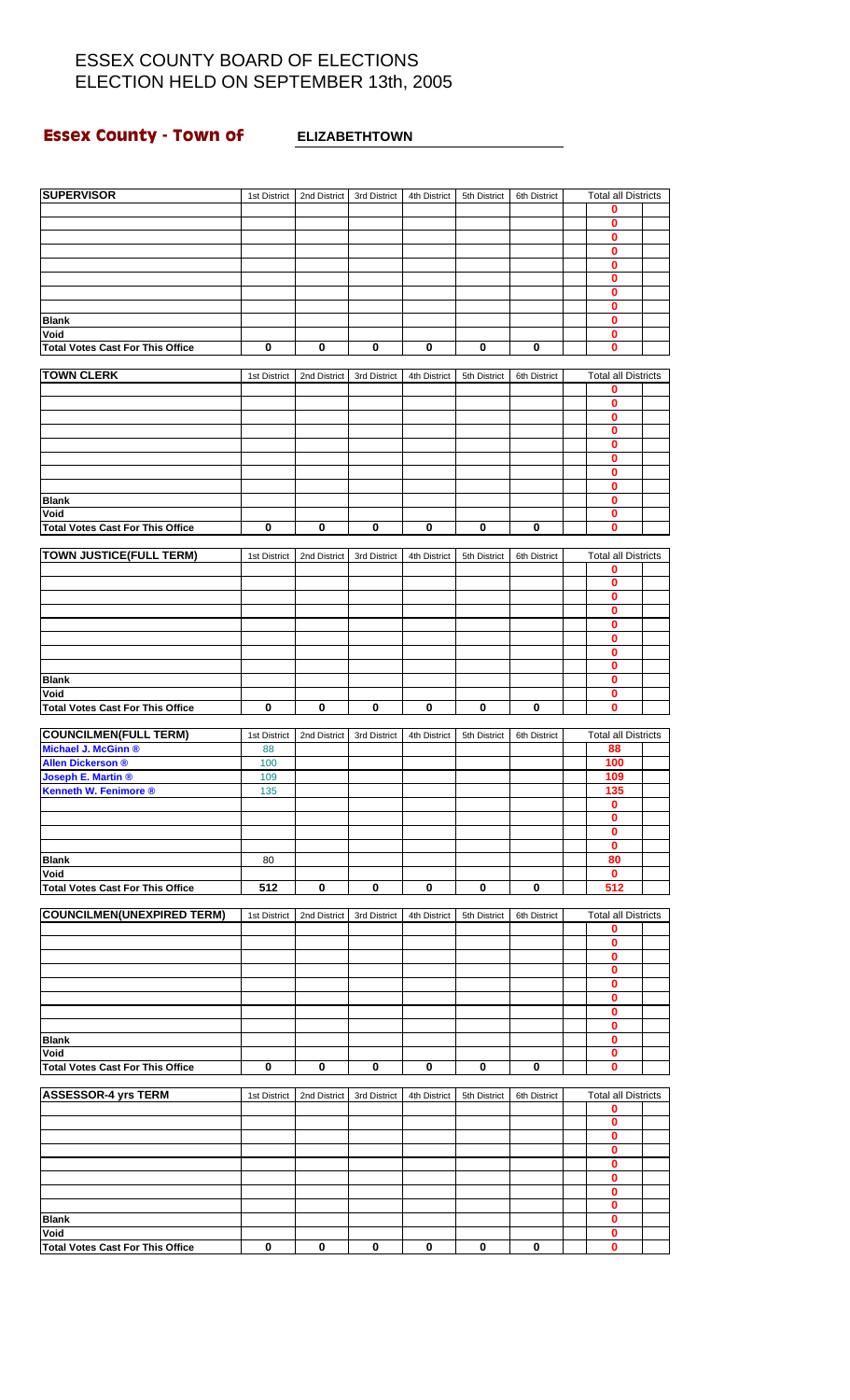# **Essex County - Town of ELIZABETHTOWN**

| <b>ASSESSOR- yrs UNEXPIRED TERM</b>     | 1st District | 2nd District | 3rd District | 4th District | 5th District | 6th District | <b>Total all Districts</b> |  |
|-----------------------------------------|--------------|--------------|--------------|--------------|--------------|--------------|----------------------------|--|
|                                         |              |              |              |              |              |              | 0                          |  |
|                                         |              |              |              |              |              |              | $\bf{0}$                   |  |
|                                         |              |              |              |              |              |              | 0                          |  |
|                                         |              |              |              |              |              |              | 0                          |  |
|                                         |              |              |              |              |              |              | $\bf{0}$                   |  |
|                                         |              |              |              |              |              |              | $\bf{0}$                   |  |
|                                         |              |              |              |              |              |              | $\bf{0}$                   |  |
|                                         |              |              |              |              |              |              | 0                          |  |
| <b>Blank</b>                            |              |              |              |              |              |              | $\mathbf 0$                |  |
| Void                                    |              |              |              |              |              |              | $\bf{0}$                   |  |
| <b>Total Votes Cast For This Office</b> | 0            | 0            | $\mathbf 0$  | 0            | $\bf{0}$     | $\mathbf 0$  | 0                          |  |
|                                         |              |              |              |              |              |              |                            |  |
| <b>TAX COLLECTOR</b>                    | 1st District | 2nd District | 3rd District | 4th District | 5th District | 6th District | <b>Total all Districts</b> |  |
|                                         |              |              |              |              |              |              | 0<br>$\bf{0}$              |  |
|                                         |              |              |              |              |              |              |                            |  |
|                                         |              |              |              |              |              |              | $\bf{0}$                   |  |
|                                         |              |              |              |              |              |              | $\bf{0}$<br>$\bf{0}$       |  |
|                                         |              |              |              |              |              |              | $\bf{0}$                   |  |
|                                         |              |              |              |              |              |              | 0                          |  |
|                                         |              |              |              |              |              |              | 0                          |  |
| <b>Blank</b>                            |              |              |              |              |              |              | $\bf{0}$                   |  |
| Void                                    |              |              |              |              |              |              | 0                          |  |
| <b>Total Votes Cast For This Office</b> | $\mathbf 0$  | $\bf{0}$     | $\mathbf 0$  | $\mathbf 0$  | $\mathbf 0$  | $\mathbf 0$  | $\mathbf{0}$               |  |
|                                         |              |              |              |              |              |              |                            |  |
| <b>SUPT. Of HIGHWAYS</b>                | 1st District | 2nd District | 3rd District | 4th District | 5th District | 6th District | <b>Total all Districts</b> |  |
|                                         |              |              |              |              |              |              | $\bf{0}$                   |  |
|                                         |              |              |              |              |              |              | $\bf{0}$                   |  |
|                                         |              |              |              |              |              |              | $\bf{0}$<br>$\bf{0}$       |  |
|                                         |              |              |              |              |              |              | $\bf{0}$                   |  |
|                                         |              |              |              |              |              |              | $\bf{0}$                   |  |
|                                         |              |              |              |              |              |              | $\bf{0}$                   |  |
|                                         |              |              |              |              |              |              | $\bf{0}$                   |  |
| <b>Blank</b>                            |              |              |              |              |              |              | $\bf{0}$                   |  |
| Void                                    |              |              |              |              |              |              | $\bf{0}$                   |  |
| <b>Total Votes Cast For This Office</b> | 0            | 0            | $\mathbf 0$  | 0            | $\bf{0}$     | $\mathbf 0$  | 0                          |  |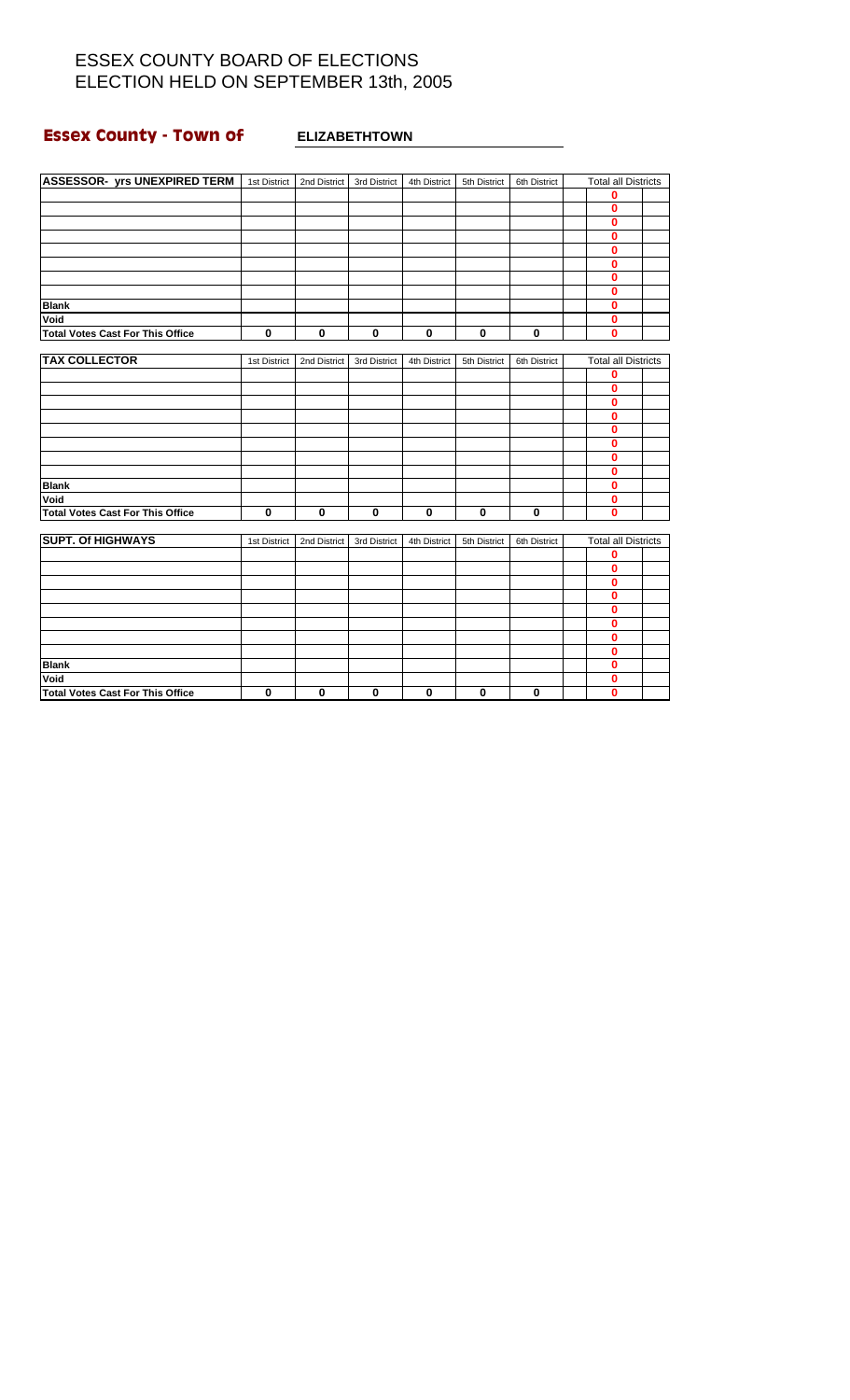#### **Essex County - Town of KEENE**

| <b>SUPERVISOR</b>                               | 1st District | 2nd District | 3rd District | 4th District | 5th District | 6th District | <b>Total all Districts</b> |  |
|-------------------------------------------------|--------------|--------------|--------------|--------------|--------------|--------------|----------------------------|--|
| <b>Lawrence Jaques ®</b>                        | 60           | 35           |              |              |              |              | 95                         |  |
| William B. Ferebee ®                            | 80           | 63           |              |              |              |              | 143                        |  |
|                                                 |              |              |              |              |              |              | 0                          |  |
|                                                 |              |              |              |              |              |              | 0                          |  |
|                                                 |              |              |              |              |              |              | 0<br>0                     |  |
|                                                 |              |              |              |              |              |              | 0                          |  |
|                                                 |              |              |              |              |              |              | 0                          |  |
| <b>Blank</b>                                    | 18           | 6            |              |              |              |              | 24                         |  |
| Void                                            |              |              |              |              |              |              | 0                          |  |
| <b>Total Votes Cast For This Office</b>         | 158          | 104          | 0            | 0            | 0            | 0            | 262                        |  |
| <b>TOWN CLERK</b>                               | 1st District | 2nd District | 3rd District | 4th District | 5th District | 6th District | <b>Total all Districts</b> |  |
|                                                 |              |              |              |              |              |              | 0                          |  |
|                                                 |              |              |              |              |              |              | 0                          |  |
|                                                 |              |              |              |              |              |              | 0                          |  |
|                                                 |              |              |              |              |              |              | 0                          |  |
|                                                 |              |              |              |              |              |              | 0<br>0                     |  |
|                                                 |              |              |              |              |              |              | 0                          |  |
|                                                 |              |              |              |              |              |              | 0                          |  |
| <b>Blank</b>                                    |              |              |              |              |              |              | 0                          |  |
| Void                                            |              |              |              |              |              |              | 0                          |  |
| <b>Total Votes Cast For This Office</b>         | 0            | 0            | 0            | 0            | $\bf{0}$     | 0            | 0                          |  |
| <b>TOWN JUSTICE(FULL TERM)</b>                  | 1st District | 2nd District | 3rd District | 4th District | 5th District | 6th District | <b>Total all Districts</b> |  |
|                                                 |              |              |              |              |              |              | 0                          |  |
|                                                 |              |              |              |              |              |              | 0                          |  |
|                                                 |              |              |              |              |              |              | 0                          |  |
|                                                 |              |              |              |              |              |              | 0                          |  |
|                                                 |              |              |              |              |              |              | 0<br>0                     |  |
|                                                 |              |              |              |              |              |              | 0                          |  |
|                                                 |              |              |              |              |              |              | 0                          |  |
| <b>Blank</b>                                    |              |              |              |              |              |              | 0                          |  |
| Void                                            |              |              |              |              |              |              | 0                          |  |
| <b>Total Votes Cast For This Office</b>         | $\bf{0}$     | $\pmb{0}$    | 0            | $\bf{0}$     | $\pmb{0}$    | 0            | 0                          |  |
| <b>COUNCILMEN(FULL TERM)</b>                    | 1st District | 2nd District | 3rd District | 4th District | 5th District | 6th District | <b>Total all Districts</b> |  |
|                                                 |              |              |              |              |              |              | 0                          |  |
|                                                 |              |              |              |              |              |              | 0                          |  |
|                                                 |              |              |              |              |              |              | 0                          |  |
|                                                 |              |              |              |              |              |              | 0                          |  |
|                                                 |              |              |              |              |              |              | 0<br>0                     |  |
|                                                 |              |              |              |              |              |              | 0                          |  |
|                                                 |              |              |              |              |              |              | 0                          |  |
| <b>Blank</b>                                    |              |              |              |              |              |              | 0                          |  |
| Void                                            |              |              |              |              |              |              | 0                          |  |
| <b>Total Votes Cast For This Office</b>         | 0            | 0            | 0            | 0            | 0            | 0            | 0                          |  |
| <b>COUNCILMEN(UNEXPIRED TERM)</b>               | 1st District | 2nd District | 3rd District | 4th District | 5th District | 6th District | <b>Total all Districts</b> |  |
|                                                 |              |              |              |              |              |              | 0                          |  |
|                                                 |              |              |              |              |              |              | 0                          |  |
|                                                 |              |              |              |              |              |              | 0                          |  |
|                                                 |              |              |              |              |              |              | 0<br>0                     |  |
|                                                 |              |              |              |              |              |              | 0                          |  |
|                                                 |              |              |              |              |              |              | 0                          |  |
|                                                 |              |              |              |              |              |              | 0                          |  |
| <b>Blank</b>                                    |              |              |              |              |              |              | 0                          |  |
| Void<br><b>Total Votes Cast For This Office</b> | $\bf{0}$     | 0            | 0            | 0            | 0            | 0            | 0<br>0                     |  |
|                                                 |              |              |              |              |              |              |                            |  |
| <b>ASSESSOR-4 yrs TERM</b>                      | 1st District | 2nd District | 3rd District | 4th District | 5th District | 6th District | <b>Total all Districts</b> |  |
|                                                 |              |              |              |              |              |              | 0                          |  |
|                                                 |              |              |              |              |              |              | 0                          |  |
|                                                 |              |              |              |              |              |              | 0                          |  |
|                                                 |              |              |              |              |              |              | 0<br>0                     |  |
|                                                 |              |              |              |              |              |              | 0                          |  |
|                                                 |              |              |              |              |              |              | 0                          |  |
|                                                 |              |              |              |              |              |              | 0                          |  |
| <b>Blank</b><br>Void                            |              |              |              |              |              |              | 0<br>0                     |  |
| <b>Total Votes Cast For This Office</b>         | $\mathbf 0$  | $\bf{0}$     | $\bf{0}$     | $\bf{0}$     | $\bf{0}$     | $\bf{0}$     | 0                          |  |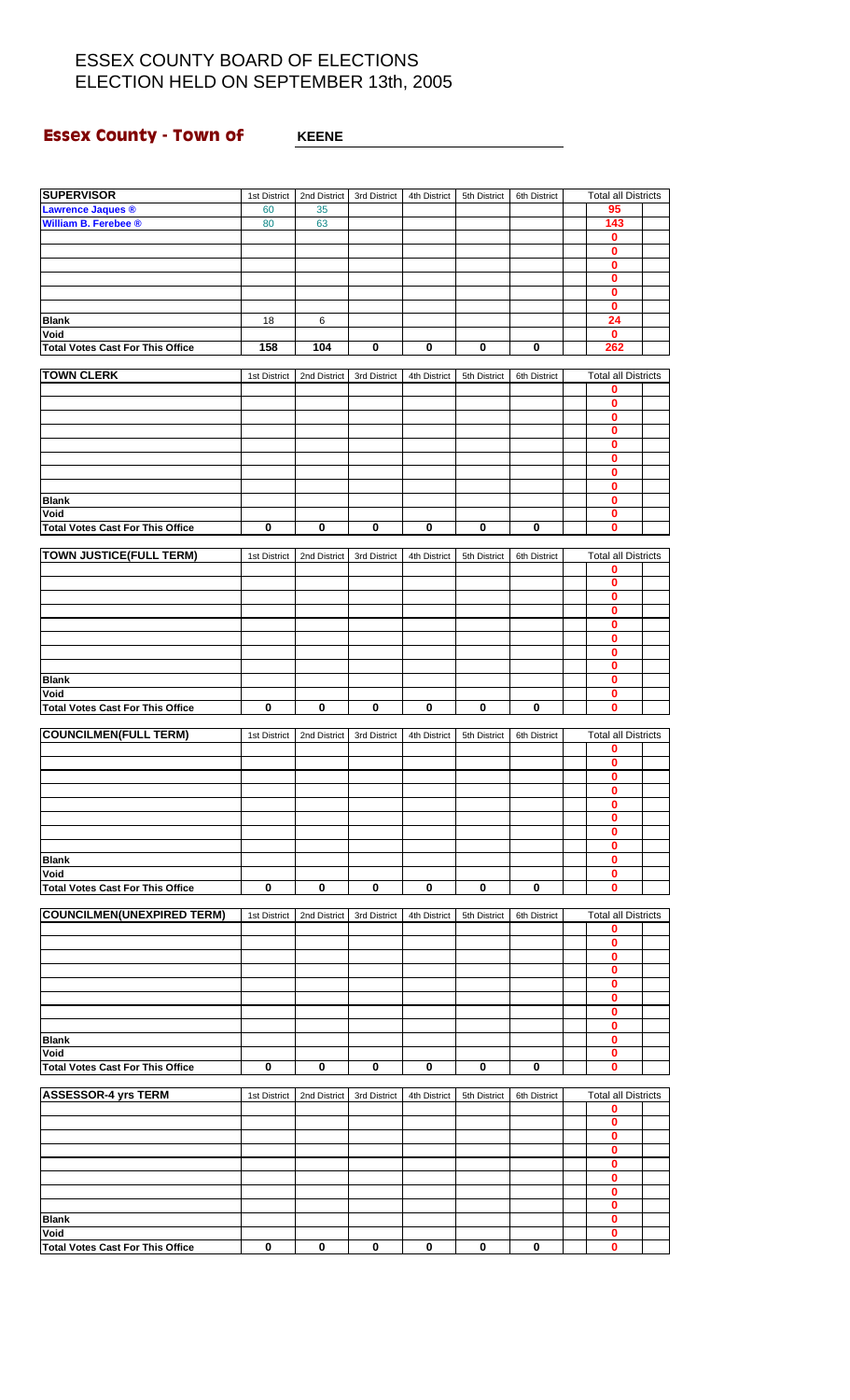#### **Essex County - Town of WHEENE**

| ASSESSOR- yrs UNEXPIRED TERM   1st District |              | 2nd District | 3rd District | 4th District | 5th District | 6th District | <b>Total all Districts</b> |  |
|---------------------------------------------|--------------|--------------|--------------|--------------|--------------|--------------|----------------------------|--|
|                                             |              |              |              |              |              |              | $\mathbf 0$                |  |
|                                             |              |              |              |              |              |              | $\bf{0}$                   |  |
|                                             |              |              |              |              |              |              | $\bf{0}$                   |  |
|                                             |              |              |              |              |              |              | $\bf{0}$                   |  |
|                                             |              |              |              |              |              |              | $\bf{0}$                   |  |
|                                             |              |              |              |              |              |              | $\bf{0}$                   |  |
|                                             |              |              |              |              |              |              | $\bf{0}$                   |  |
|                                             |              |              |              |              |              |              | $\bf{0}$                   |  |
| <b>Blank</b>                                |              |              |              |              |              |              | $\bf{0}$                   |  |
| Void                                        |              |              |              |              |              |              | $\mathbf{0}$               |  |
| <b>Total Votes Cast For This Office</b>     | $\bf{0}$     | $\mathbf 0$  | $\bf{0}$     | $\bf{0}$     | $\mathbf 0$  | $\mathbf 0$  | $\bf{0}$                   |  |
|                                             |              |              |              |              |              |              |                            |  |
| <b>TAX COLLECTOR</b>                        | 1st District | 2nd District | 3rd District | 4th District | 5th District | 6th District | <b>Total all Districts</b> |  |
|                                             |              |              |              |              |              |              | $\mathbf 0$                |  |
|                                             |              |              |              |              |              |              | $\bf{0}$                   |  |
|                                             |              |              |              |              |              |              | $\mathbf 0$                |  |
|                                             |              |              |              |              |              |              | $\bf{0}$                   |  |
|                                             |              |              |              |              |              |              | $\bf{0}$                   |  |
|                                             |              |              |              |              |              |              | $\bf{0}$                   |  |
|                                             |              |              |              |              |              |              | $\bf{0}$                   |  |
|                                             |              |              |              |              |              |              | $\bf{0}$                   |  |
| <b>Blank</b>                                |              |              |              |              |              |              | $\bf{0}$                   |  |
| Void                                        |              |              |              |              |              |              | $\mathbf{0}$               |  |
| <b>Total Votes Cast For This Office</b>     | $\mathbf 0$  | $\mathbf 0$  | $\bf{0}$     | $\pmb{0}$    | $\bf{0}$     | $\bf{0}$     | $\bf{0}$                   |  |
|                                             |              |              |              |              |              |              |                            |  |
| <b>SUPT. Of HIGHWAYS</b>                    | 1st District | 2nd District | 3rd District | 4th District | 5th District | 6th District | <b>Total all Districts</b> |  |
| <b>Bruce B. Reed ®</b>                      | 118          | 57           |              |              |              |              | 175                        |  |
| <b>Laurence A. Scovell ®</b>                | 34           | 43           |              |              |              |              | 77                         |  |
|                                             |              |              |              |              |              |              | $\mathbf 0$                |  |
|                                             |              |              |              |              |              |              | $\mathbf 0$                |  |
|                                             |              |              |              |              |              |              | $\mathbf 0$                |  |
|                                             |              |              |              |              |              |              | $\mathbf 0$<br>$\mathbf 0$ |  |
|                                             |              |              |              |              |              |              | $\mathbf{0}$               |  |
|                                             |              |              |              |              |              |              | 10                         |  |
| <b>Blank</b>                                | 6            | 4            |              |              |              |              | $\mathbf{0}$               |  |
| Void                                        |              |              |              |              |              |              |                            |  |

**Total Votes Cast For This Office 158 104 0 0 0 0 262**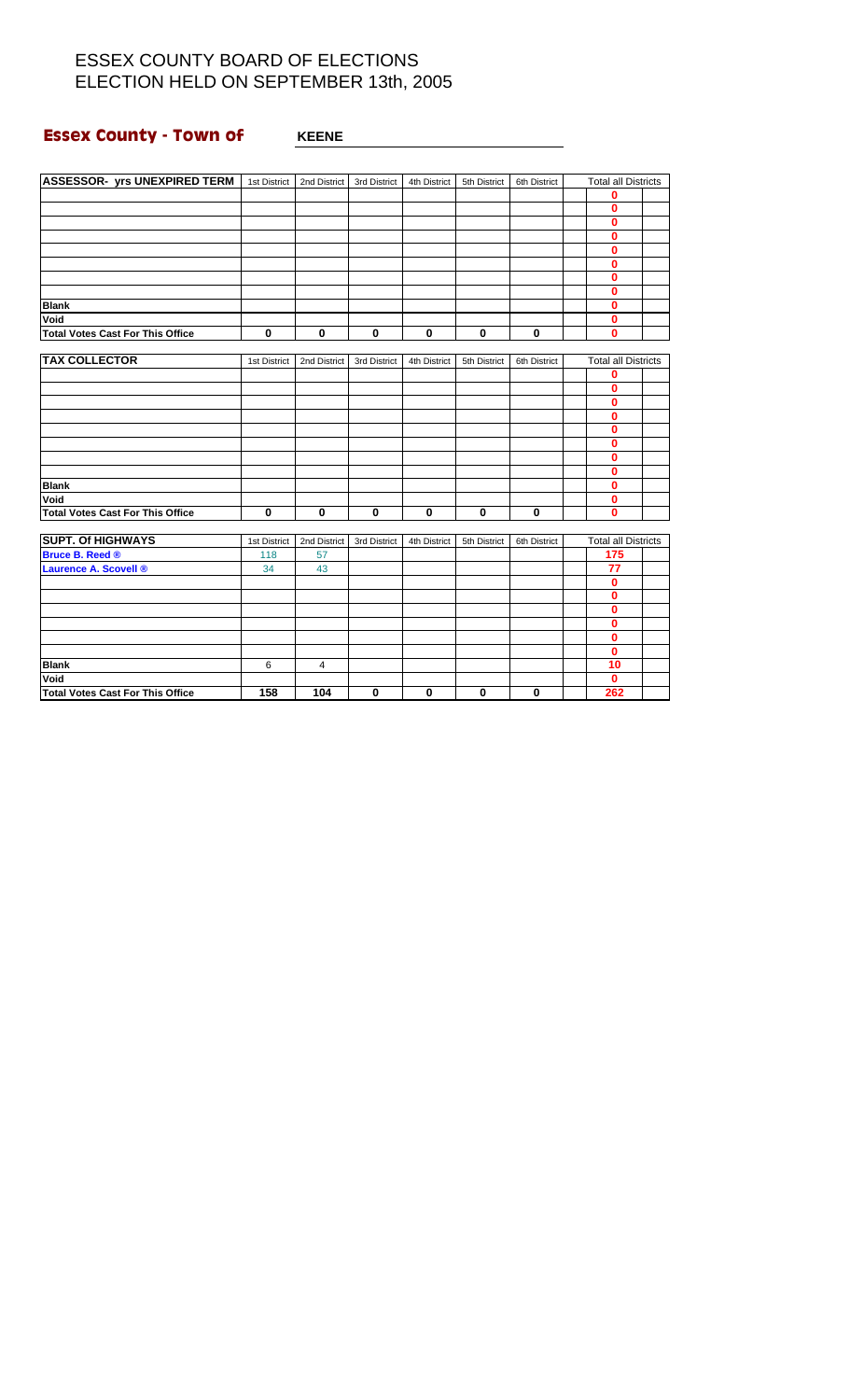#### **Essex County - Town of LEWIS**

| <b>SUPERVISOR</b>                       | 1st District |              | 2nd District 3rd District | 4th District | 5th District | 6th District | <b>Total all Districts</b> |  |
|-----------------------------------------|--------------|--------------|---------------------------|--------------|--------------|--------------|----------------------------|--|
| Anthony J. Glebus ®                     | 191          |              |                           |              |              |              | 191                        |  |
| David H. Blades ®                       | 183          |              |                           |              |              |              | 183                        |  |
|                                         |              |              |                           |              |              |              | 0                          |  |
|                                         |              |              |                           |              |              |              | $\mathbf{0}$               |  |
|                                         |              |              |                           |              |              |              | 0                          |  |
|                                         |              |              |                           |              |              |              | 0                          |  |
|                                         |              |              |                           |              |              |              | $\bf{0}$                   |  |
|                                         |              |              |                           |              |              |              | 0                          |  |
| <b>Blank</b>                            | 17           |              |                           |              |              |              | 17                         |  |
| Void                                    |              |              |                           |              |              |              | 0                          |  |
| <b>Total Votes Cast For This Office</b> | 391          | $\bf{0}$     | $\bf{0}$                  | $\mathbf 0$  | $\bf{0}$     | 0            | 391                        |  |
|                                         |              |              |                           |              |              |              |                            |  |
| <b>TOWN CLERK</b>                       | 1st District | 2nd District | 3rd District              | 4th District | 5th District | 6th District | <b>Total all Districts</b> |  |
|                                         |              |              |                           |              |              |              | 0                          |  |
|                                         |              |              |                           |              |              |              | 0                          |  |
|                                         |              |              |                           |              |              |              | $\bf{0}$                   |  |
|                                         |              |              |                           |              |              |              | 0                          |  |
|                                         |              |              |                           |              |              |              | 0                          |  |
|                                         |              |              |                           |              |              |              | 0                          |  |
|                                         |              |              |                           |              |              |              | 0<br>0                     |  |
| <b>Blank</b>                            |              |              |                           |              |              |              | $\bf{0}$                   |  |
| Void                                    |              |              |                           |              |              |              | 0                          |  |
| <b>Total Votes Cast For This Office</b> | $\bf{0}$     | $\bf{0}$     | $\pmb{0}$                 | 0            | $\bf{0}$     | 0            | 0                          |  |
|                                         |              |              |                           |              |              |              |                            |  |
| <b>TOWN JUSTICE(FULL TERM)</b>          | 1st District | 2nd District | 3rd District              | 4th District | 5th District | 6th District | <b>Total all Districts</b> |  |
|                                         |              |              |                           |              |              |              | 0                          |  |
|                                         |              |              |                           |              |              |              | 0                          |  |
|                                         |              |              |                           |              |              |              | 0                          |  |
|                                         |              |              |                           |              |              |              | 0                          |  |
|                                         |              |              |                           |              |              |              | 0                          |  |
|                                         |              |              |                           |              |              |              | 0                          |  |
|                                         |              |              |                           |              |              |              | 0                          |  |
|                                         |              |              |                           |              |              |              | 0                          |  |
| <b>Blank</b>                            |              |              |                           |              |              |              | 0                          |  |
| Void                                    |              |              |                           |              |              |              | 0                          |  |
| <b>Total Votes Cast For This Office</b> | $\bf{0}$     | $\mathbf 0$  | $\bf{0}$                  | $\mathbf 0$  | $\bf{0}$     | 0            | 0                          |  |
|                                         |              |              |                           |              |              |              |                            |  |
| <b>COUNCILMEN(FULL TERM)</b>            | 1st District | 2nd District | 3rd District              | 4th District | 5th District | 6th District | <b>Total all Districts</b> |  |
|                                         |              |              |                           |              |              |              | 0                          |  |
|                                         |              |              |                           |              |              |              | 0                          |  |
|                                         |              |              |                           |              |              |              | 0                          |  |
|                                         |              |              |                           |              |              |              | 0                          |  |
|                                         |              |              |                           |              |              |              | 0                          |  |
|                                         |              |              |                           |              |              |              | 0                          |  |
|                                         |              |              |                           |              |              |              | 0                          |  |
|                                         |              |              |                           |              |              |              | 0                          |  |
| <b>Blank</b>                            |              |              |                           |              |              |              | 0                          |  |
| Void                                    |              |              |                           |              |              |              | 0                          |  |
| <b>Total Votes Cast For This Office</b> | 0            | $\mathbf 0$  | $\bf{0}$                  | $\bf{0}$     | $\mathbf 0$  | $\mathbf 0$  | 0                          |  |
| <b>COUNCILMEN(UNEXPIRED TERM)</b>       |              |              |                           |              |              |              |                            |  |
|                                         | 1st District | 2nd District | 3rd District              | 4th District | 5th District | 6th District | <b>Total all Districts</b> |  |
|                                         |              |              |                           |              |              |              | 0<br>0                     |  |
|                                         |              |              |                           |              |              |              | 0                          |  |
|                                         |              |              |                           |              |              |              | 0                          |  |
|                                         |              |              |                           |              |              |              | 0                          |  |
|                                         |              |              |                           |              |              |              | 0                          |  |
|                                         |              |              |                           |              |              |              | 0                          |  |
|                                         |              |              |                           |              |              |              | 0                          |  |
| <b>Blank</b>                            |              |              |                           |              |              |              | 0                          |  |
| Void                                    |              |              |                           |              |              |              | 0                          |  |
| <b>Total Votes Cast For This Office</b> | 0            | 0            | 0                         | 0            | 0            | 0            | 0                          |  |
|                                         |              |              |                           |              |              |              |                            |  |
| <b>ASSESSOR-4 yrs TERM</b>              | 1st District | 2nd District | 3rd District              | 4th District | 5th District | 6th District | <b>Total all Districts</b> |  |
|                                         |              |              |                           |              |              |              | 0                          |  |
|                                         |              |              |                           |              |              |              | 0                          |  |
|                                         |              |              |                           |              |              |              | 0                          |  |
|                                         |              |              |                           |              |              |              | 0                          |  |
|                                         |              |              |                           |              |              |              | 0                          |  |
|                                         |              |              |                           |              |              |              | 0                          |  |
|                                         |              |              |                           |              |              |              | 0                          |  |
|                                         |              |              |                           |              |              |              | 0                          |  |
| <b>Blank</b>                            |              |              |                           |              |              |              | 0                          |  |
| Void                                    |              |              |                           |              |              |              | 0                          |  |
| <b>Total Votes Cast For This Office</b> | $\mathbf 0$  | $\mathbf 0$  | $\bf{0}$                  | 0            | $\mathbf 0$  | $\mathbf 0$  | 0                          |  |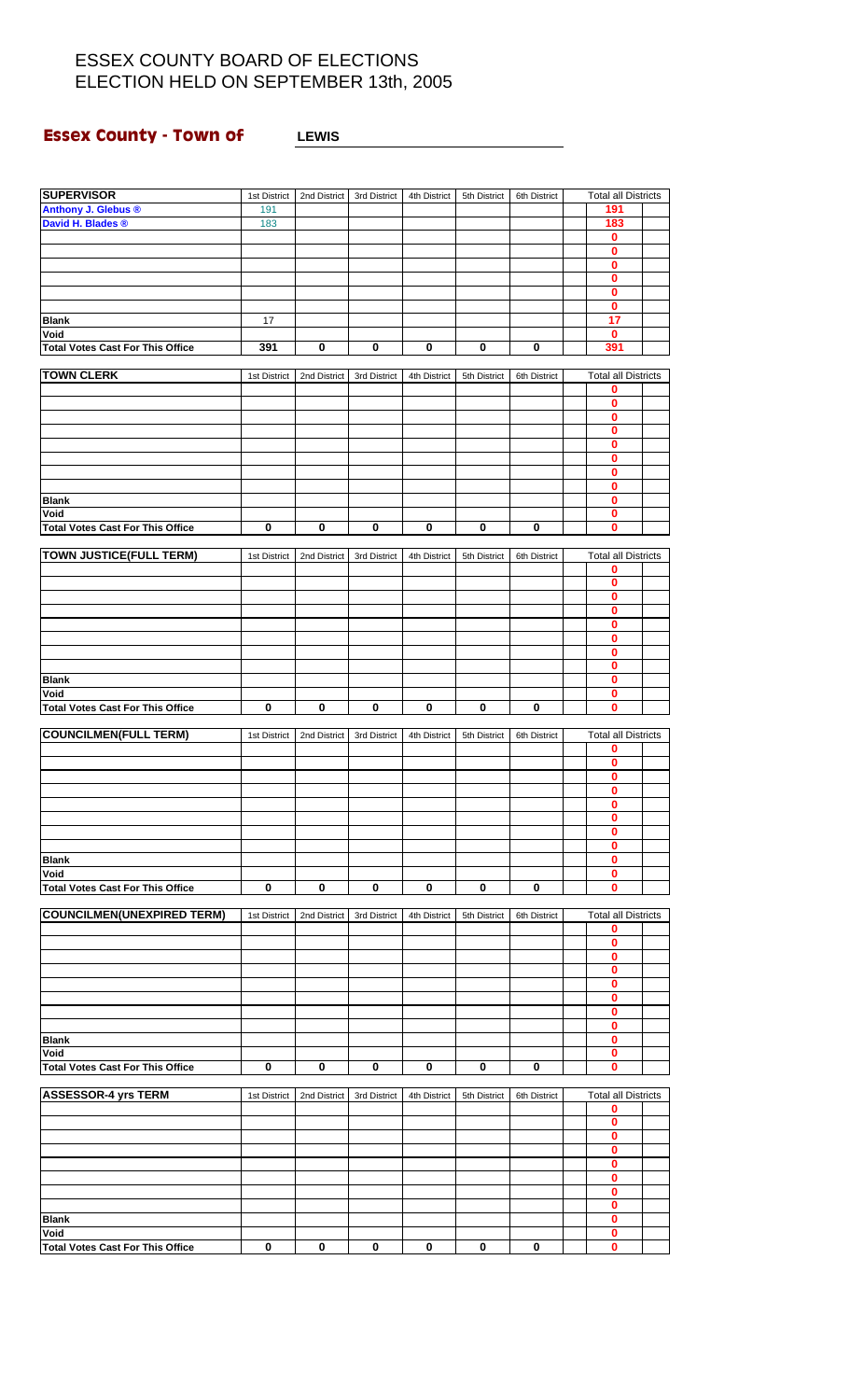# **Essex County - Town of LEWIS**

| ASSESSOR- yrs UNEXPIRED TERM            | 1st District | 2nd District | 3rd District | 4th District | 5th District | 6th District | <b>Total all Districts</b> |  |
|-----------------------------------------|--------------|--------------|--------------|--------------|--------------|--------------|----------------------------|--|
|                                         |              |              |              |              |              |              | 0                          |  |
|                                         |              |              |              |              |              |              | $\bf{0}$                   |  |
|                                         |              |              |              |              |              |              | 0                          |  |
|                                         |              |              |              |              |              |              | 0                          |  |
|                                         |              |              |              |              |              |              | 0                          |  |
|                                         |              |              |              |              |              |              | 0                          |  |
|                                         |              |              |              |              |              |              | 0                          |  |
|                                         |              |              |              |              |              |              | 0                          |  |
| <b>Blank</b>                            |              |              |              |              |              |              | 0                          |  |
| Void                                    |              |              |              |              |              |              | 0                          |  |
| <b>Total Votes Cast For This Office</b> | 0            | $\bf{0}$     | $\mathbf 0$  | $\pmb{0}$    | $\mathbf 0$  | 0            | $\bf{0}$                   |  |
|                                         |              |              |              |              |              |              |                            |  |
| <b>TAX COLLECTOR</b>                    | 1st District | 2nd District | 3rd District | 4th District | 5th District | 6th District | <b>Total all Districts</b> |  |
|                                         |              |              |              |              |              |              | 0                          |  |
|                                         |              |              |              |              |              |              | 0                          |  |
|                                         |              |              |              |              |              |              | 0                          |  |
|                                         |              |              |              |              |              |              | 0                          |  |
|                                         |              |              |              |              |              |              | 0                          |  |
|                                         |              |              |              |              |              |              | 0                          |  |
|                                         |              |              |              |              |              |              | 0                          |  |
|                                         |              |              |              |              |              |              | 0                          |  |
| <b>Blank</b>                            |              |              |              |              |              |              | 0                          |  |
| Void                                    |              |              |              |              |              |              | 0                          |  |
| <b>Total Votes Cast For This Office</b> | 0            | $\mathbf 0$  | $\bf{0}$     | $\bf{0}$     | $\mathbf 0$  | $\bf{0}$     | $\bf{0}$                   |  |
|                                         |              |              |              |              |              |              |                            |  |
| <b>SUPT. Of HIGHWAYS</b>                | 1st District | 2nd District | 3rd District | 4th District | 5th District | 6th District | <b>Total all Districts</b> |  |
| <b>Kenneth R. Crowningshield ®</b>      | 126          |              |              |              |              |              | 126                        |  |
| <b>Eldred Hutchins ®</b>                | 250          |              |              |              |              |              | 250                        |  |
|                                         |              |              |              |              |              |              | 0                          |  |
|                                         |              |              |              |              |              |              | 0                          |  |
|                                         |              |              |              |              |              |              | 0                          |  |
|                                         |              |              |              |              |              |              | 0                          |  |
|                                         |              |              |              |              |              |              | 0                          |  |
|                                         |              |              |              |              |              |              | $\bf{0}$                   |  |
| <b>Blank</b>                            | 15           |              |              |              |              |              | 15                         |  |
| Void                                    |              |              |              |              |              |              | $\bf{0}$                   |  |

**Total Votes Cast For This Office 391 0 0 0 0 0 391**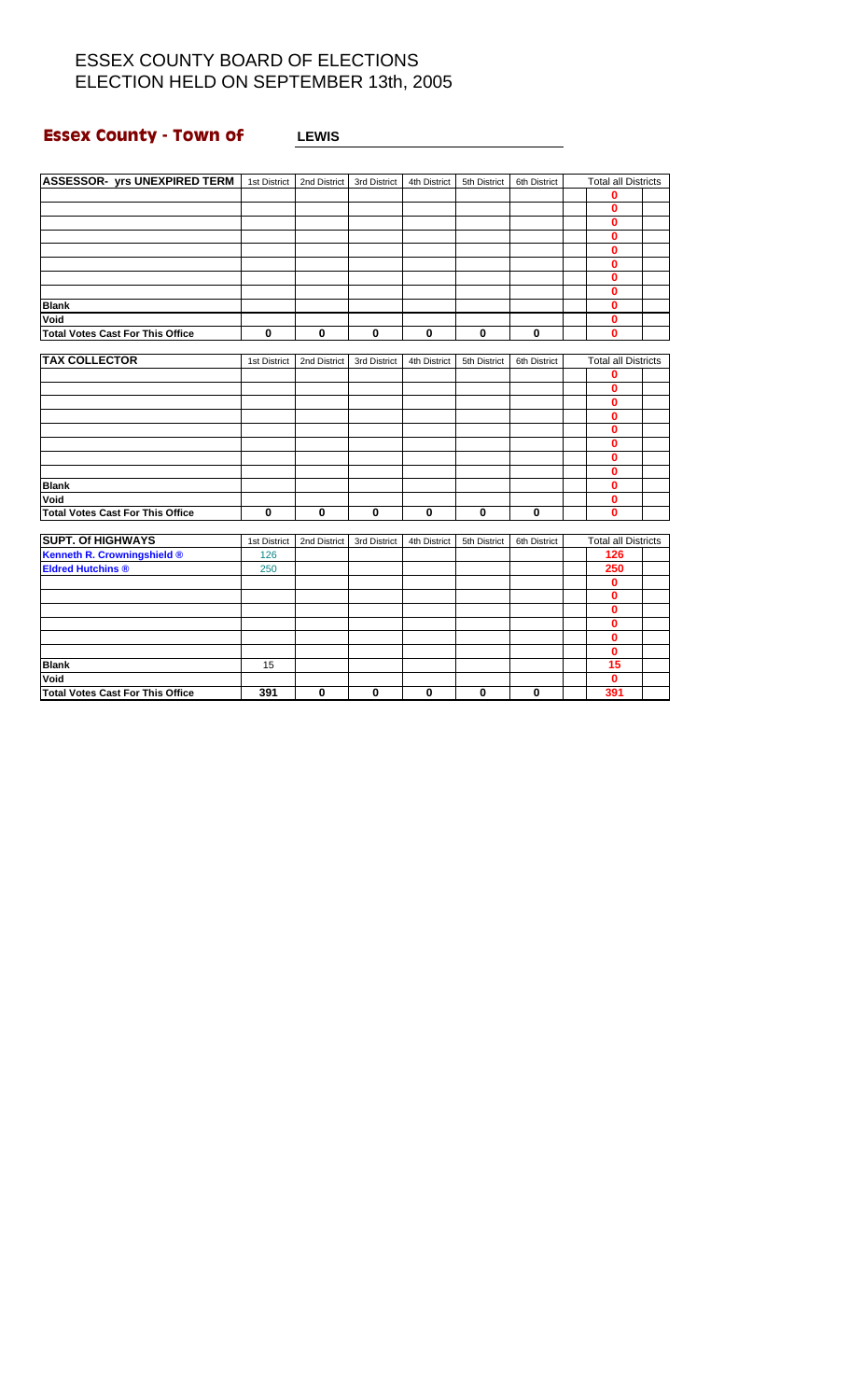#### **Essex County - Town of**

| <b>SUPERVISOR</b>                               | 1st District | 2nd District | 3rd District | 4th District | 5th District | 6th District | <b>Total all Districts</b> |  |
|-------------------------------------------------|--------------|--------------|--------------|--------------|--------------|--------------|----------------------------|--|
| <b>Sue Montgomery Corey (D)</b>                 | 66           |              |              |              |              |              | 66                         |  |
| <b>Michael J. McSweeney (D)</b>                 | 71           |              |              |              |              |              | 71                         |  |
|                                                 |              |              |              |              |              |              | $\bf{0}$                   |  |
|                                                 |              |              |              |              |              |              | 0<br>$\mathbf 0$           |  |
|                                                 |              |              |              |              |              |              | $\bf{0}$                   |  |
|                                                 |              |              |              |              |              |              | $\mathbf 0$                |  |
|                                                 |              |              |              |              |              |              | $\mathbf 0$                |  |
| <b>Blank</b>                                    | 178          |              |              |              |              |              | 178                        |  |
| Void                                            |              |              |              |              |              |              | $\bf{0}$                   |  |
| <b>Total Votes Cast For This Office</b>         | 315          | $\bf{0}$     | $\bf{0}$     | $\pmb{0}$    | 0            | $\mathbf 0$  | 315                        |  |
|                                                 |              |              |              |              |              |              |                            |  |
| <b>TOWN CLERK</b>                               | 1st District | 2nd District | 3rd District | 4th District | 5th District | 6th District | <b>Total all Districts</b> |  |
|                                                 |              |              |              |              |              |              | 0<br>0                     |  |
|                                                 |              |              |              |              |              |              | 0                          |  |
|                                                 |              |              |              |              |              |              | $\bf{0}$                   |  |
|                                                 |              |              |              |              |              |              | $\mathbf 0$                |  |
|                                                 |              |              |              |              |              |              | 0                          |  |
|                                                 |              |              |              |              |              |              | $\bf{0}$                   |  |
|                                                 |              |              |              |              |              |              | $\bf{0}$                   |  |
| <b>Blank</b>                                    |              |              |              |              |              |              | 0                          |  |
| Void<br><b>Total Votes Cast For This Office</b> | $\bf{0}$     | $\bf{0}$     | $\bf{0}$     | $\pmb{0}$    | $\mathbf 0$  | $\mathbf 0$  | 0<br>$\bf{0}$              |  |
|                                                 |              |              |              |              |              |              |                            |  |
| <b>TOWN JUSTICE(FULL TERM)</b>                  | 1st District | 2nd District | 3rd District | 4th District | 5th District | 6th District | Total all Districts        |  |
| <b>Scott D. Staples ®</b>                       | 90           |              |              |              |              |              | 90                         |  |
| <b>William Palmer®</b>                          | 72           |              |              |              |              |              | 72                         |  |
|                                                 |              |              |              |              |              |              | 0                          |  |
|                                                 |              |              |              |              |              |              | $\mathbf 0$<br>$\mathbf 0$ |  |
|                                                 |              |              |              |              |              |              | $\mathbf 0$                |  |
|                                                 |              |              |              |              |              |              | 0                          |  |
|                                                 |              |              |              |              |              |              | 0                          |  |
| <b>Blank</b>                                    | 153          |              |              |              |              |              | 153                        |  |
| Void                                            |              |              |              |              |              |              | 0                          |  |
| <b>Total Votes Cast For This Office</b>         | 315          | 0            | $\pmb{0}$    | 0            | 0            | $\bf{0}$     | 315                        |  |
| <b>COUNCILMEN(FULL TERM)</b>                    | 1st District | 2nd District | 3rd District | 4th District | 5th District | 6th District | <b>Total all Districts</b> |  |
| <b>Brian O'Connor ®</b>                         | 61           |              |              |              |              |              | 61                         |  |
| <b>Douglas McCall ®</b>                         | 78           |              |              |              |              |              | 78                         |  |
| David C. LaBar ®                                | 130          |              |              |              |              |              | 130                        |  |
|                                                 |              |              |              |              |              |              | 0                          |  |
|                                                 |              |              |              |              |              |              | $\bf{0}$                   |  |
|                                                 |              |              |              |              |              |              | 0                          |  |
|                                                 |              |              |              |              |              |              | $\bf{0}$<br>$\bf{0}$       |  |
| <b>Blank</b>                                    | 361          |              |              |              |              |              | 361                        |  |
| Void                                            |              |              |              |              |              |              | 0                          |  |
| <b>Total Votes Cast For This Office</b>         | 630          | 0            | 0            | 0            | 0            | 0            | 630                        |  |
|                                                 |              |              |              |              |              |              |                            |  |
| <b>COUNCILMEN(UNEXPIRED TERM)</b>               | 1st District | 2nd District | 3rd District | 4th District | 5th District | 6th District | <b>Total all Districts</b> |  |
|                                                 |              |              |              |              |              |              | 0                          |  |
|                                                 |              |              |              |              |              |              | 0<br>0                     |  |
|                                                 |              |              |              |              |              |              | $\bf{0}$                   |  |
|                                                 |              |              |              |              |              |              | 0                          |  |
|                                                 |              |              |              |              |              |              | 0                          |  |
|                                                 |              |              |              |              |              |              | $\mathbf 0$                |  |
|                                                 |              |              |              |              |              |              | 0                          |  |
| <b>Blank</b>                                    |              |              |              |              |              |              | 0                          |  |
| Void<br><b>Total Votes Cast For This Office</b> | 0            | 0            | 0            | 0            | 0            | 0            | $\mathbf 0$<br>0           |  |
|                                                 |              |              |              |              |              |              |                            |  |
| <b>ASSESSOR-4 yrs TERM</b>                      | 1st District | 2nd District | 3rd District | 4th District | 5th District | 6th District | <b>Total all Districts</b> |  |
|                                                 |              |              |              |              |              |              | 0                          |  |
|                                                 |              |              |              |              |              |              | $\mathbf 0$                |  |
|                                                 |              |              |              |              |              |              | $\bf{0}$                   |  |
|                                                 |              |              |              |              |              |              | $\bf{0}$<br>$\mathbf 0$    |  |
|                                                 |              |              |              |              |              |              | $\bf{0}$                   |  |
|                                                 |              |              |              |              |              |              | 0                          |  |
|                                                 |              |              |              |              |              |              | 0                          |  |
| <b>Blank</b>                                    |              |              |              |              |              |              | $\bf{0}$                   |  |
| Void                                            |              |              |              |              |              |              | 0                          |  |
| <b>Total Votes Cast For This Office</b>         | 0            | 0            | 0            | 0            | 0            | 0            | 0                          |  |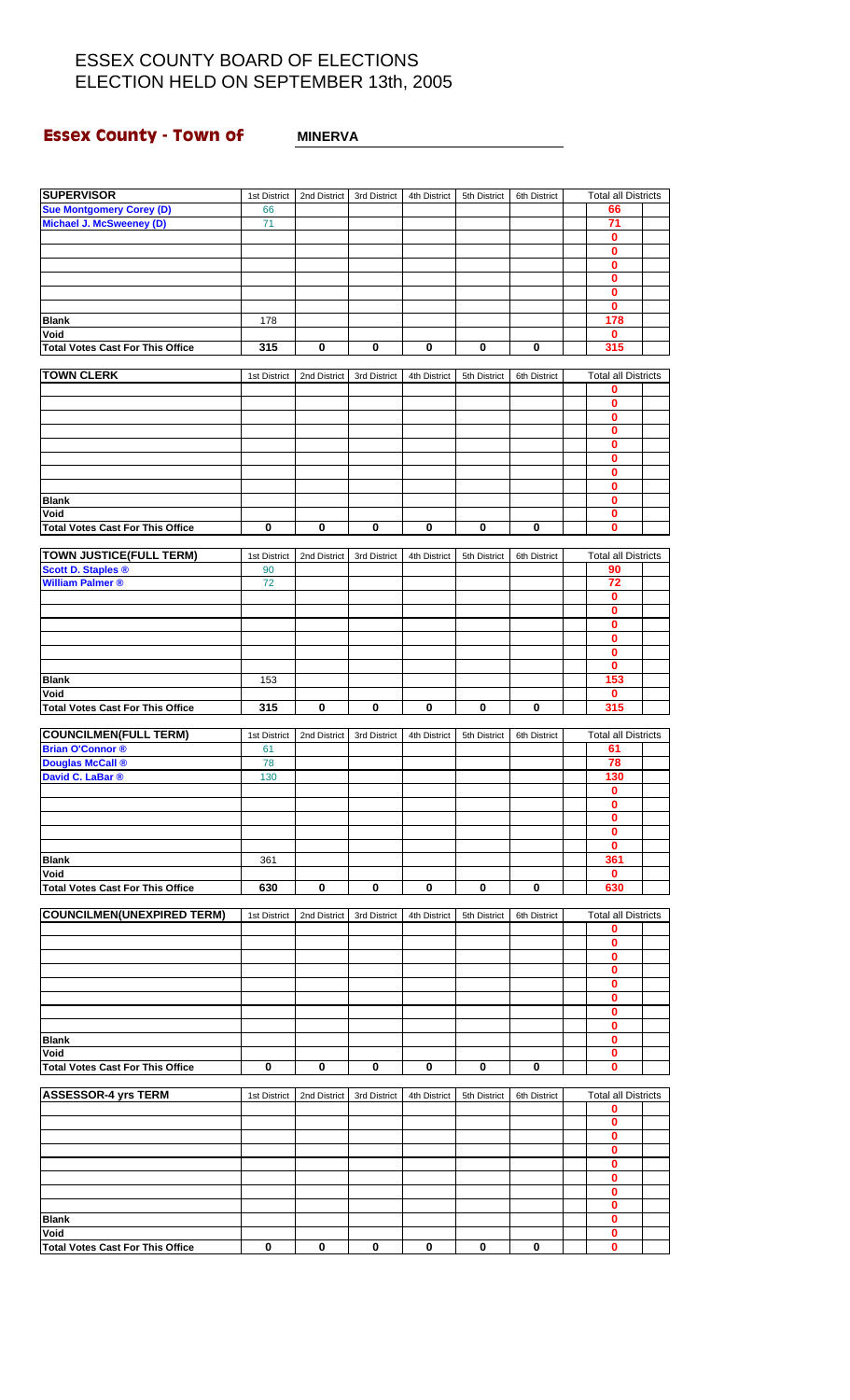#### **Essex County - Town of MINERVA**

| ASSESSOR- yrs UNEXPIRED TERM   1st District   2nd District  <br>3rd District<br>4th District<br>5th District<br>6th District | <b>Total all Districts</b>       |  |
|------------------------------------------------------------------------------------------------------------------------------|----------------------------------|--|
|                                                                                                                              | 0                                |  |
|                                                                                                                              | 0                                |  |
|                                                                                                                              | 0                                |  |
|                                                                                                                              | 0                                |  |
|                                                                                                                              | 0                                |  |
|                                                                                                                              | 0                                |  |
|                                                                                                                              | 0                                |  |
|                                                                                                                              | 0                                |  |
| <b>Blank</b>                                                                                                                 | 0                                |  |
| Void                                                                                                                         | 0                                |  |
| <b>Total Votes Cast For This Office</b><br>0<br>$\bf{0}$<br>$\bf{0}$<br>$\bf{0}$<br>$\bf{0}$<br>0                            | 0                                |  |
|                                                                                                                              |                                  |  |
| <b>TAX COLLECTOR</b><br>2nd District<br>6th District<br>1st District<br>3rd District<br>4th District<br>5th District         | <b>Total all Districts</b>       |  |
|                                                                                                                              | 0                                |  |
|                                                                                                                              | 0                                |  |
|                                                                                                                              | 0                                |  |
|                                                                                                                              | 0                                |  |
|                                                                                                                              | 0                                |  |
|                                                                                                                              | 0                                |  |
|                                                                                                                              | $\bf{0}$                         |  |
|                                                                                                                              | 0                                |  |
| <b>Blank</b>                                                                                                                 | 0                                |  |
| Void                                                                                                                         | 0                                |  |
| <b>Total Votes Cast For This Office</b><br>$\bf{0}$<br>$\mathbf 0$<br>$\mathbf 0$<br>$\bf{0}$<br>$\bf{0}$<br>$\bf{0}$        | $\bf{0}$                         |  |
|                                                                                                                              |                                  |  |
| <b>SUPT. Of HIGHWAYS</b><br>1st District<br>2nd District<br>3rd District<br>4th District<br>5th District<br>6th District     | <b>Total all Districts</b><br>78 |  |
| <b>Norman Malcolm Persons ®</b><br>78                                                                                        |                                  |  |
| <b>Bruce McGinn ®</b><br>109                                                                                                 | 109                              |  |
|                                                                                                                              | 0                                |  |
|                                                                                                                              | 0                                |  |
|                                                                                                                              | 0<br>0                           |  |
|                                                                                                                              | $\mathbf 0$                      |  |
|                                                                                                                              | $\mathbf{0}$                     |  |
| <b>Blank</b><br>128                                                                                                          | 128                              |  |
| Void                                                                                                                         | $\bf{0}$                         |  |

**Total Votes Cast For This Office 315 0 0 0 0 0 315**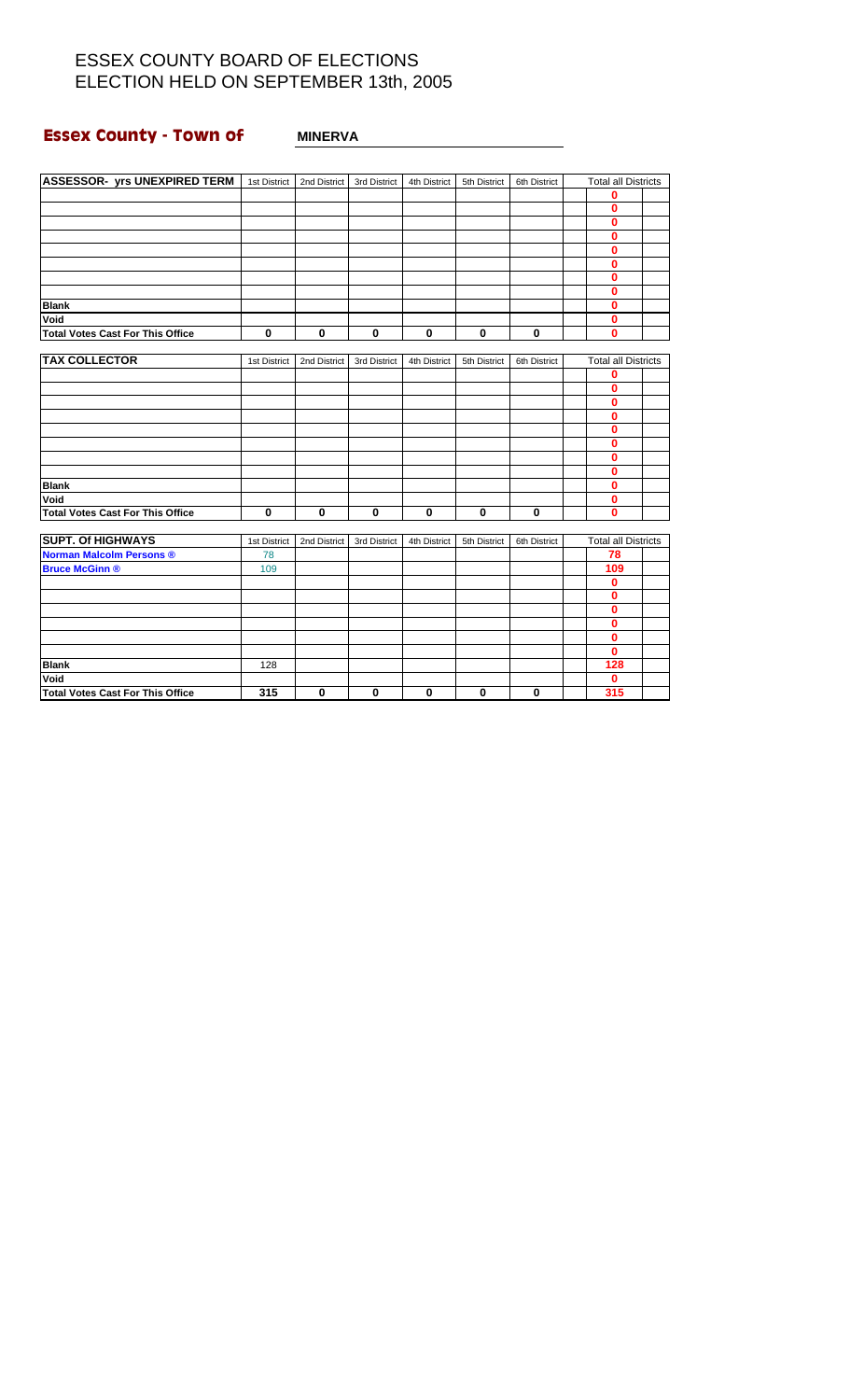#### **Essex County - Town of MORIAH**

| <b>SUPERVISOR</b>                                  | 1st District | 2nd District | 3rd District       | 4th District       | 5th District | 6th District | <b>Total all Districts</b>        |  |
|----------------------------------------------------|--------------|--------------|--------------------|--------------------|--------------|--------------|-----------------------------------|--|
|                                                    |              |              |                    |                    |              |              | 0                                 |  |
|                                                    |              |              |                    |                    |              |              | 0                                 |  |
|                                                    |              |              |                    |                    |              |              | 0<br>0                            |  |
|                                                    |              |              |                    |                    |              |              | 0                                 |  |
|                                                    |              |              |                    |                    |              |              | 0                                 |  |
|                                                    |              |              |                    |                    |              |              | 0                                 |  |
|                                                    |              |              |                    |                    |              |              | 0                                 |  |
| <b>Blank</b>                                       |              |              |                    |                    |              |              | 0                                 |  |
| Void                                               | $\bf{0}$     | $\pmb{0}$    |                    |                    | $\pmb{0}$    |              | 0                                 |  |
| <b>Total Votes Cast For This Office</b>            |              |              | 0                  | 0                  |              | 0            | 0                                 |  |
| <b>TOWN CLERK</b>                                  | 1st District | 2nd District | 3rd District       | 4th District       | 5th District | 6th District | <b>Total all Districts</b>        |  |
|                                                    |              |              |                    |                    |              |              | 0                                 |  |
|                                                    |              |              |                    |                    |              |              | 0                                 |  |
|                                                    |              |              |                    |                    |              |              | 0                                 |  |
|                                                    |              |              |                    |                    |              |              | 0                                 |  |
|                                                    |              |              |                    |                    |              |              | 0                                 |  |
|                                                    |              |              |                    |                    |              |              | 0                                 |  |
|                                                    |              |              |                    |                    |              |              | 0<br>0                            |  |
| <b>Blank</b>                                       |              |              |                    |                    |              |              | 0                                 |  |
| Void                                               |              |              |                    |                    |              |              | 0                                 |  |
| <b>Total Votes Cast For This Office</b>            | 0            | 0            | 0                  | 0                  | 0            | 0            | 0                                 |  |
|                                                    |              |              |                    |                    |              |              |                                   |  |
| <b>TOWN JUSTICE(FULL TERM)</b>                     | 1st District | 2nd District | 3rd District       | 4th District       | 5th District | 6th District | <b>Total all Districts</b>        |  |
|                                                    |              |              |                    |                    |              |              | 0                                 |  |
|                                                    |              |              |                    |                    |              |              | 0                                 |  |
|                                                    |              |              |                    |                    |              |              | 0<br>0                            |  |
|                                                    |              |              |                    |                    |              |              | 0                                 |  |
|                                                    |              |              |                    |                    |              |              | 0                                 |  |
|                                                    |              |              |                    |                    |              |              | 0                                 |  |
|                                                    |              |              |                    |                    |              |              | 0                                 |  |
| <b>Blank</b>                                       |              |              |                    |                    |              |              | 0                                 |  |
| Void                                               |              |              |                    |                    |              |              | 0                                 |  |
| <b>Total Votes Cast For This Office</b>            | 0            | 0            | 0                  | 0                  | 0            | 0            | 0                                 |  |
|                                                    |              |              |                    |                    |              |              |                                   |  |
| <b>COUNCILMEN(FULL TERM)</b><br>Pamela A. Norton ® | 1st District | 2nd District | 3rd District<br>47 | 4th District<br>19 | 5th District | 6th District | <b>Total all Districts</b><br>176 |  |
| <b>Rick Carpenter ®</b>                            | 37<br>98     | 73<br>178    | 157                | 67                 |              |              | 500                               |  |
| Anthony J. Harvish, Jr. ®                          | 136          | 208          | 73                 | 83                 |              |              | 500                               |  |
| John "Boonie" Maye ®                               | 102          | 162          | 77                 | 83                 |              |              | 424                               |  |
| <b>Esther A. Waldron ®</b>                         | 77           | 131          | 62                 | 46                 |              |              | 316                               |  |
|                                                    |              |              |                    |                    |              |              | 0                                 |  |
|                                                    |              |              |                    |                    |              |              | 0                                 |  |
|                                                    |              |              |                    |                    |              |              | $\mathbf 0$                       |  |
| <b>Blank</b>                                       | 56           | 120          | 130                | 76                 |              |              | 382                               |  |
| Void<br><b>Total Votes Cast For This Office</b>    | 506          | 872          | 546                | 374                | 0            | 0            | 0<br>2298                         |  |
|                                                    |              |              |                    |                    |              |              |                                   |  |
| <b>COUNCILMEN(UNEXPIRED TERM)</b>                  | 1st District | 2nd District | 3rd District       | 4th District       | 5th District | 6th District | <b>Total all Districts</b>        |  |
|                                                    |              |              |                    |                    |              |              | 0                                 |  |
|                                                    |              |              |                    |                    |              |              | 0                                 |  |
|                                                    |              |              |                    |                    |              |              | 0                                 |  |
|                                                    |              |              |                    |                    |              |              | 0                                 |  |
|                                                    |              |              |                    |                    |              |              | 0                                 |  |
|                                                    |              |              |                    |                    |              |              | 0<br>0                            |  |
|                                                    |              |              |                    |                    |              |              | 0                                 |  |
| <b>Blank</b>                                       |              |              |                    |                    |              |              | 0                                 |  |
| Void                                               |              |              |                    |                    |              |              | 0                                 |  |
| <b>Total Votes Cast For This Office</b>            | $\pmb{0}$    | 0            | 0                  | 0                  | 0            | 0            | 0                                 |  |
|                                                    |              |              |                    |                    |              |              |                                   |  |
| <b>ASSESSOR-4 yrs TERM</b>                         | 1st District | 2nd District | 3rd District       | 4th District       | 5th District | 6th District | <b>Total all Districts</b>        |  |
|                                                    |              |              |                    |                    |              |              | 0                                 |  |
|                                                    |              |              |                    |                    |              |              | 0<br>0                            |  |
|                                                    |              |              |                    |                    |              |              | 0                                 |  |
|                                                    |              |              |                    |                    |              |              | 0                                 |  |
|                                                    |              |              |                    |                    |              |              | 0                                 |  |
|                                                    |              |              |                    |                    |              |              | 0                                 |  |
|                                                    |              |              |                    |                    |              |              | 0                                 |  |
| <b>Blank</b>                                       |              |              |                    |                    |              |              | 0                                 |  |
| Void                                               |              |              |                    |                    |              |              | 0                                 |  |
| <b>Total Votes Cast For This Office</b>            | $\bf{0}$     | $\bf{0}$     | $\bf{0}$           | 0                  | 0            | 0            | 0                                 |  |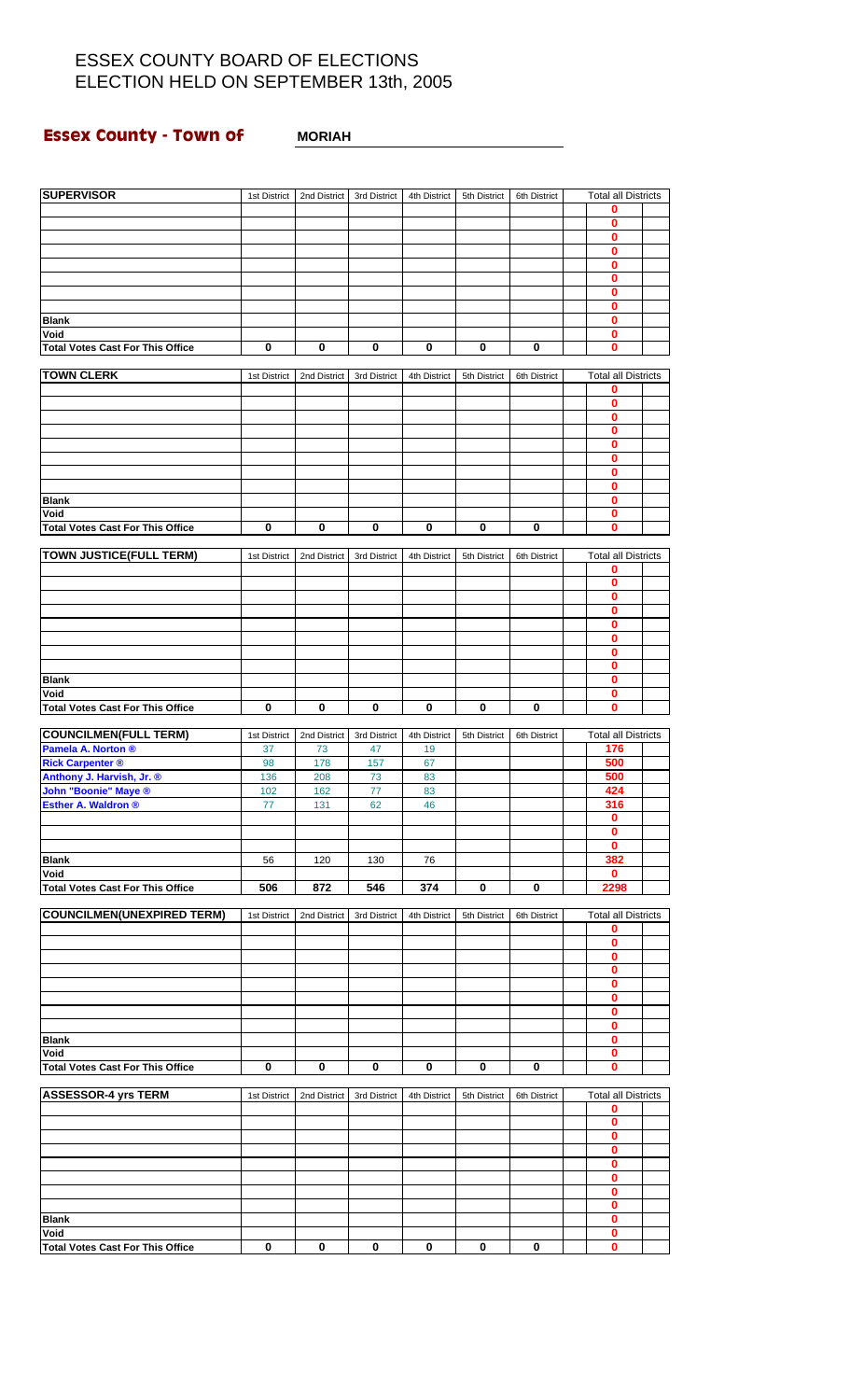#### **Essex County - Town of MORIAH**

| <b>ASSESSOR- yrs UNEXPIRED TERM</b>     | 1st District | 2nd District | 3rd District | 4th District | 5th District | 6th District | <b>Total all Districts</b> |  |
|-----------------------------------------|--------------|--------------|--------------|--------------|--------------|--------------|----------------------------|--|
|                                         |              |              |              |              |              |              | $\mathbf 0$                |  |
|                                         |              |              |              |              |              |              | $\bf{0}$                   |  |
|                                         |              |              |              |              |              |              | $\mathbf 0$                |  |
|                                         |              |              |              |              |              |              | $\mathbf 0$                |  |
|                                         |              |              |              |              |              |              | $\mathbf 0$                |  |
|                                         |              |              |              |              |              |              | $\bf{0}$                   |  |
|                                         |              |              |              |              |              |              | $\bf{0}$                   |  |
|                                         |              |              |              |              |              |              | $\mathbf 0$                |  |
| <b>Blank</b>                            |              |              |              |              |              |              | $\mathbf 0$                |  |
| Void                                    |              |              |              |              |              |              | $\bf{0}$                   |  |
| <b>Total Votes Cast For This Office</b> | $\mathbf 0$  | $\mathbf 0$  | $\mathbf 0$  | $\mathbf 0$  | $\mathbf 0$  | $\bf{0}$     | $\bf{0}$                   |  |
|                                         |              |              |              |              |              |              |                            |  |
| <b>TAX COLLECTOR</b>                    | 1st District | 2nd District | 3rd District | 4th District | 5th District | 6th District | <b>Total all Districts</b> |  |
|                                         |              |              |              |              |              |              | 0                          |  |
|                                         |              |              |              |              |              |              | $\mathbf 0$                |  |
|                                         |              |              |              |              |              |              | $\mathbf 0$                |  |
|                                         |              |              |              |              |              |              | $\mathbf 0$                |  |
|                                         |              |              |              |              |              |              | $\mathbf 0$                |  |
|                                         |              |              |              |              |              |              | $\bf{0}$                   |  |
|                                         |              |              |              |              |              |              | $\bf{0}$                   |  |
|                                         |              |              |              |              |              |              | $\mathbf 0$                |  |
| <b>Blank</b>                            |              |              |              |              |              |              | $\mathbf 0$                |  |
| Void                                    |              |              |              |              |              |              | $\bf{0}$                   |  |
| <b>Total Votes Cast For This Office</b> | $\bf{0}$     | $\bf{0}$     | $\mathbf 0$  | $\mathbf 0$  | $\bf{0}$     | $\mathbf{0}$ | $\bf{0}$                   |  |
|                                         |              |              |              |              |              |              |                            |  |
| <b>SUPT. Of HIGHWAYS</b>                | 1st District | 2nd District | 3rd District | 4th District | 5th District | 6th District | <b>Total all Districts</b> |  |
| Thomas D. McKown ®                      | 58           | 149          | 87           | 41           |              |              | 335                        |  |
| <b>Jamie Wilson ®</b>                   | 183          | 271          | 169          | 129          |              |              | 752                        |  |
|                                         |              |              |              |              |              |              | $\mathbf 0$                |  |
|                                         |              |              |              |              |              |              | $\mathbf 0$                |  |
|                                         |              |              |              |              |              |              | $\mathbf{0}$               |  |
|                                         |              |              |              |              |              |              | $\bf{0}$                   |  |
|                                         |              |              |              |              |              |              | $\bf{0}$                   |  |
|                                         |              |              |              |              |              |              | $\mathbf{0}$               |  |

**Blank** 12 16 17 17 **62 Void 0 Total Votes Cast For This Office 253 436 273 187 0 0 1149**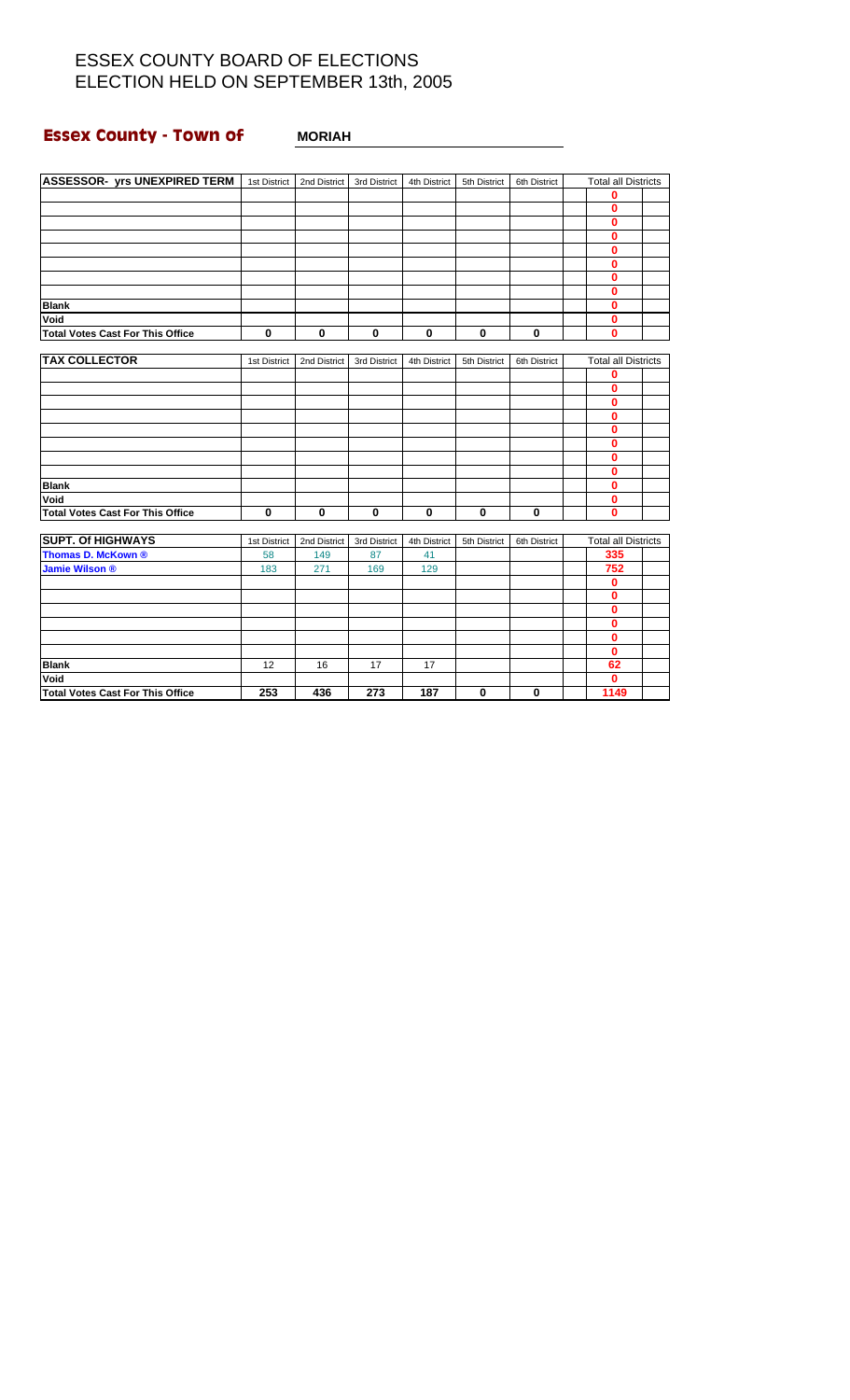#### **Essex County - Town of MEWCOMB**

| <b>SUPERVISOR</b>                               | 1st District | 2nd District | 3rd District | 4th District | 5th District | 6th District | <b>Total all Districts</b>      |  |
|-------------------------------------------------|--------------|--------------|--------------|--------------|--------------|--------------|---------------------------------|--|
|                                                 |              |              |              |              |              |              | 0                               |  |
|                                                 |              |              |              |              |              |              | $\bf{0}$                        |  |
|                                                 |              |              |              |              |              |              | 0                               |  |
|                                                 |              |              |              |              |              |              | $\bf{0}$                        |  |
|                                                 |              |              |              |              |              |              | $\bf{0}$<br>0                   |  |
|                                                 |              |              |              |              |              |              | $\bf{0}$                        |  |
|                                                 |              |              |              |              |              |              | 0                               |  |
| <b>Blank</b>                                    |              |              |              |              |              |              | $\bf{0}$                        |  |
| Void                                            |              |              |              |              |              |              | $\bf{0}$                        |  |
| <b>Total Votes Cast For This Office</b>         | 0            | 0            | 0            | 0            | 0            | 0            | $\bf{0}$                        |  |
| <b>TOWN CLERK</b>                               |              |              |              |              |              |              |                                 |  |
|                                                 | 1st District | 2nd District | 3rd District | 4th District | 5th District | 6th District | <b>Total all Districts</b><br>0 |  |
|                                                 |              |              |              |              |              |              | $\bf{0}$                        |  |
|                                                 |              |              |              |              |              |              | $\bf{0}$                        |  |
|                                                 |              |              |              |              |              |              | $\pmb{0}$                       |  |
|                                                 |              |              |              |              |              |              | $\mathbf 0$                     |  |
|                                                 |              |              |              |              |              |              | $\bf{0}$                        |  |
|                                                 |              |              |              |              |              |              | 0                               |  |
| <b>Blank</b>                                    |              |              |              |              |              |              | $\mathbf 0$<br>$\bf{0}$         |  |
| Void                                            |              |              |              |              |              |              | 0                               |  |
| <b>Total Votes Cast For This Office</b>         | $\bf{0}$     | 0            | 0            | 0            | 0            | $\bf{0}$     | 0                               |  |
|                                                 |              |              |              |              |              |              |                                 |  |
| <b>TOWN JUSTICE(FULL TERM)</b>                  | 1st District | 2nd District | 3rd District | 4th District | 5th District | 6th District | <b>Total all Districts</b>      |  |
|                                                 |              |              |              |              |              |              | 0<br>$\bf{0}$                   |  |
|                                                 |              |              |              |              |              |              | 0                               |  |
|                                                 |              |              |              |              |              |              | $\bf{0}$                        |  |
|                                                 |              |              |              |              |              |              | $\bf{0}$                        |  |
|                                                 |              |              |              |              |              |              | 0                               |  |
|                                                 |              |              |              |              |              |              | $\bf{0}$                        |  |
|                                                 |              |              |              |              |              |              | $\bf{0}$                        |  |
| <b>Blank</b>                                    |              |              |              |              |              |              | $\bf{0}$                        |  |
| Void<br><b>Total Votes Cast For This Office</b> | $\bf{0}$     | $\mathbf 0$  | 0            | $\bf{0}$     | $\mathbf 0$  | $\bf{0}$     | 0<br>$\bf{0}$                   |  |
|                                                 |              |              |              |              |              |              |                                 |  |
| <b>COUNCILMEN(FULL TERM)</b>                    | 1st District | 2nd District | 3rd District | 4th District | 5th District | 6th District | <b>Total all Districts</b>      |  |
| <b>Raymond Schraver (D)</b>                     | 30           |              |              |              |              |              | 30                              |  |
| <b>Sandra Bureau (D)</b>                        | 43           |              |              |              |              |              | 43                              |  |
| <b>George Hurlburt (D)</b>                      | 47           |              |              |              |              |              | 47                              |  |
| <b>Mary Anne Dillon-Bush (D)</b>                | 56           |              |              |              |              |              | 56                              |  |
|                                                 |              |              |              |              |              |              | 0<br>$\mathbf{0}$               |  |
|                                                 |              |              |              |              |              |              | 0                               |  |
|                                                 |              |              |              |              |              |              | 0                               |  |
| <b>Blank</b>                                    | 166          |              |              |              |              |              | 166                             |  |
| Void                                            |              |              |              |              |              |              | $\mathbf 0$                     |  |
| <b>Total Votes Cast For This Office</b>         | 342          | 0            | 0            | 0            | 0            | 0            | 342                             |  |
| <b>COUNCILMEN(UNEXPIRED TERM)</b>               | 1st District | 2nd District | 3rd District | 4th District | 5th District | 6th District | <b>Total all Districts</b>      |  |
|                                                 |              |              |              |              |              |              | 0                               |  |
|                                                 |              |              |              |              |              |              | $\bf{0}$                        |  |
|                                                 |              |              |              |              |              |              | 0                               |  |
|                                                 |              |              |              |              |              |              | $\pmb{0}$                       |  |
|                                                 |              |              |              |              |              |              | $\mathbf 0$                     |  |
|                                                 |              |              |              |              |              |              | 0                               |  |
|                                                 |              |              |              |              |              |              | 0<br>$\mathbf{0}$               |  |
| <b>Blank</b>                                    |              |              |              |              |              |              | $\bf{0}$                        |  |
| Void                                            |              |              |              |              |              |              | 0                               |  |
| <b>Total Votes Cast For This Office</b>         | $\bf{0}$     | 0            | 0            | 0            | 0            | 0            | $\mathbf{0}$                    |  |
|                                                 |              |              |              |              |              |              |                                 |  |
| <b>ASSESSOR-4 yrs TERM</b>                      | 1st District | 2nd District | 3rd District | 4th District | 5th District | 6th District | <b>Total all Districts</b><br>0 |  |
|                                                 |              |              |              |              |              |              | 0                               |  |
|                                                 |              |              |              |              |              |              | 0                               |  |
|                                                 |              |              |              |              |              |              | $\bf{0}$                        |  |
|                                                 |              |              |              |              |              |              | 0                               |  |
|                                                 |              |              |              |              |              |              | $\mathbf 0$                     |  |
|                                                 |              |              |              |              |              |              | 0                               |  |
|                                                 |              |              |              |              |              |              | 0                               |  |
| <b>Blank</b><br>Void                            |              |              |              |              |              |              | 0<br>0                          |  |
| <b>Total Votes Cast For This Office</b>         | $\pmb{0}$    | $\pmb{0}$    | $\bf{0}$     | 0            | $\bf{0}$     | 0            | 0                               |  |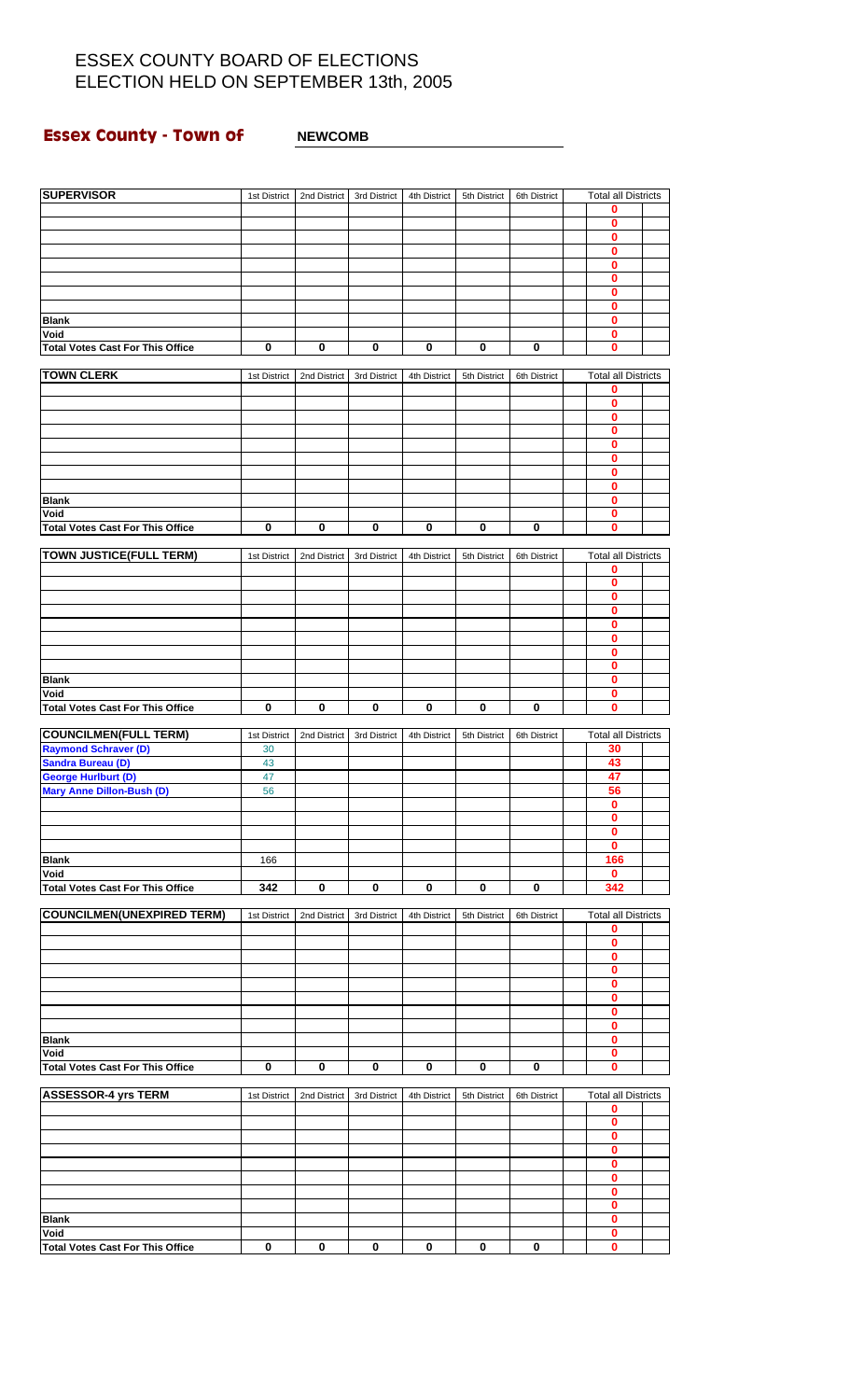#### **Essex County - Town of** <br>NEWCOMB

| ASSESSOR- yrs UNEXPIRED TERM   1st District   2nd District   3rd District |              |              |              | 4th District            | 5th District            | 6th District | <b>Total all Districts</b> |  |
|---------------------------------------------------------------------------|--------------|--------------|--------------|-------------------------|-------------------------|--------------|----------------------------|--|
|                                                                           |              |              |              |                         |                         |              | 0                          |  |
|                                                                           |              |              |              |                         |                         |              | $\bf{0}$                   |  |
|                                                                           |              |              |              |                         |                         |              | 0                          |  |
|                                                                           |              |              |              |                         |                         |              | $\mathbf 0$                |  |
|                                                                           |              |              |              |                         |                         |              | $\bf{0}$                   |  |
|                                                                           |              |              |              |                         |                         |              | $\bf{0}$                   |  |
|                                                                           |              |              |              |                         |                         |              | $\bf{0}$                   |  |
|                                                                           |              |              |              |                         |                         |              | 0                          |  |
| <b>Blank</b>                                                              |              |              |              |                         |                         |              | $\bf{0}$                   |  |
| Void                                                                      |              |              |              |                         |                         |              | $\bf{0}$                   |  |
| <b>Total Votes Cast For This Office</b>                                   | $\mathbf 0$  | $\bf{0}$     | $\mathbf 0$  | $\overline{\mathbf{0}}$ | $\overline{\mathbf{0}}$ | $\mathbf 0$  | $\bf{0}$                   |  |
|                                                                           |              |              |              |                         |                         |              |                            |  |
| <b>TAX COLLECTOR</b>                                                      | 1st District | 2nd District | 3rd District | 4th District            | 5th District            | 6th District | <b>Total all Districts</b> |  |
|                                                                           |              |              |              |                         |                         |              | 0                          |  |
|                                                                           |              |              |              |                         |                         |              | 0                          |  |
|                                                                           |              |              |              |                         |                         |              | 0                          |  |
|                                                                           |              |              |              |                         |                         |              | $\bf{0}$                   |  |
|                                                                           |              |              |              |                         |                         |              | $\bf{0}$                   |  |
|                                                                           |              |              |              |                         |                         |              | $\bf{0}$                   |  |
|                                                                           |              |              |              |                         |                         |              | $\bf{0}$                   |  |
|                                                                           |              |              |              |                         |                         |              | $\mathbf 0$                |  |
| <b>Blank</b>                                                              |              |              |              |                         |                         |              | $\mathbf 0$                |  |
| Void                                                                      |              |              |              |                         |                         |              | 0                          |  |
| <b>Total Votes Cast For This Office</b>                                   | 0            | $\bf{0}$     | $\bf{0}$     | $\bf{0}$                | $\bf{0}$                | $\bf{0}$     | $\mathbf 0$                |  |
| <b>SUPT. Of HIGHWAYS</b>                                                  | 1st District | 2nd District | 3rd District | 4th District            | 5th District            | 6th District | <b>Total all Districts</b> |  |
|                                                                           |              |              |              |                         |                         |              | 0                          |  |
|                                                                           |              |              |              |                         |                         |              | $\mathbf{0}$               |  |
|                                                                           |              |              |              |                         |                         |              | $\mathbf 0$                |  |
|                                                                           |              |              |              |                         |                         |              | 0                          |  |
|                                                                           |              |              |              |                         |                         |              | 0                          |  |
|                                                                           |              |              |              |                         |                         |              | 0                          |  |
|                                                                           |              |              |              |                         |                         |              | $\bf{0}$                   |  |
|                                                                           |              |              |              |                         |                         |              | $\bf{0}$                   |  |
| <b>Blank</b>                                                              |              |              |              |                         |                         |              | 0                          |  |
| Void                                                                      |              |              |              |                         |                         |              | $\mathbf 0$                |  |
| <b>Total Votes Cast For This Office</b>                                   | 0            | 0            | $\bf{0}$     | 0                       | $\mathbf 0$             | $\bf{0}$     | $\bf{0}$                   |  |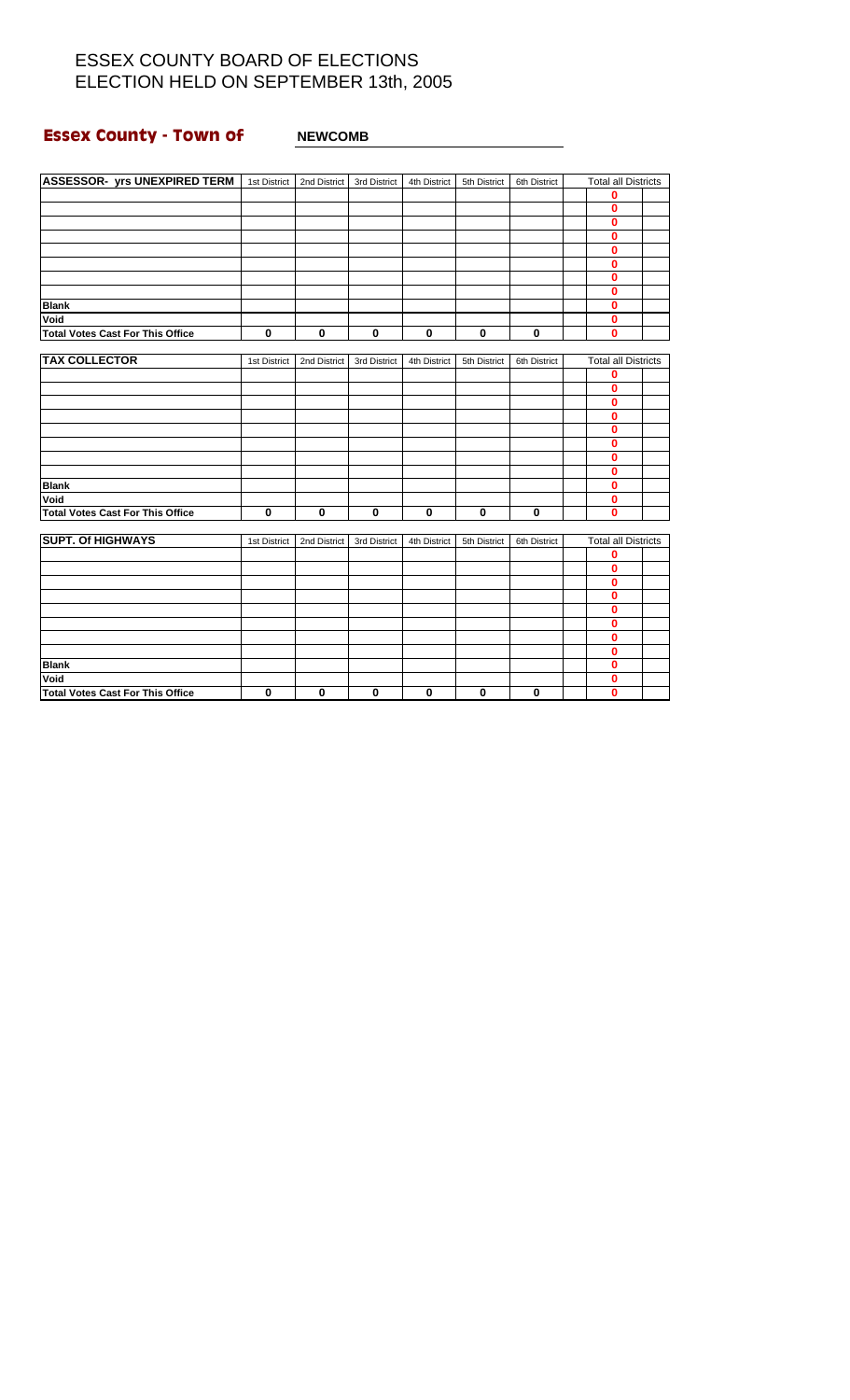# **Essex County - Town of** <br>**NORTH ELBA**

| <b>SUPERVISOR</b>                                | 1st District | 2nd District | 3rd District | 4th District | 5th District | 6th District | 7th District | <b>Total all Districts</b>      |
|--------------------------------------------------|--------------|--------------|--------------|--------------|--------------|--------------|--------------|---------------------------------|
|                                                  |              |              |              |              |              |              |              | 0                               |
|                                                  |              |              |              |              |              |              |              | $\bf{0}$                        |
|                                                  |              |              |              |              |              |              |              | 0<br>$\bf{0}$                   |
|                                                  |              |              |              |              |              |              |              | 0                               |
|                                                  |              |              |              |              |              |              |              | 0                               |
|                                                  |              |              |              |              |              |              |              | $\bf{0}$                        |
| <b>Blank</b>                                     |              |              |              |              |              |              |              | 0<br>0                          |
| Void                                             |              |              |              |              |              |              |              | $\bf{0}$                        |
| <b>Total Votes Cast For This Office</b>          | 0            | 0            | 0            | 0            | 0            | 0            | 0            | 0                               |
|                                                  |              |              |              |              |              |              |              |                                 |
| <b>TOWN CLERK</b>                                | 1st District | 2nd District | 3rd District | 4th District | 5th District | 6th District | 7th District | <b>Total all Districts</b><br>0 |
|                                                  |              |              |              |              |              |              |              | 0                               |
|                                                  |              |              |              |              |              |              |              | $\bf{0}$                        |
|                                                  |              |              |              |              |              |              |              | 0<br>$\bf{0}$                   |
|                                                  |              |              |              |              |              |              |              | 0                               |
|                                                  |              |              |              |              |              |              |              | $\bf{0}$                        |
|                                                  |              |              |              |              |              |              |              | 0                               |
| <b>Blank</b><br>Void                             |              |              |              |              |              |              |              | 0<br>0                          |
| <b>Total Votes Cast For This Office</b>          | 0            | 0            | 0            | 0            | 0            | 0            | 0            | $\bf{0}$                        |
|                                                  |              |              |              |              |              |              |              |                                 |
| <b>TOWN JUSTICE(FULL TERM)</b>                   | 1st District | 2nd District | 3rd District | 4th District | 5th District | 6th District | 7th District | <b>Total all Districts</b>      |
|                                                  |              |              |              |              |              |              |              | 0<br>$\bf{0}$                   |
|                                                  |              |              |              |              |              |              |              | 0                               |
|                                                  |              |              |              |              |              |              |              | 0                               |
|                                                  |              |              |              |              |              |              |              | $\bf{0}$                        |
|                                                  |              |              |              |              |              |              |              | 0<br>0                          |
|                                                  |              |              |              |              |              |              |              | $\bf{0}$                        |
| <b>Blank</b>                                     |              |              |              |              |              |              |              | $\bf{0}$                        |
| Void<br><b>Total Votes Cast For This Office</b>  | $\mathbf 0$  | $\bf{0}$     | 0            | $\bf{0}$     | $\mathbf 0$  | $\bf{0}$     | $\bf{0}$     | 0<br>$\bf{0}$                   |
|                                                  |              |              |              |              |              |              |              |                                 |
| <b>COUNCILMEN(FULL TERM)</b>                     | 1st District | 2nd District | 3rd District | 4th District | 5th District | 6th District | 7th District | <b>Total all Districts</b>      |
| James W. McCulley ®                              | 48           | 17           | 70           | 68           | 52           | 67           | 12           | 334                             |
| Francis "Bob" Miller ®<br>John (Jack) O. Favro ® | 41<br>52     | 54<br>36     | 76<br>84     | 91<br>106    | 75<br>75     | 80<br>92     | 19<br>13     | 436<br>458                      |
|                                                  |              |              |              |              |              |              |              | $\mathbf 0$                     |
|                                                  |              |              |              |              |              |              |              | 0                               |
|                                                  |              |              |              |              |              |              |              | $\bf{0}$                        |
|                                                  |              |              |              |              |              |              |              | 0<br>0                          |
| <b>Blank</b>                                     | 53           | 63           | 66           | 109          | 94           | 101          | 32           | 518                             |
| Void                                             |              |              |              |              |              |              |              | 0                               |
| <b>Total Votes Cast For This Office</b>          | 194          | 170          | 296          | 374          | 296          | 340          | 76           | 1746                            |
| <b>COUNCILMEN(UNEXPIRED TERM)</b>                | 1st District | 2nd District | 3rd District | 4th District | 5th District | 6th District | 7th District | <b>Total all Districts</b>      |
|                                                  |              |              |              |              |              |              |              | 0                               |
|                                                  |              |              |              |              |              |              |              | $\bf{0}$                        |
|                                                  |              |              |              |              |              |              |              | 0<br>0                          |
|                                                  |              |              |              |              |              |              |              | $\bf{0}$                        |
|                                                  |              |              |              |              |              |              |              | 0                               |
|                                                  |              |              |              |              |              |              |              | 0<br>$\bf{0}$                   |
| <b>Blank</b>                                     |              |              |              |              |              |              |              | 0                               |
| Void                                             |              |              |              |              |              |              |              | 0                               |
| <b>Total Votes Cast For This Office</b>          | 0            | 0            | 0            | 0            | $\bf{0}$     | 0            | 0            | 0                               |
| <b>ASSESSOR-4 yrs TERM</b>                       |              |              |              |              |              |              |              | <b>Total all Districts</b>      |
|                                                  | 1st District | 2nd District | 3rd District | 4th District | 5th District | 6th District | 7th District | 0                               |
|                                                  |              |              |              |              |              |              |              | $\bf{0}$                        |
|                                                  |              |              |              |              |              |              |              | $\bf{0}$                        |
|                                                  |              |              |              |              |              |              |              | 0<br>0                          |
|                                                  |              |              |              |              |              |              |              | 0                               |
|                                                  |              |              |              |              |              |              |              | 0                               |
|                                                  |              |              |              |              |              |              |              | 0                               |
| <b>Blank</b><br>Void                             |              |              |              |              |              |              |              | $\bf{0}$                        |
|                                                  |              |              |              |              |              |              |              | 0                               |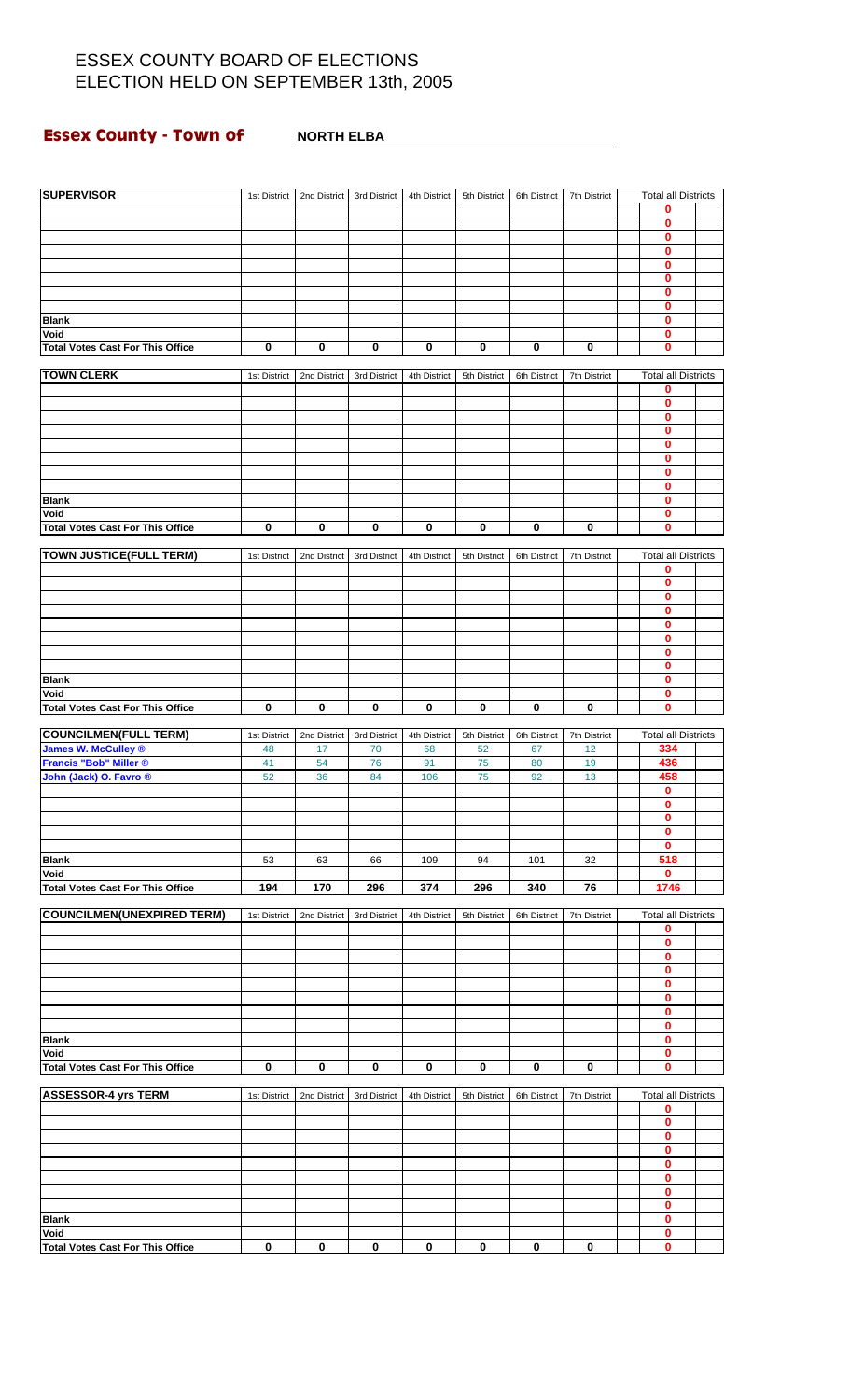# **Essex County - Town of NORTH ELBA**

| <b>ASSESSOR- yrs UNEXPIRED TERM</b>     |              | 1st District   2nd District | 3rd District | 4th District            | 5th District | 6th District | 7th District | <b>Total all Districts</b> |  |
|-----------------------------------------|--------------|-----------------------------|--------------|-------------------------|--------------|--------------|--------------|----------------------------|--|
|                                         |              |                             |              |                         |              |              |              | 0                          |  |
|                                         |              |                             |              |                         |              |              |              | $\mathbf{0}$               |  |
|                                         |              |                             |              |                         |              |              |              | $\bf{0}$                   |  |
|                                         |              |                             |              |                         |              |              |              | $\bf{0}$                   |  |
|                                         |              |                             |              |                         |              |              |              | $\bf{0}$                   |  |
|                                         |              |                             |              |                         |              |              |              | 0                          |  |
|                                         |              |                             |              |                         |              |              |              | $\bf{0}$                   |  |
|                                         |              |                             |              |                         |              |              |              | $\bf{0}$                   |  |
| <b>Blank</b>                            |              |                             |              |                         |              |              |              | $\bf{0}$                   |  |
| Void                                    |              |                             |              |                         |              |              |              | $\mathbf 0$                |  |
| <b>Total Votes Cast For This Office</b> | 0            | 0                           | 0            | $\overline{\mathbf{0}}$ | $\bf{0}$     | $\bf{0}$     | 0            | $\mathbf{0}$               |  |
|                                         |              |                             |              |                         |              |              |              |                            |  |
| <b>TAX COLLECTOR</b>                    | 1st District | 2nd District                | 3rd District | 4th District            | 5th District | 6th District | 7th District | <b>Total all Districts</b> |  |
|                                         |              |                             |              |                         |              |              |              | $\bf{0}$                   |  |
|                                         |              |                             |              |                         |              |              |              | $\bf{0}$                   |  |
|                                         |              |                             |              |                         |              |              |              | $\mathbf{0}$               |  |
|                                         |              |                             |              |                         |              |              |              | $\bf{0}$                   |  |
|                                         |              |                             |              |                         |              |              |              | $\bf{0}$                   |  |
|                                         |              |                             |              |                         |              |              |              | $\bf{0}$                   |  |
|                                         |              |                             |              |                         |              |              |              | $\mathbf{0}$               |  |
|                                         |              |                             |              |                         |              |              |              | $\bf{0}$                   |  |
| <b>Blank</b>                            |              |                             |              |                         |              |              |              | $\bf{0}$                   |  |
| Void                                    |              |                             |              |                         |              |              |              | $\bf{0}$                   |  |
| <b>Total Votes Cast For This Office</b> | $\bf{0}$     | $\bf{0}$                    | $\mathbf 0$  | $\mathbf 0$             | 0            | 0            | 0            | $\bf{0}$                   |  |
| <b>SUPT. Of HIGHWAYS</b>                | 1st District | 2nd District                | 3rd District | 4th District            | 5th District | 6th District | 7th District | <b>Total all Districts</b> |  |
|                                         |              |                             |              |                         |              |              |              | $\mathbf 0$                |  |
|                                         |              |                             |              |                         |              |              |              | $\mathbf 0$                |  |
|                                         |              |                             |              |                         |              |              |              | $\mathbf{0}$               |  |
|                                         |              |                             |              |                         |              |              |              | $\bf{0}$                   |  |
|                                         |              |                             |              |                         |              |              |              | $\mathbf{0}$               |  |
|                                         |              |                             |              |                         |              |              |              | $\bf{0}$                   |  |
|                                         |              |                             |              |                         |              |              |              | $\bf{0}$                   |  |
|                                         |              |                             |              |                         |              |              |              | $\mathbf 0$                |  |
| <b>Blank</b>                            |              |                             |              |                         |              |              |              | $\mathbf 0$                |  |
| Void                                    |              |                             |              |                         |              |              |              | $\bf{0}$                   |  |
| Total Votes Cast For This Office        | 0            | $\bf{0}$                    | $\bf{0}$     | $\mathbf 0$             | $\mathbf 0$  | $\bf{0}$     | 0            | $\bf{0}$                   |  |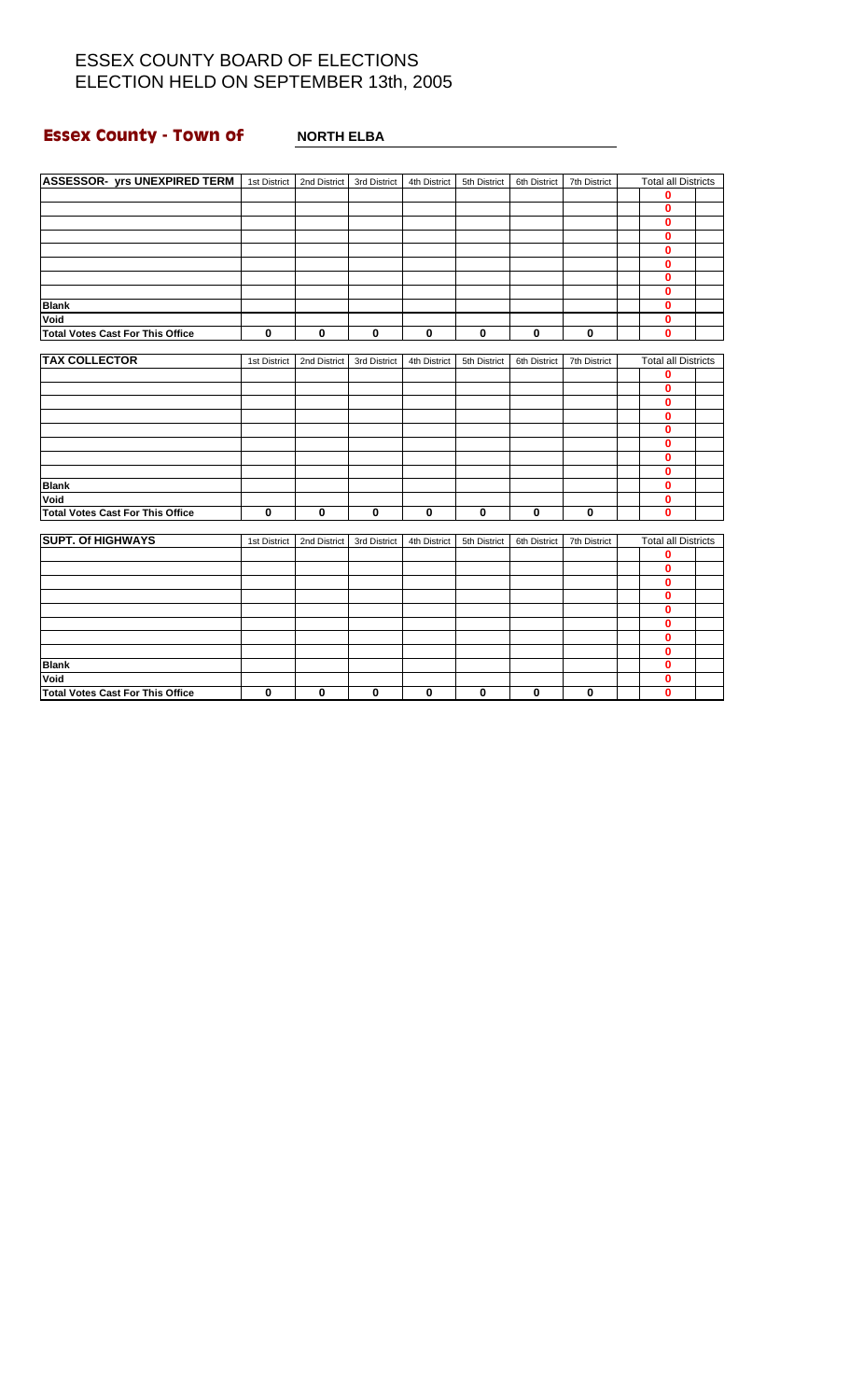# **Essex County - Town of** <br>NORTH HUDSON

| <b>SUPERVISOR</b>                       | 1st District | 2nd District | 3rd District | 4th District | 5th District | 6th District | <b>Total all Districts</b> |  |
|-----------------------------------------|--------------|--------------|--------------|--------------|--------------|--------------|----------------------------|--|
|                                         |              |              |              |              |              |              | 0                          |  |
|                                         |              |              |              |              |              |              | 0                          |  |
|                                         |              |              |              |              |              |              | 0                          |  |
|                                         |              |              |              |              |              |              | 0<br>0                     |  |
|                                         |              |              |              |              |              |              | 0                          |  |
|                                         |              |              |              |              |              |              | 0                          |  |
|                                         |              |              |              |              |              |              | 0                          |  |
| <b>Blank</b>                            |              |              |              |              |              |              | 0                          |  |
| Void                                    |              |              |              |              |              |              | 0                          |  |
| <b>Total Votes Cast For This Office</b> | 0            | 0            | 0            | 0            | 0            | 0            | 0                          |  |
| <b>TOWN CLERK</b>                       | 1st District | 2nd District | 3rd District | 4th District | 5th District | 6th District | <b>Total all Districts</b> |  |
|                                         |              |              |              |              |              |              | 0                          |  |
|                                         |              |              |              |              |              |              | 0                          |  |
|                                         |              |              |              |              |              |              | 0                          |  |
|                                         |              |              |              |              |              |              | 0<br>0                     |  |
|                                         |              |              |              |              |              |              | 0                          |  |
|                                         |              |              |              |              |              |              | 0                          |  |
|                                         |              |              |              |              |              |              | 0                          |  |
| <b>Blank</b>                            |              |              |              |              |              |              | 0                          |  |
| Void                                    |              |              |              |              |              |              | 0                          |  |
| <b>Total Votes Cast For This Office</b> | 0            | $\bf{0}$     | 0            | 0            | 0            | 0            | 0                          |  |
| <b>TOWN JUSTICE(FULL TERM)</b>          | 1st District | 2nd District | 3rd District | 4th District | 5th District | 6th District | <b>Total all Districts</b> |  |
| John C. King ®                          | 51           |              |              |              |              |              | 51                         |  |
| Robert J. Corrigan ®                    | 25           |              |              |              |              |              | 25                         |  |
|                                         |              |              |              |              |              |              | 0                          |  |
|                                         |              |              |              |              |              |              | 0                          |  |
|                                         |              |              |              |              |              |              | 0<br>0                     |  |
|                                         |              |              |              |              |              |              | 0                          |  |
|                                         |              |              |              |              |              |              | 0                          |  |
| <b>Blank</b>                            | 4            |              |              |              |              |              | 4                          |  |
| Void                                    |              |              |              |              |              |              | 0                          |  |
| <b>Total Votes Cast For This Office</b> | 80           | $\bf{0}$     | 0            | $\bf{0}$     | $\bf{0}$     | 0            | 80                         |  |
| <b>COUNCILMEN(FULL TERM)</b>            | 1st District | 2nd District | 3rd District | 4th District | 5th District | 6th District | <b>Total all Districts</b> |  |
| <b>Kevin Moses ®</b>                    | 45           |              |              |              |              |              | 45                         |  |
| <b>Ronald Moore ®</b>                   | 40           |              |              |              |              |              | 40                         |  |
| <b>Marshall Gero ®</b>                  | 42           |              |              |              |              |              | 42                         |  |
|                                         |              |              |              |              |              |              | 0                          |  |
|                                         |              |              |              |              |              |              | 0<br>0                     |  |
|                                         |              |              |              |              |              |              | 0                          |  |
|                                         |              |              |              |              |              |              | 0                          |  |
| <b>Blank</b>                            | 33           |              |              |              |              |              | 33                         |  |
| Void                                    |              |              |              |              |              |              | 0                          |  |
| <b>Total Votes Cast For This Office</b> | 160          | 0            | 0            | 0            | 0            | 0            | 160                        |  |
| <b>COUNCILMEN(UNEXPIRED TERM)</b>       | 1st District | 2nd District | 3rd District | 4th District | 5th District | 6th District | <b>Total all Districts</b> |  |
|                                         |              |              |              |              |              |              | 0                          |  |
|                                         |              |              |              |              |              |              | 0                          |  |
|                                         |              |              |              |              |              |              | 0                          |  |
|                                         |              |              |              |              |              |              | 0                          |  |
|                                         |              |              |              |              |              |              | 0<br>0                     |  |
|                                         |              |              |              |              |              |              | 0                          |  |
|                                         |              |              |              |              |              |              | 0                          |  |
| <b>Blank</b>                            |              |              |              |              |              |              | 0                          |  |
| Void                                    |              |              |              |              |              |              | 0                          |  |
| <b>Total Votes Cast For This Office</b> | 0            | 0            | 0            | 0            | 0            | 0            | 0                          |  |
| <b>ASSESSOR-4 yrs TERM</b>              | 1st District | 2nd District | 3rd District | 4th District | 5th District | 6th District | <b>Total all Districts</b> |  |
|                                         |              |              |              |              |              |              | 0                          |  |
|                                         |              |              |              |              |              |              | 0                          |  |
|                                         |              |              |              |              |              |              | 0                          |  |
|                                         |              |              |              |              |              |              | 0                          |  |
|                                         |              |              |              |              |              |              | 0<br>0                     |  |
|                                         |              |              |              |              |              |              | 0                          |  |
|                                         |              |              |              |              |              |              | 0                          |  |
| <b>Blank</b>                            |              |              |              |              |              |              | 0                          |  |
| Void                                    |              |              |              |              |              |              | 0                          |  |
| <b>Total Votes Cast For This Office</b> | $\bf{0}$     | $\bf{0}$     | $\bf{0}$     | 0            | 0            | 0            | 0                          |  |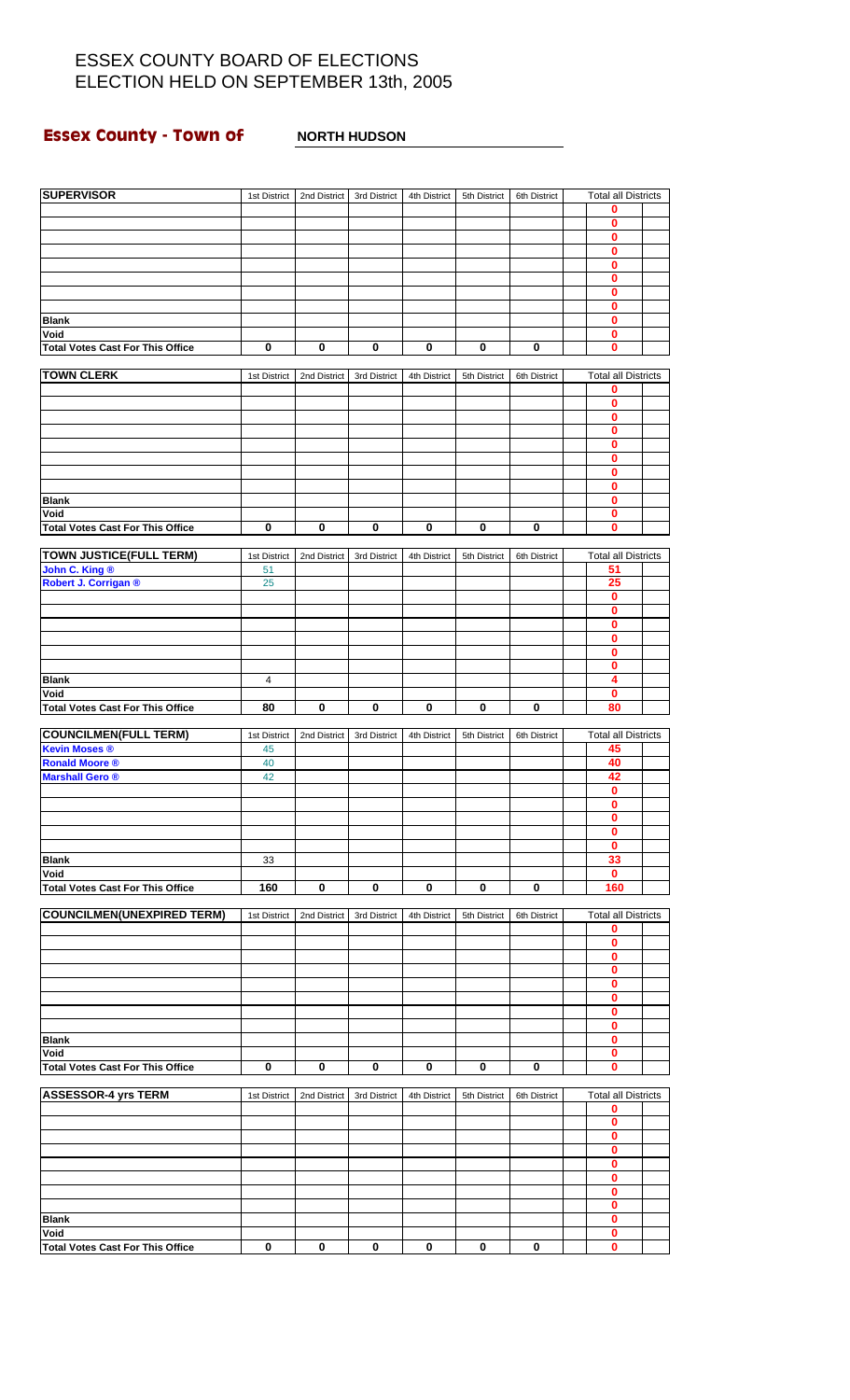# **Essex County - Town of** <br>**NORTH HUDSON**

| <b>ASSESSOR- yrs UNEXPIRED TERM</b> 1st District |              | 2nd District | 3rd District | 4th District | 5th District | 6th District | <b>Total all Districts</b> |  |
|--------------------------------------------------|--------------|--------------|--------------|--------------|--------------|--------------|----------------------------|--|
|                                                  |              |              |              |              |              |              | 0                          |  |
|                                                  |              |              |              |              |              |              | $\bf{0}$                   |  |
|                                                  |              |              |              |              |              |              | $\bf{0}$                   |  |
|                                                  |              |              |              |              |              |              | $\bf{0}$                   |  |
|                                                  |              |              |              |              |              |              | 0                          |  |
|                                                  |              |              |              |              |              |              | 0                          |  |
|                                                  |              |              |              |              |              |              | $\bf{0}$                   |  |
|                                                  |              |              |              |              |              |              | $\bf{0}$                   |  |
| <b>Blank</b>                                     |              |              |              |              |              |              | $\bf{0}$                   |  |
| Void                                             |              |              |              |              |              |              | $\bf{0}$                   |  |
| <b>Total Votes Cast For This Office</b>          | 0            | $\bf{0}$     | $\mathbf 0$  | $\mathbf 0$  | $\mathbf 0$  | $\mathbf 0$  | $\mathbf{0}$               |  |
| <b>TAX COLLECTOR</b>                             | 1st District | 2nd District | 3rd District | 4th District | 5th District | 6th District | <b>Total all Districts</b> |  |
|                                                  |              |              |              |              |              |              | 0                          |  |
|                                                  |              |              |              |              |              |              | $\bf{0}$                   |  |
|                                                  |              |              |              |              |              |              | $\bf{0}$                   |  |
|                                                  |              |              |              |              |              |              | $\bf{0}$                   |  |
|                                                  |              |              |              |              |              |              | $\bf{0}$                   |  |
|                                                  |              |              |              |              |              |              | $\bf{0}$                   |  |
|                                                  |              |              |              |              |              |              | $\bf{0}$                   |  |
|                                                  |              |              |              |              |              |              | $\bf{0}$                   |  |
| <b>Blank</b>                                     |              |              |              |              |              |              | $\mathbf 0$                |  |
| Void                                             |              |              |              |              |              |              | 0                          |  |
| <b>Total Votes Cast For This Office</b>          | 0            | $\mathbf 0$  | $\bf{0}$     | $\bf{0}$     | $\mathbf 0$  | $\mathbf 0$  | $\bf{0}$                   |  |
| <b>SUPT. Of HIGHWAYS</b>                         | 1st District | 2nd District | 3rd District | 4th District | 5th District | 6th District | <b>Total all Districts</b> |  |
|                                                  |              |              |              |              |              |              | 0                          |  |
|                                                  |              |              |              |              |              |              | $\bf{0}$                   |  |
|                                                  |              |              |              |              |              |              | $\mathbf{0}$               |  |
|                                                  |              |              |              |              |              |              | 0                          |  |
|                                                  |              |              |              |              |              |              | 0                          |  |
|                                                  |              |              |              |              |              |              | $\bf{0}$                   |  |
|                                                  |              |              |              |              |              |              | $\bf{0}$                   |  |
|                                                  |              |              |              |              |              |              | $\bf{0}$                   |  |
| <b>Blank</b>                                     |              |              |              |              |              |              | 0                          |  |
| Void                                             |              |              |              |              |              |              | $\mathbf 0$                |  |
| <b>Total Votes Cast For This Office</b>          | 0            | 0            | $\mathbf 0$  | 0            | $\bf{0}$     | $\mathbf 0$  | 0                          |  |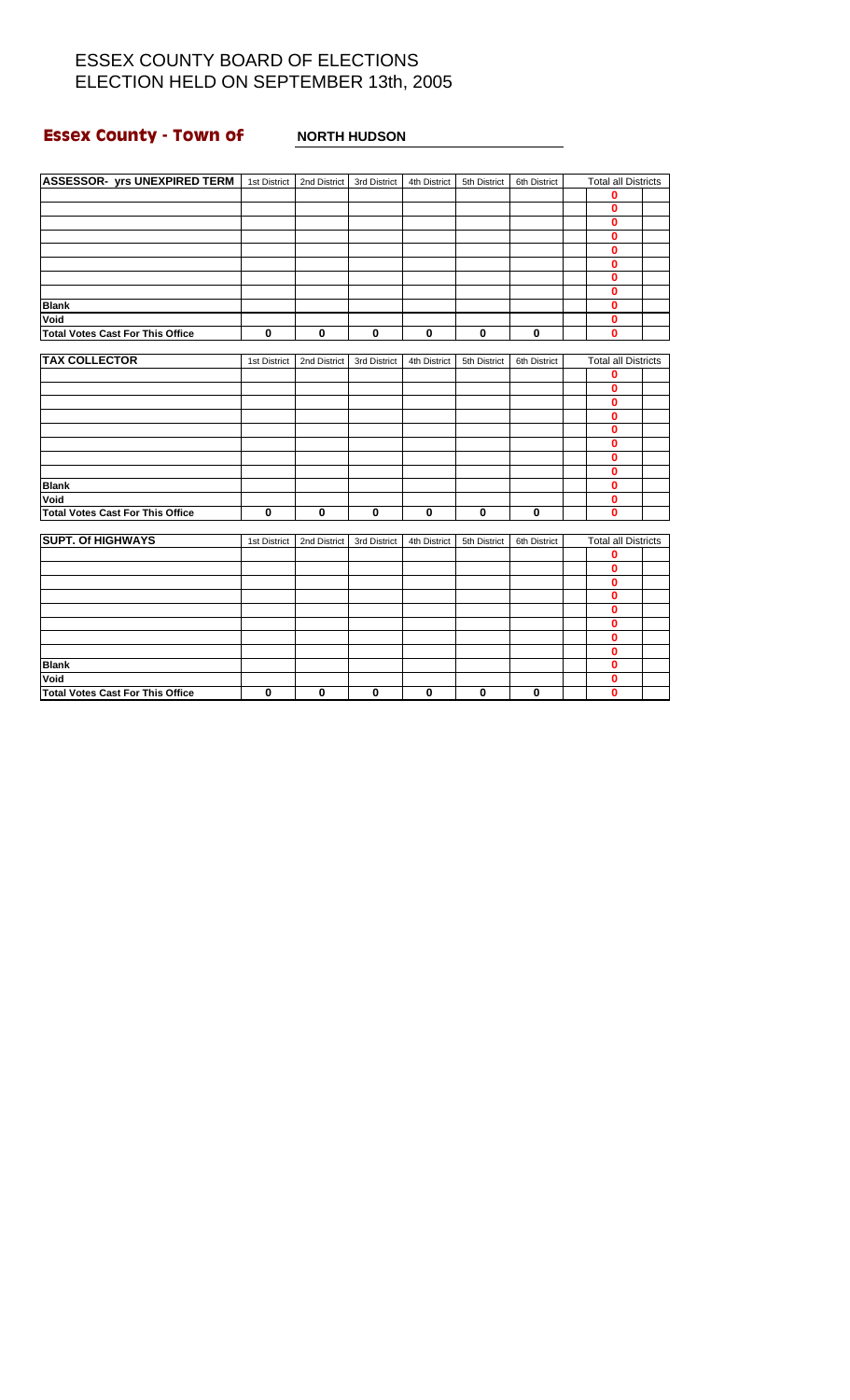#### **Essex County - Town of SCHROON**

| <b>SUPERVISOR</b>                                | 1st District        | 2nd District       | 3rd District | 4th District | 5th District | 6th District | <b>Total all Districts</b>        |  |
|--------------------------------------------------|---------------------|--------------------|--------------|--------------|--------------|--------------|-----------------------------------|--|
|                                                  |                     |                    |              |              |              |              | 0                                 |  |
|                                                  |                     |                    |              |              |              |              | 0                                 |  |
|                                                  |                     |                    |              |              |              |              | 0                                 |  |
|                                                  |                     |                    |              |              |              |              | 0<br>0                            |  |
|                                                  |                     |                    |              |              |              |              | 0                                 |  |
|                                                  |                     |                    |              |              |              |              | 0                                 |  |
| <b>Blank</b>                                     |                     |                    |              |              |              |              | 0<br>0                            |  |
| Void                                             |                     |                    |              |              |              |              | 0                                 |  |
| <b>Total Votes Cast For This Office</b>          | $\bf{0}$            | 0                  | 0            | 0            | 0            | 0            | 0                                 |  |
| <b>TOWN CLERK</b>                                | 1st District        | 2nd District       | 3rd District | 4th District | 5th District | 6th District | <b>Total all Districts</b>        |  |
|                                                  |                     |                    |              |              |              |              | 0                                 |  |
|                                                  |                     |                    |              |              |              |              | 0                                 |  |
|                                                  |                     |                    |              |              |              |              | 0                                 |  |
|                                                  |                     |                    |              |              |              |              | 0<br>$\bf{0}$                     |  |
|                                                  |                     |                    |              |              |              |              | 0                                 |  |
|                                                  |                     |                    |              |              |              |              | 0                                 |  |
| <b>Blank</b>                                     |                     |                    |              |              |              |              | 0<br>0                            |  |
| Void                                             |                     |                    |              |              |              |              | 0                                 |  |
| <b>Total Votes Cast For This Office</b>          | $\bf{0}$            | 0                  | 0            | 0            | 0            | 0            | $\bf{0}$                          |  |
|                                                  |                     |                    |              |              |              |              |                                   |  |
| <b>TOWN JUSTICE(FULL TERM)</b>                   | 1st District        | 2nd District       | 3rd District | 4th District | 5th District | 6th District | <b>Total all Districts</b><br>0   |  |
|                                                  |                     |                    |              |              |              |              | 0                                 |  |
|                                                  |                     |                    |              |              |              |              | 0                                 |  |
|                                                  |                     |                    |              |              |              |              | 0<br>0                            |  |
|                                                  |                     |                    |              |              |              |              | 0                                 |  |
|                                                  |                     |                    |              |              |              |              | 0                                 |  |
|                                                  |                     |                    |              |              |              |              | 0                                 |  |
| <b>Blank</b><br>Void                             |                     |                    |              |              |              |              | 0<br>0                            |  |
| <b>Total Votes Cast For This Office</b>          | 0                   | 0                  | 0            | 0            | $\pmb{0}$    | 0            | $\bf{0}$                          |  |
|                                                  |                     |                    |              |              |              |              |                                   |  |
| <b>COUNCILMEN(FULL TERM)</b><br>Donald C. Sage ® | 1st District<br>104 | 2nd District<br>90 | 3rd District | 4th District | 5th District | 6th District | <b>Total all Districts</b><br>194 |  |
| Roger M. Friedman ®                              | 124                 | 105                |              |              |              |              | 229                               |  |
| James W. Graves, Jr. ®                           | 97                  | 75                 |              |              |              |              | 172                               |  |
|                                                  |                     |                    |              |              |              |              | $\mathbf 0$                       |  |
|                                                  |                     |                    |              |              |              |              | U<br>0                            |  |
|                                                  |                     |                    |              |              |              |              | 0                                 |  |
|                                                  |                     |                    |              |              |              |              | $\bf{0}$                          |  |
| <b>Blank</b>                                     | 95                  | 100                |              |              |              |              | 195                               |  |
| Void<br><b>Total Votes Cast For This Office</b>  | 420                 | $\overline{370}$   | 0            | 0            | 0            | 0            | 0<br>790                          |  |
|                                                  |                     |                    |              |              |              |              |                                   |  |
| <b>COUNCILMEN(UNEXPIRED TERM)</b>                | 1st District        | 2nd District       | 3rd District | 4th District | 5th District | 6th District | <b>Total all Districts</b>        |  |
|                                                  |                     |                    |              |              |              |              | 0<br>$\bf{0}$                     |  |
|                                                  |                     |                    |              |              |              |              | 0                                 |  |
|                                                  |                     |                    |              |              |              |              | 0                                 |  |
|                                                  |                     |                    |              |              |              |              | 0<br>0                            |  |
|                                                  |                     |                    |              |              |              |              | 0                                 |  |
|                                                  |                     |                    |              |              |              |              | 0                                 |  |
| <b>Blank</b>                                     |                     |                    |              |              |              |              | 0                                 |  |
| Void<br><b>Total Votes Cast For This Office</b>  | $\bf{0}$            | 0                  | 0            | 0            | 0            | 0            | 0<br>0                            |  |
|                                                  |                     |                    |              |              |              |              |                                   |  |
| <b>ASSESSOR-4 yrs TERM</b>                       | 1st District        | 2nd District       | 3rd District | 4th District | 5th District | 6th District | <b>Total all Districts</b>        |  |
|                                                  |                     |                    |              |              |              |              | 0<br>0                            |  |
|                                                  |                     |                    |              |              |              |              | $\bf{0}$                          |  |
|                                                  |                     |                    |              |              |              |              | 0                                 |  |
|                                                  |                     |                    |              |              |              |              | 0                                 |  |
|                                                  |                     |                    |              |              |              |              | 0<br>0                            |  |
|                                                  |                     |                    |              |              |              |              | 0                                 |  |
| Blank                                            |                     |                    |              |              |              |              | 0                                 |  |
| Void                                             |                     |                    |              |              |              |              | 0                                 |  |
| <b>Total Votes Cast For This Office</b>          | $\pmb{0}$           | $\pmb{0}$          | 0            | $\pmb{0}$    | $\pmb{0}$    | 0            | 0                                 |  |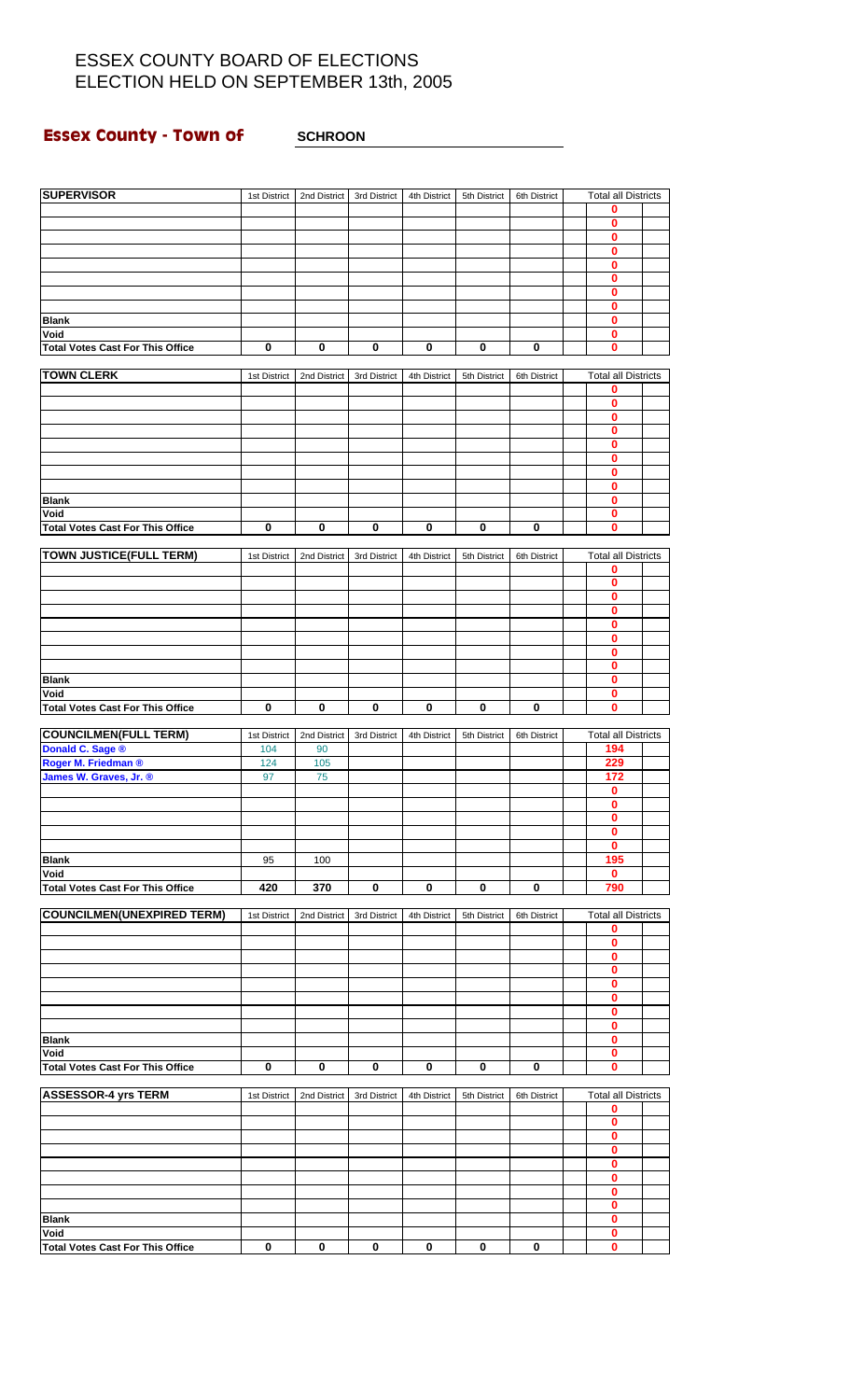# **Essex County - Town of** <br>**<u>SCHROON</u>**

| <b>ASSESSOR- yrs UNEXPIRED TERM</b> 1st District |                         | 2nd District | 3rd District | 4th District            | 5th District | 6th District            | <b>Total all Districts</b> |  |
|--------------------------------------------------|-------------------------|--------------|--------------|-------------------------|--------------|-------------------------|----------------------------|--|
|                                                  |                         |              |              |                         |              |                         | 0                          |  |
|                                                  |                         |              |              |                         |              |                         | $\bf{0}$                   |  |
|                                                  |                         |              |              |                         |              |                         | $\bf{0}$                   |  |
|                                                  |                         |              |              |                         |              |                         | $\mathbf 0$                |  |
|                                                  |                         |              |              |                         |              |                         | 0                          |  |
|                                                  |                         |              |              |                         |              |                         | 0                          |  |
|                                                  |                         |              |              |                         |              |                         | $\bf{0}$                   |  |
|                                                  |                         |              |              |                         |              |                         | $\bf{0}$                   |  |
| <b>Blank</b>                                     |                         |              |              |                         |              |                         | $\bf{0}$                   |  |
| Void                                             |                         |              |              |                         |              |                         | $\bf{0}$                   |  |
| <b>Total Votes Cast For This Office</b>          | $\overline{\mathbf{0}}$ | 0            | 0            | $\overline{\mathbf{0}}$ | $\bf{0}$     | $\overline{\mathbf{0}}$ | $\bf{0}$                   |  |
|                                                  |                         |              |              |                         |              |                         |                            |  |
| <b>TAX COLLECTOR</b>                             | 1st District            | 2nd District | 3rd District | 4th District            | 5th District | 6th District            | <b>Total all Districts</b> |  |
|                                                  |                         |              |              |                         |              |                         | 0                          |  |
|                                                  |                         |              |              |                         |              |                         | 0                          |  |
|                                                  |                         |              |              |                         |              |                         | $\mathbf{0}$               |  |
|                                                  |                         |              |              |                         |              |                         | $\bf{0}$                   |  |
|                                                  |                         |              |              |                         |              |                         | $\bf{0}$                   |  |
|                                                  |                         |              |              |                         |              |                         | 0                          |  |
|                                                  |                         |              |              |                         |              |                         | 0                          |  |
|                                                  |                         |              |              |                         |              |                         | 0                          |  |
| <b>Blank</b>                                     |                         |              |              |                         |              |                         | $\bf{0}$                   |  |
| Void                                             |                         |              |              |                         |              |                         | $\mathbf 0$                |  |
| <b>Total Votes Cast For This Office</b>          | $\bf{0}$                | $\bf{0}$     | $\bf{0}$     | $\bf{0}$                | $\mathbf 0$  | $\mathbf 0$             | $\bf{0}$                   |  |
| <b>SUPT. Of HIGHWAYS</b>                         | 1st District            | 2nd District | 3rd District | 4th District            | 5th District | 6th District            | <b>Total all Districts</b> |  |
|                                                  |                         |              |              |                         |              |                         | $\bf{0}$                   |  |
|                                                  |                         |              |              |                         |              |                         | $\mathbf 0$                |  |
|                                                  |                         |              |              |                         |              |                         | $\mathbf{0}$               |  |
|                                                  |                         |              |              |                         |              |                         | $\mathbf{0}$               |  |
|                                                  |                         |              |              |                         |              |                         | $\mathbf{0}$               |  |
|                                                  |                         |              |              |                         |              |                         | $\bf{0}$                   |  |
|                                                  |                         |              |              |                         |              |                         | $\bf{0}$                   |  |
|                                                  |                         |              |              |                         |              |                         | $\mathbf{0}$               |  |
| <b>Blank</b>                                     |                         |              |              |                         |              |                         | $\bf{0}$                   |  |
| Void                                             |                         |              |              |                         |              |                         | $\mathbf 0$                |  |
| <b>Total Votes Cast For This Office</b>          | 0                       | 0            | 0            | 0                       | $\bf{0}$     | $\mathbf 0$             | $\bf{0}$                   |  |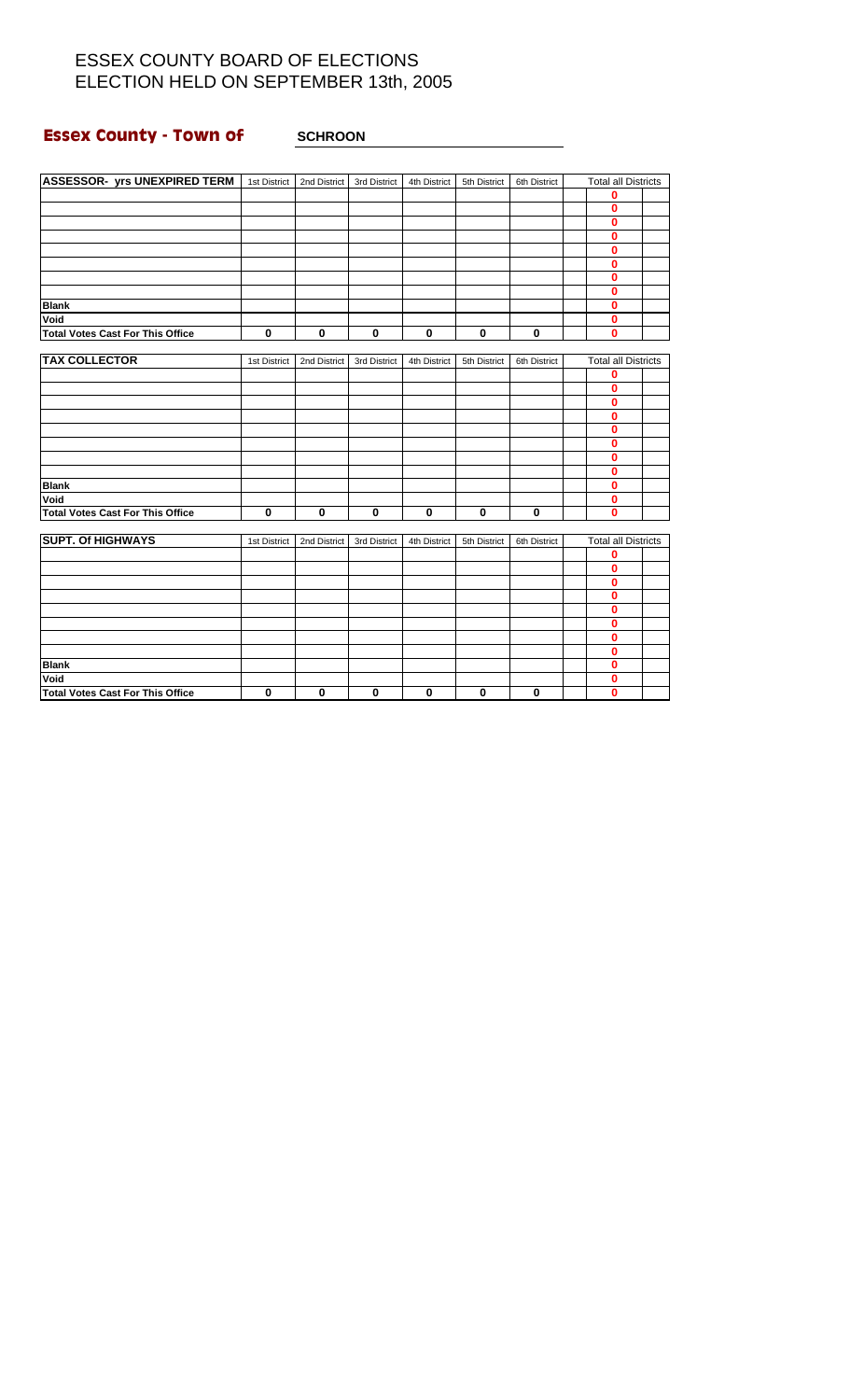#### **Essex County - Town of**  $\qquad$  **ST. ARMAND**

| <b>SUPERVISOR</b>                               | 1st District | 2nd District | 3rd District | 4th District | 5th District | 6th District | <b>Total all Districts</b>      |  |
|-------------------------------------------------|--------------|--------------|--------------|--------------|--------------|--------------|---------------------------------|--|
|                                                 |              |              |              |              |              |              | 0                               |  |
|                                                 |              |              |              |              |              |              | 0                               |  |
|                                                 |              |              |              |              |              |              | 0<br>0                          |  |
|                                                 |              |              |              |              |              |              | 0                               |  |
|                                                 |              |              |              |              |              |              | 0                               |  |
|                                                 |              |              |              |              |              |              | 0                               |  |
| <b>Blank</b>                                    |              |              |              |              |              |              | 0<br>0                          |  |
| Void                                            |              |              |              |              |              |              | 0                               |  |
| <b>Total Votes Cast For This Office</b>         | $\bf{0}$     | 0            | 0            | 0            | 0            | 0            | 0                               |  |
| <b>TOWN CLERK</b>                               | 1st District | 2nd District | 3rd District | 4th District | 5th District | 6th District | <b>Total all Districts</b>      |  |
|                                                 |              |              |              |              |              |              | 0                               |  |
|                                                 |              |              |              |              |              |              | 0<br>0                          |  |
|                                                 |              |              |              |              |              |              | 0                               |  |
|                                                 |              |              |              |              |              |              | 0                               |  |
|                                                 |              |              |              |              |              |              | 0                               |  |
|                                                 |              |              |              |              |              |              | 0<br>0                          |  |
| <b>Blank</b>                                    |              |              |              |              |              |              | 0                               |  |
| Void                                            |              |              |              |              |              |              | 0                               |  |
| <b>Total Votes Cast For This Office</b>         | $\bf{0}$     | $\mathbf 0$  | 0            | $\bf{0}$     | $\pmb{0}$    | $\mathbf 0$  | 0                               |  |
| <b>TOWN JUSTICE(FULL TERM)</b>                  | 1st District | 2nd District | 3rd District | 4th District | 5th District | 6th District | <b>Total all Districts</b>      |  |
| <b>Sheridan C. Swinyer ®</b>                    | 90           |              |              |              |              |              | 90                              |  |
| <b>Russell G. Slingerland ®</b>                 | 86           |              |              |              |              |              | 86<br>0                         |  |
|                                                 |              |              |              |              |              |              | 0                               |  |
|                                                 |              |              |              |              |              |              | 0                               |  |
|                                                 |              |              |              |              |              |              | 0<br>0                          |  |
|                                                 |              |              |              |              |              |              | 0                               |  |
| <b>Blank</b>                                    | 18           |              |              |              |              |              | 18                              |  |
| Void<br><b>Total Votes Cast For This Office</b> | 194          | $\bf{0}$     | $\bf{0}$     | 0            | $\bf{0}$     | $\mathbf 0$  | $\bf{0}$<br>194                 |  |
|                                                 |              |              |              |              |              |              |                                 |  |
| <b>COUNCILMEN(FULL TERM)</b>                    | 1st District | 2nd District | 3rd District | 4th District | 5th District | 6th District | <b>Total all Districts</b><br>0 |  |
|                                                 |              |              |              |              |              |              | 0                               |  |
|                                                 |              |              |              |              |              |              | 0                               |  |
|                                                 |              |              |              |              |              |              | 0                               |  |
|                                                 |              |              |              |              |              |              | 0<br>$\bf{0}$                   |  |
|                                                 |              |              |              |              |              |              | 0                               |  |
|                                                 |              |              |              |              |              |              | 0                               |  |
| <b>Blank</b><br>Void                            |              |              |              |              |              |              | 0<br>0                          |  |
| <b>Total Votes Cast For This Office</b>         | 0            | 0            | 0            | 0            | $\pmb{0}$    | 0            | 0                               |  |
|                                                 |              |              |              |              |              |              |                                 |  |
| <b>COUNCILMEN(UNEXPIRED TERM)</b>               | 1st District | 2nd District | 3rd District | 4th District | 5th District | 6th District | <b>Total all Districts</b><br>0 |  |
|                                                 |              |              |              |              |              |              | 0                               |  |
|                                                 |              |              |              |              |              |              | 0                               |  |
|                                                 |              |              |              |              |              |              | 0<br>0                          |  |
|                                                 |              |              |              |              |              |              | 0                               |  |
|                                                 |              |              |              |              |              |              | 0                               |  |
| <b>Blank</b>                                    |              |              |              |              |              |              | 0<br>0                          |  |
| Void                                            |              |              |              |              |              |              | 0                               |  |
| <b>Total Votes Cast For This Office</b>         | 0            | 0            | 0            | 0            | 0            | 0            | 0                               |  |
| <b>ASSESSOR-4 yrs TERM</b>                      | 1st District | 2nd District | 3rd District | 4th District | 5th District | 6th District | <b>Total all Districts</b>      |  |
|                                                 |              |              |              |              |              |              | 0                               |  |
|                                                 |              |              |              |              |              |              | 0                               |  |
|                                                 |              |              |              |              |              |              | 0<br>0                          |  |
|                                                 |              |              |              |              |              |              | 0                               |  |
|                                                 |              |              |              |              |              |              | 0                               |  |
|                                                 |              |              |              |              |              |              | 0<br>0                          |  |
| <b>Blank</b>                                    |              |              |              |              |              |              | 0                               |  |
| Void                                            |              |              |              |              |              |              | 0                               |  |
| <b>Total Votes Cast For This Office</b>         | 0            | 0            | 0            | 0            | 0            | 0            | 0                               |  |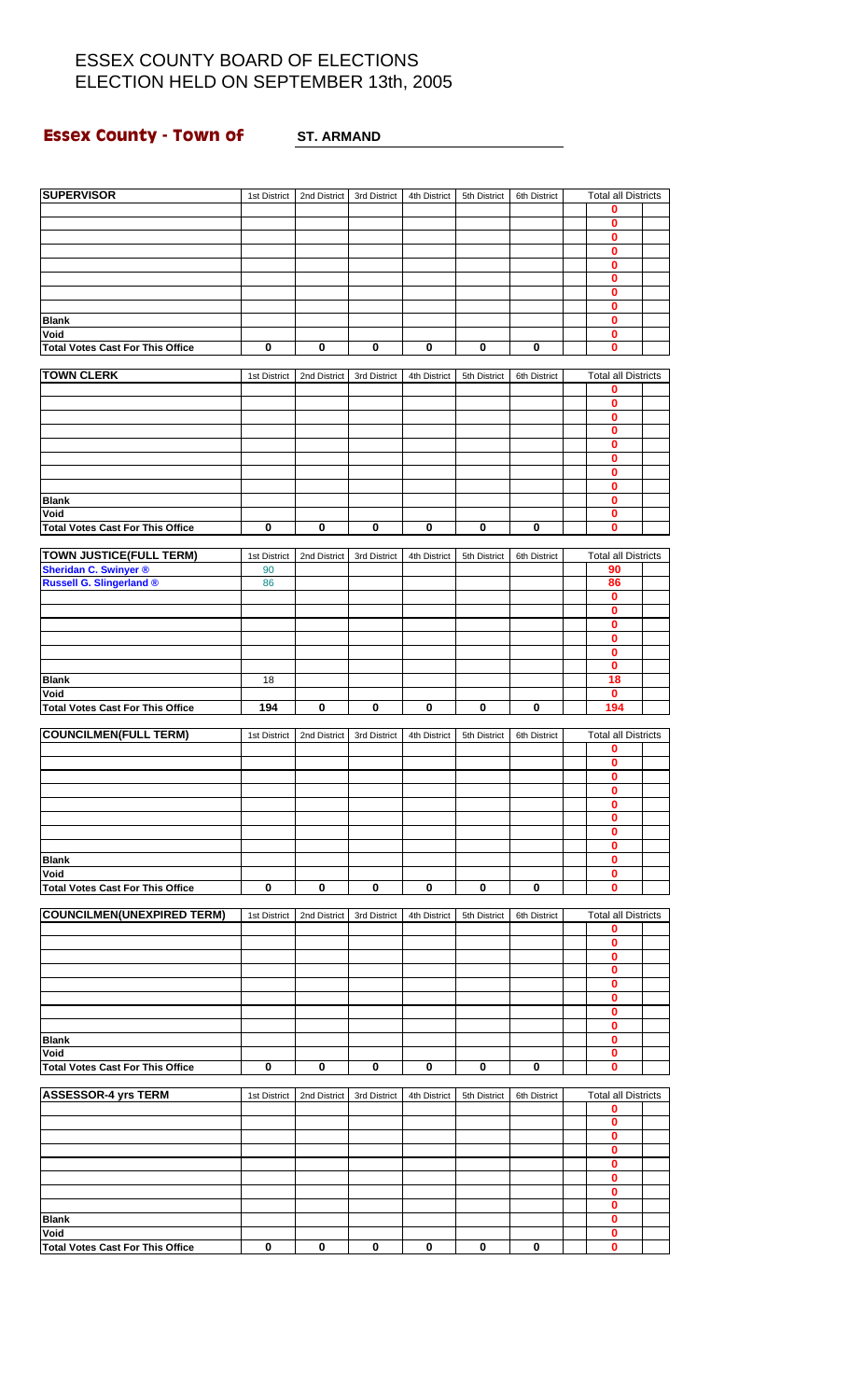#### **Essex County - Town of ST. ARMAND**

| <b>ASSESSOR- yrs UNEXPIRED TERM</b>     | 1st District | 2nd District | 3rd District | 4th District | 5th District | 6th District | <b>Total all Districts</b> |  |
|-----------------------------------------|--------------|--------------|--------------|--------------|--------------|--------------|----------------------------|--|
|                                         |              |              |              |              |              |              | 0                          |  |
|                                         |              |              |              |              |              |              | $\bf{0}$                   |  |
|                                         |              |              |              |              |              |              | 0                          |  |
|                                         |              |              |              |              |              |              | $\bf{0}$                   |  |
|                                         |              |              |              |              |              |              | 0                          |  |
|                                         |              |              |              |              |              |              | $\bf{0}$                   |  |
|                                         |              |              |              |              |              |              | $\bf{0}$                   |  |
|                                         |              |              |              |              |              |              | $\bf{0}$                   |  |
| <b>Blank</b>                            |              |              |              |              |              |              | $\mathbf 0$                |  |
| Void                                    |              |              |              |              |              |              | $\mathbf 0$                |  |
| <b>Total Votes Cast For This Office</b> | 0            | $\bf{0}$     | $\bf{0}$     | $\bf{0}$     | $\bf{0}$     | $\mathbf 0$  | 0                          |  |
|                                         |              |              |              |              |              |              |                            |  |
| <b>TAX COLLECTOR</b>                    | 1st District | 2nd District | 3rd District | 4th District | 5th District | 6th District | <b>Total all Districts</b> |  |
|                                         |              |              |              |              |              |              | 0                          |  |
|                                         |              |              |              |              |              |              | $\bf{0}$                   |  |
|                                         |              |              |              |              |              |              | $\bf{0}$                   |  |
|                                         |              |              |              |              |              |              | $\bf{0}$                   |  |
|                                         |              |              |              |              |              |              | 0                          |  |
|                                         |              |              |              |              |              |              | $\bf{0}$                   |  |
|                                         |              |              |              |              |              |              | 0                          |  |
|                                         |              |              |              |              |              |              | $\mathbf 0$                |  |
| <b>Blank</b>                            |              |              |              |              |              |              | 0                          |  |
| Void                                    |              |              |              |              |              |              | 0                          |  |
| <b>Total Votes Cast For This Office</b> | 0            | $\bf{0}$     | $\bf{0}$     | $\pmb{0}$    | $\bf{0}$     | $\mathbf 0$  | $\bf{0}$                   |  |
| <b>SUPT. Of HIGHWAYS</b>                | 1st District | 2nd District | 3rd District | 4th District | 5th District | 6th District | <b>Total all Districts</b> |  |
|                                         |              |              |              |              |              |              | $\bf{0}$                   |  |
|                                         |              |              |              |              |              |              | $\bf{0}$                   |  |
|                                         |              |              |              |              |              |              | $\bf{0}$                   |  |
|                                         |              |              |              |              |              |              | 0                          |  |
|                                         |              |              |              |              |              |              | $\bf{0}$                   |  |
|                                         |              |              |              |              |              |              | $\bf{0}$                   |  |
|                                         |              |              |              |              |              |              | $\bf{0}$                   |  |
|                                         |              |              |              |              |              |              | $\bf{0}$                   |  |
| <b>Blank</b>                            |              |              |              |              |              |              | $\bf{0}$                   |  |
| Void                                    |              |              |              |              |              |              | $\bf{0}$                   |  |
| <b>Total Votes Cast For This Office</b> | 0            | 0            | $\mathbf 0$  | 0            | $\bf{0}$     | $\mathbf 0$  | 0                          |  |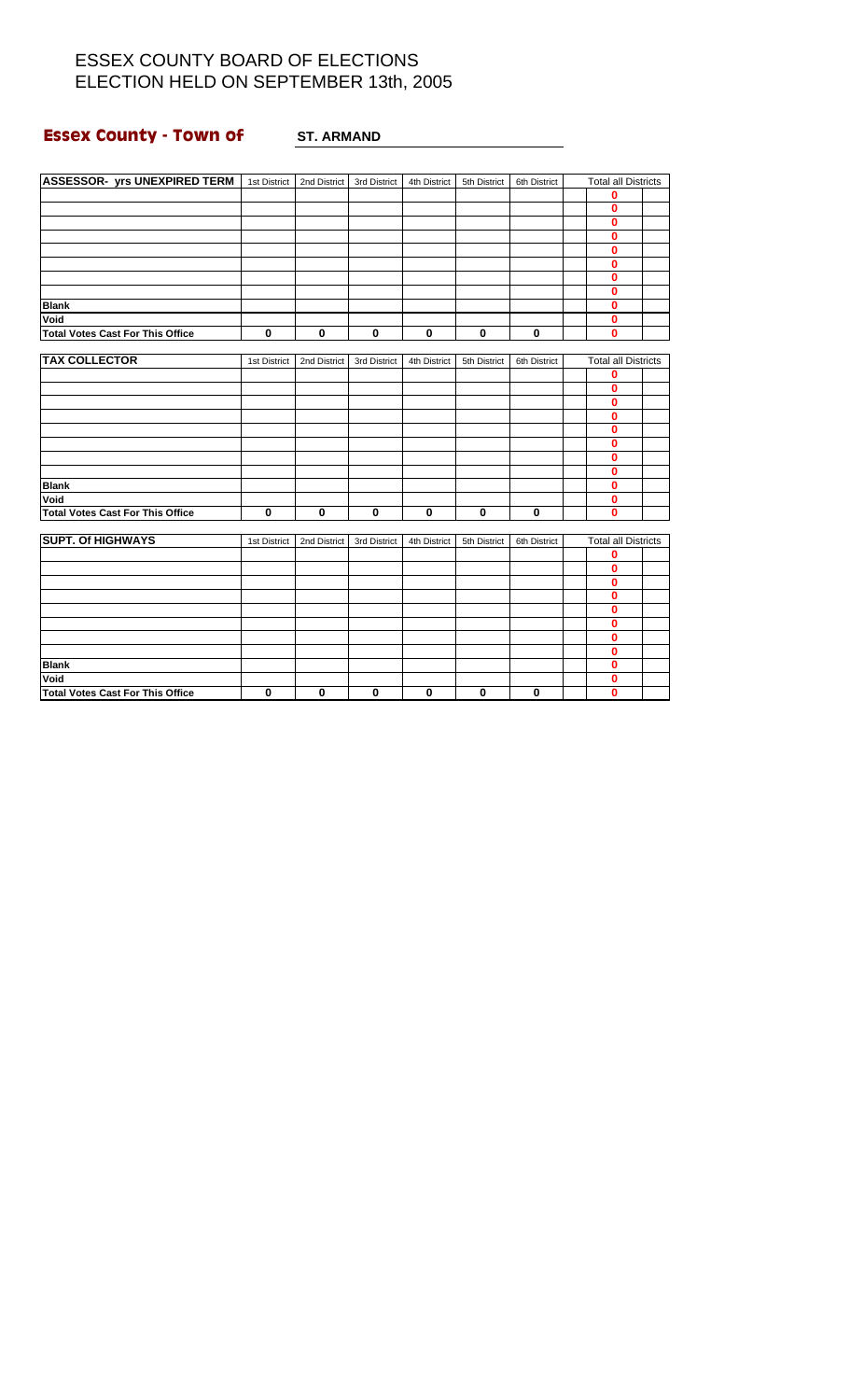# **Essex County - Town of TICONDEROGA**

| <b>SUPERVISOR</b>                                   | 1st District | 2nd District | 3rd District | 4th District | 5th District | 6th District | <b>Total all Districts</b> |  |
|-----------------------------------------------------|--------------|--------------|--------------|--------------|--------------|--------------|----------------------------|--|
|                                                     |              |              |              |              |              |              | 0                          |  |
|                                                     |              |              |              |              |              |              | 0                          |  |
|                                                     |              |              |              |              |              |              | 0<br>0                     |  |
|                                                     |              |              |              |              |              |              | 0                          |  |
|                                                     |              |              |              |              |              |              | 0                          |  |
|                                                     |              |              |              |              |              |              | 0                          |  |
| <b>Blank</b>                                        |              |              |              |              |              |              | 0<br>0                     |  |
| Void                                                |              |              |              |              |              |              | 0                          |  |
| <b>Total Votes Cast For This Office</b>             | 0            | 0            | 0            | 0            | 0            | 0            | 0                          |  |
| <b>TOWN CLERK</b>                                   | 1st District | 2nd District | 3rd District | 4th District | 5th District | 6th District | <b>Total all Districts</b> |  |
|                                                     |              |              |              |              |              |              | 0                          |  |
|                                                     |              |              |              |              |              |              | 0                          |  |
|                                                     |              |              |              |              |              |              | 0<br>0                     |  |
|                                                     |              |              |              |              |              |              | 0                          |  |
|                                                     |              |              |              |              |              |              | 0                          |  |
|                                                     |              |              |              |              |              |              | 0<br>0                     |  |
| <b>Blank</b>                                        |              |              |              |              |              |              | 0                          |  |
| Void                                                |              |              |              |              |              |              | 0                          |  |
| <b>Total Votes Cast For This Office</b>             | $\bf{0}$     | 0            | 0            | 0            | 0            | 0            | 0                          |  |
| <b>TOWN JUSTICE(FULL TERM)</b>                      | 1st District | 2nd District | 3rd District | 4th District | 5th District | 6th District | <b>Total all Districts</b> |  |
|                                                     |              |              |              |              |              |              | 0                          |  |
|                                                     |              |              |              |              |              |              | 0<br>0                     |  |
|                                                     |              |              |              |              |              |              | 0                          |  |
|                                                     |              |              |              |              |              |              | 0                          |  |
|                                                     |              |              |              |              |              |              | 0<br>0                     |  |
|                                                     |              |              |              |              |              |              | 0                          |  |
| <b>Blank</b>                                        |              |              |              |              |              |              | 0                          |  |
| Void                                                |              |              |              |              |              |              | 0                          |  |
| <b>Total Votes Cast For This Office</b>             | 0            | $\bf{0}$     | $\bf{0}$     | 0            | $\mathbf 0$  | $\mathbf 0$  | $\bf{0}$                   |  |
| <b>COUNCILMEN(FULL TERM)</b>                        | 1st District | 2nd District | 3rd District | 4th District | 5th District | 6th District | <b>Total all Districts</b> |  |
| Robert G. Thatcher ®                                | 49           | 73           | 56           | 44           | 34           | 46           | 302                        |  |
| <b>Steven W. Whitford ®</b><br>Joseph E. Michalak ® | 53<br>50     | 50<br>59     | 47<br>45     | 61<br>51     | 36<br>43     | 49<br>39     | 296<br>287                 |  |
|                                                     |              |              |              |              |              |              | $\mathbf 0$                |  |
|                                                     |              |              |              |              |              |              | 0                          |  |
|                                                     |              |              |              |              |              |              | $\bf{0}$<br>0              |  |
|                                                     |              |              |              |              |              |              | 0                          |  |
| <b>Blank</b>                                        | 38           | 54           | 60           | 58           | 27           | 42           | 279                        |  |
| Void                                                |              |              |              |              |              |              | $\mathbf 0$                |  |
| <b>Total Votes Cast For This Office</b>             | 190          | 236          | 208          | 214          | 140          | 176          | 1164                       |  |
| <b>COUNCILMEN(UNEXPIRED TERM)</b>                   | 1st District | 2nd District | 3rd District | 4th District | 5th District | 6th District | <b>Total all Districts</b> |  |
|                                                     |              |              |              |              |              |              | 0<br>0                     |  |
|                                                     |              |              |              |              |              |              | 0                          |  |
|                                                     |              |              |              |              |              |              | 0                          |  |
|                                                     |              |              |              |              |              |              | 0                          |  |
|                                                     |              |              |              |              |              |              | 0<br>0                     |  |
|                                                     |              |              |              |              |              |              | 0                          |  |
| <b>Blank</b>                                        |              |              |              |              |              |              | 0                          |  |
| Void<br><b>Total Votes Cast For This Office</b>     | 0            | 0            | 0            | 0            | 0            | 0            | 0<br>0                     |  |
|                                                     |              |              |              |              |              |              |                            |  |
| <b>ASSESSOR-4 yrs TERM</b>                          | 1st District | 2nd District | 3rd District | 4th District | 5th District | 6th District | <b>Total all Districts</b> |  |
|                                                     |              |              |              |              |              |              | 0<br>0                     |  |
|                                                     |              |              |              |              |              |              | 0                          |  |
|                                                     |              |              |              |              |              |              | 0                          |  |
|                                                     |              |              |              |              |              |              | 0                          |  |
|                                                     |              |              |              |              |              |              | 0<br>0                     |  |
|                                                     |              |              |              |              |              |              | 0                          |  |
| <b>Blank</b>                                        |              |              |              |              |              |              | 0                          |  |
| Void<br><b>Total Votes Cast For This Office</b>     | 0            | 0            | 0            | 0            | 0            | 0            | 0<br>0                     |  |
|                                                     |              |              |              |              |              |              |                            |  |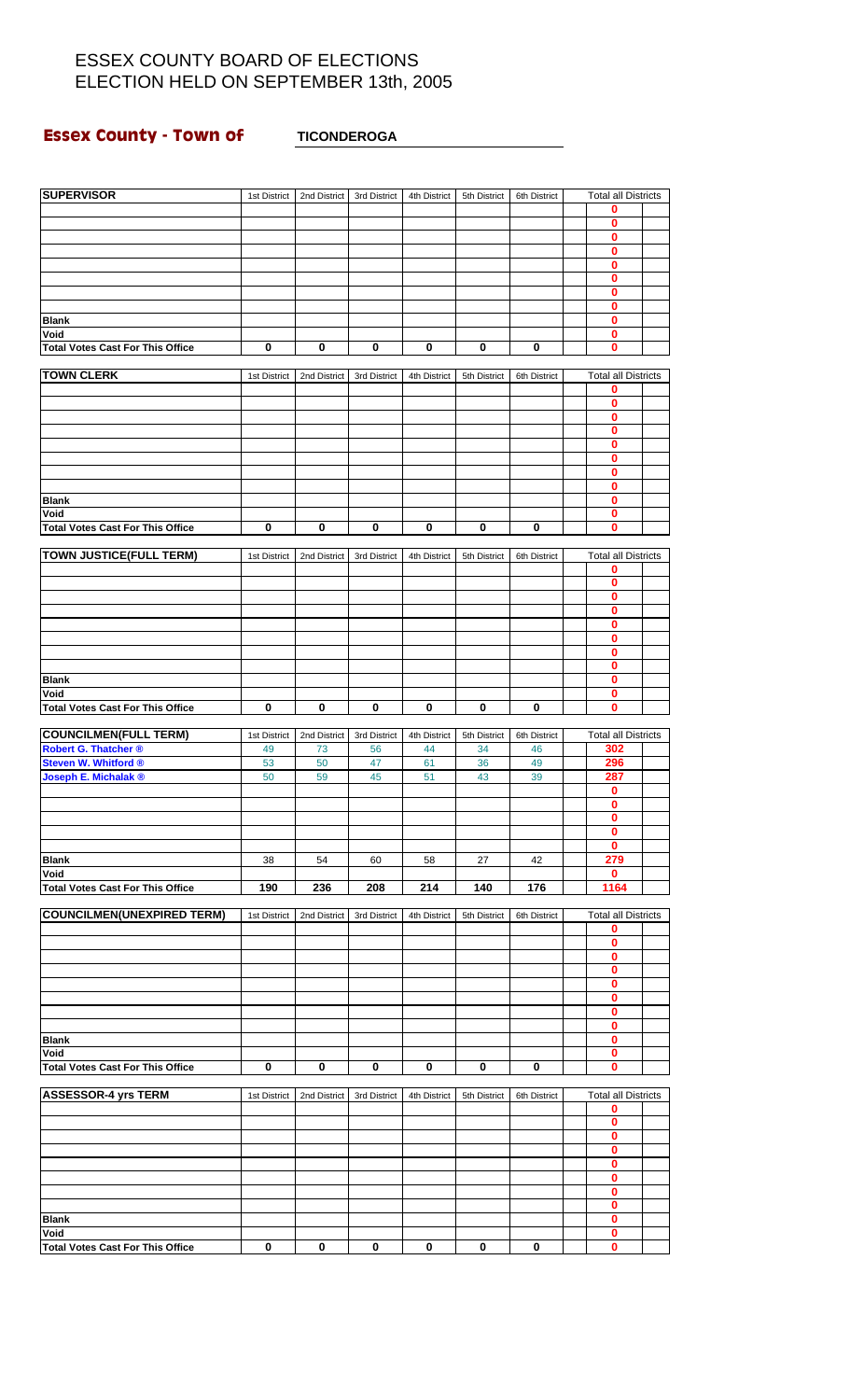#### **Essex County - Town of TICONDEROGA**

| <b>ASSESSOR- yrs UNEXPIRED TERM</b> 1st District |              | 2nd District | 3rd District | 4th District | 5th District | 6th District | <b>Total all Districts</b> |  |
|--------------------------------------------------|--------------|--------------|--------------|--------------|--------------|--------------|----------------------------|--|
|                                                  |              |              |              |              |              |              | 0                          |  |
|                                                  |              |              |              |              |              |              | $\bf{0}$                   |  |
|                                                  |              |              |              |              |              |              | $\bf{0}$                   |  |
|                                                  |              |              |              |              |              |              | $\bf{0}$                   |  |
|                                                  |              |              |              |              |              |              | 0                          |  |
|                                                  |              |              |              |              |              |              | 0                          |  |
|                                                  |              |              |              |              |              |              | $\bf{0}$                   |  |
|                                                  |              |              |              |              |              |              | $\bf{0}$                   |  |
| <b>Blank</b>                                     |              |              |              |              |              |              | $\bf{0}$                   |  |
| Void                                             |              |              |              |              |              |              | $\bf{0}$                   |  |
| <b>Total Votes Cast For This Office</b>          | 0            | $\bf{0}$     | $\mathbf 0$  | $\mathbf 0$  | $\mathbf 0$  | $\mathbf 0$  | $\mathbf{0}$               |  |
| <b>TAX COLLECTOR</b>                             | 1st District | 2nd District | 3rd District | 4th District | 5th District | 6th District | <b>Total all Districts</b> |  |
|                                                  |              |              |              |              |              |              | 0                          |  |
|                                                  |              |              |              |              |              |              | $\bf{0}$                   |  |
|                                                  |              |              |              |              |              |              | $\bf{0}$                   |  |
|                                                  |              |              |              |              |              |              | $\bf{0}$                   |  |
|                                                  |              |              |              |              |              |              | $\bf{0}$                   |  |
|                                                  |              |              |              |              |              |              | $\bf{0}$                   |  |
|                                                  |              |              |              |              |              |              | $\bf{0}$                   |  |
|                                                  |              |              |              |              |              |              | $\bf{0}$                   |  |
| <b>Blank</b>                                     |              |              |              |              |              |              | $\mathbf 0$                |  |
| Void                                             |              |              |              |              |              |              | 0                          |  |
| <b>Total Votes Cast For This Office</b>          | 0            | $\mathbf 0$  | $\bf{0}$     | $\bf{0}$     | $\mathbf 0$  | $\mathbf 0$  | $\bf{0}$                   |  |
| <b>SUPT. Of HIGHWAYS</b>                         |              |              |              |              |              |              | <b>Total all Districts</b> |  |
|                                                  | 1st District | 2nd District | 3rd District | 4th District | 5th District | 6th District | 0                          |  |
|                                                  |              |              |              |              |              |              | $\bf{0}$                   |  |
|                                                  |              |              |              |              |              |              | $\mathbf{0}$               |  |
|                                                  |              |              |              |              |              |              | 0                          |  |
|                                                  |              |              |              |              |              |              | 0                          |  |
|                                                  |              |              |              |              |              |              | $\bf{0}$                   |  |
|                                                  |              |              |              |              |              |              | $\bf{0}$                   |  |
|                                                  |              |              |              |              |              |              | $\bf{0}$                   |  |
| <b>Blank</b>                                     |              |              |              |              |              |              | 0                          |  |
| Void                                             |              |              |              |              |              |              | $\mathbf 0$                |  |
| <b>Total Votes Cast For This Office</b>          | 0            | 0            | $\mathbf 0$  | 0            | $\bf{0}$     | $\mathbf 0$  | 0                          |  |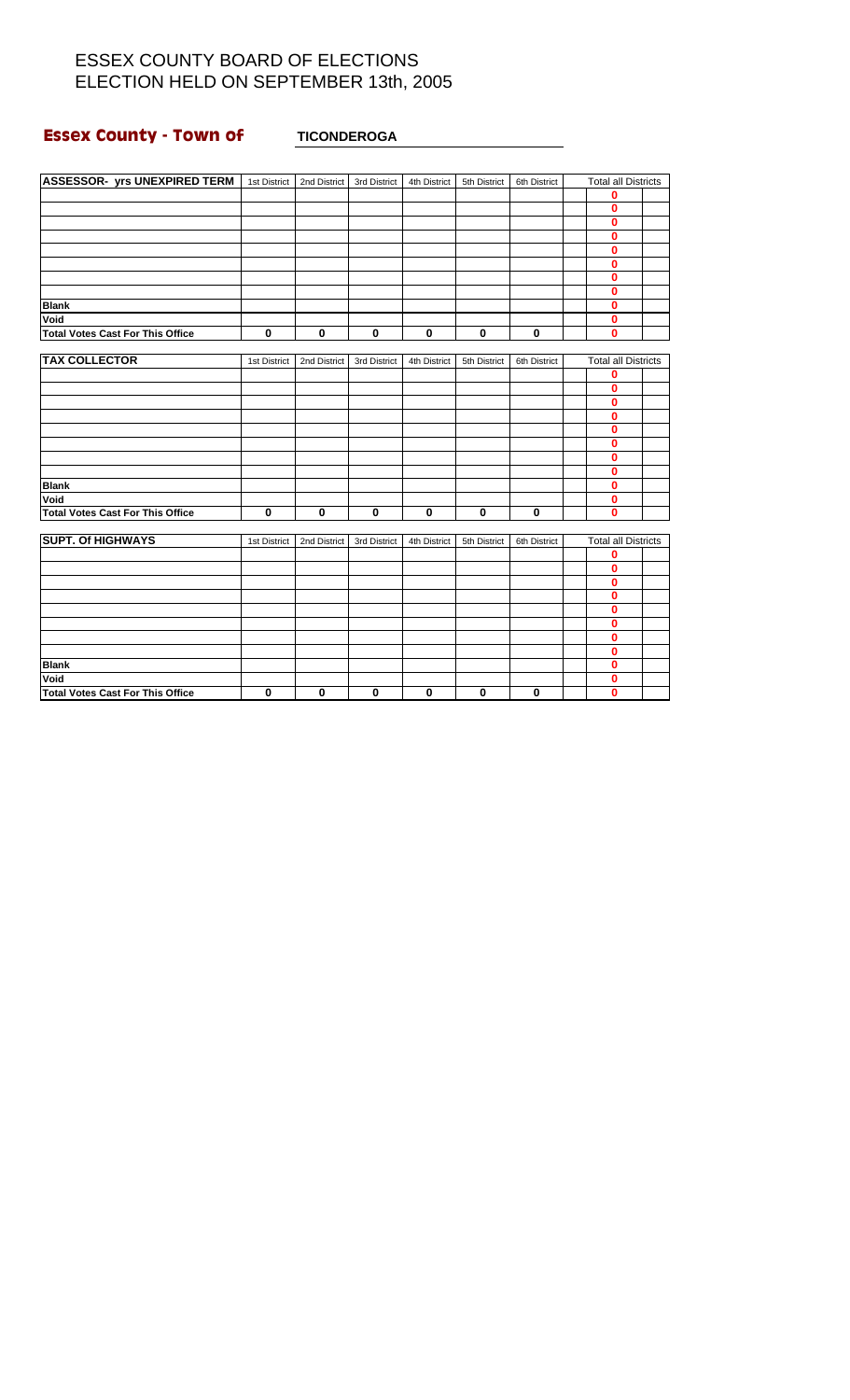# **Essex County - Town of WESTPORT MESTER AND RESPONDENT ASSESSMENT ASSESSMENT ASSESSMENT ASSESSMENT ASSESSMENT ASSESSMENT ASSESSMENT ASSESSMENT ASSESSMENT ASSESSMENT ASSESSMENT ASSESSMENT ASSESSMENT ASSESSMENT ASSESSMENT AS**

| <b>SUPERVISOR</b>                       | 1st District                   | 2nd District       | 3rd District | 4th District | 5th District | 6th District | <b>Total all Districts</b>       |  |
|-----------------------------------------|--------------------------------|--------------------|--------------|--------------|--------------|--------------|----------------------------------|--|
|                                         |                                |                    |              |              |              |              | 0                                |  |
|                                         |                                |                    |              |              |              |              | 0<br>0                           |  |
|                                         |                                |                    |              |              |              |              | 0                                |  |
|                                         |                                |                    |              |              |              |              | 0                                |  |
|                                         |                                |                    |              |              |              |              | 0                                |  |
|                                         |                                |                    |              |              |              |              | O<br>0                           |  |
| <b>Blank</b>                            |                                |                    |              |              |              |              | 0                                |  |
| Void                                    |                                |                    |              |              |              |              | 0                                |  |
| <b>Total Votes Cast For This Office</b> | $\bf{0}$                       | 0                  | $\bf{0}$     | $\pmb{0}$    | $\bf{0}$     | $\bf{0}$     | 0                                |  |
| <b>TOWN CLERK</b>                       | 1st District                   |                    |              |              |              | 6th District | <b>Total all Districts</b>       |  |
|                                         |                                | 2nd District       | 3rd District | 4th District | 5th District |              | 0                                |  |
|                                         |                                |                    |              |              |              |              | 0                                |  |
|                                         |                                |                    |              |              |              |              | 0                                |  |
|                                         |                                |                    |              |              |              |              | 0<br>0                           |  |
|                                         |                                |                    |              |              |              |              | 0                                |  |
|                                         |                                |                    |              |              |              |              | 0                                |  |
|                                         |                                |                    |              |              |              |              | 0                                |  |
| <b>Blank</b><br>Void                    |                                |                    |              |              |              |              | 0                                |  |
| <b>Total Votes Cast For This Office</b> | 0                              | 0                  | 0            | 0            | 0            | 0            | 0<br>0                           |  |
|                                         |                                |                    |              |              |              |              |                                  |  |
| <b>TOWN JUSTICE(FULL TERM)</b>          | 1st District                   | 2nd District       | 3rd District | 4th District | 5th District | 6th District | <b>Total all Districts</b>       |  |
|                                         |                                |                    |              |              |              |              | 0                                |  |
|                                         |                                |                    |              |              |              |              | 0<br>0                           |  |
|                                         |                                |                    |              |              |              |              | 0                                |  |
|                                         |                                |                    |              |              |              |              | 0                                |  |
|                                         |                                |                    |              |              |              |              | 0                                |  |
|                                         |                                |                    |              |              |              |              | 0<br>0                           |  |
| <b>Blank</b>                            |                                |                    |              |              |              |              | 0                                |  |
| Void                                    |                                |                    |              |              |              |              | 0                                |  |
| <b>Total Votes Cast For This Office</b> | $\bf{0}$                       | 0                  | 0            | $\bf{0}$     | $\mathbf 0$  | 0            | 0                                |  |
| <b>COUNCILMEN(FULL TERM)</b>            |                                |                    |              |              |              |              |                                  |  |
| Daniel R. Linder ®                      | 1st District<br>$\overline{7}$ | 2nd District<br>56 | 3rd District | 4th District | 5th District | 6th District | <b>Total all Districts</b><br>63 |  |
| <b>Timothy Sherman ®</b>                | 23                             | 95                 |              |              |              |              | 118                              |  |
| Donald L. McIntyre ®                    | 32                             | 144                |              |              |              |              | 176                              |  |
| George W. King ®                        | 17                             | 85                 |              |              |              |              | 102                              |  |
|                                         |                                |                    |              |              |              |              | 0<br>0                           |  |
|                                         |                                |                    |              |              |              |              | 0                                |  |
|                                         |                                |                    |              |              |              |              | 0                                |  |
| <b>Blank</b><br>Void                    | 23                             | 94                 |              |              |              |              | 117                              |  |
| <b>Total Votes Cast For This Office</b> | 102                            | 474                | 0            | 0            | $\bf{0}$     | 0            | 0<br>576                         |  |
|                                         |                                |                    |              |              |              |              |                                  |  |
| <b>COUNCILMEN(UNEXPIRED TERM)</b>       | 1st District                   | 2nd District       | 3rd District | 4th District | 5th District | 6th District | <b>Total all Districts</b>       |  |
|                                         |                                |                    |              |              |              |              | 0                                |  |
|                                         |                                |                    |              |              |              |              | 0<br>0                           |  |
|                                         |                                |                    |              |              |              |              | 0                                |  |
|                                         |                                |                    |              |              |              |              | 0                                |  |
|                                         |                                |                    |              |              |              |              | 0                                |  |
|                                         |                                |                    |              |              |              |              | 0<br>0                           |  |
| <b>Blank</b>                            |                                |                    |              |              |              |              | 0                                |  |
| Void                                    |                                |                    |              |              |              |              | 0                                |  |
| <b>Total Votes Cast For This Office</b> | 0                              | 0                  | 0            | 0            | 0            | 0            | 0                                |  |
| <b>ASSESSOR-4 yrs TERM</b>              | 1st District                   | 2nd District       | 3rd District | 4th District | 5th District | 6th District | <b>Total all Districts</b>       |  |
|                                         |                                |                    |              |              |              |              | 0                                |  |
|                                         |                                |                    |              |              |              |              | 0                                |  |
|                                         |                                |                    |              |              |              |              | 0                                |  |
|                                         |                                |                    |              |              |              |              | 0<br>0                           |  |
|                                         |                                |                    |              |              |              |              | 0                                |  |
|                                         |                                |                    |              |              |              |              | 0                                |  |
|                                         |                                |                    |              |              |              |              | 0                                |  |
| <b>Blank</b><br>Void                    |                                |                    |              |              |              |              | 0<br>0                           |  |
| <b>Total Votes Cast For This Office</b> | $\bf{0}$                       | $\bf{0}$           | $\mathbf 0$  | $\bf{0}$     | 0            | $\mathbf 0$  | 0                                |  |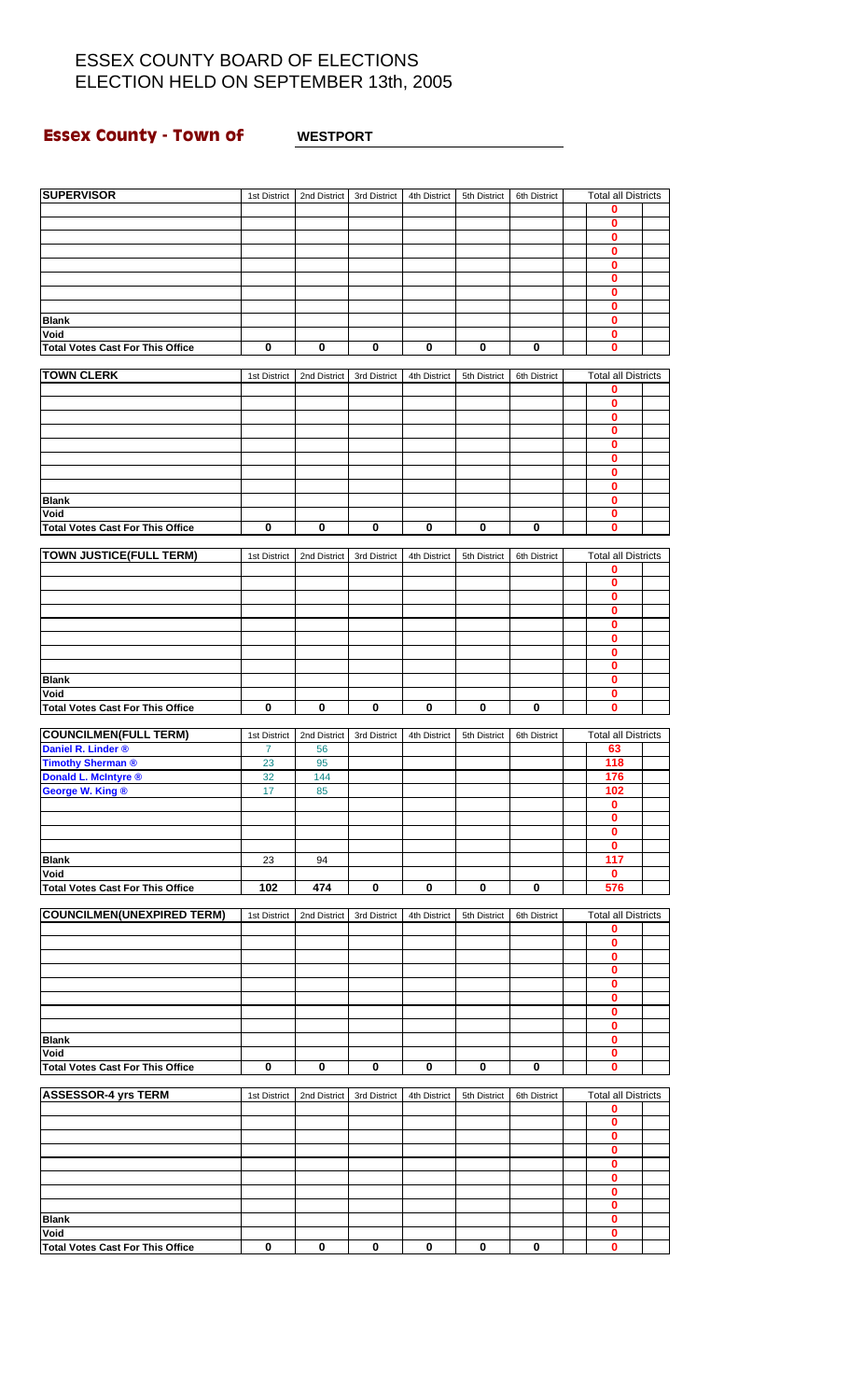#### **Essex County - Town of WESTPORT**

| <b>ASSESSOR- yrs UNEXPIRED TERM</b> 1st District |              | 2nd District | 3rd District | 4th District | 5th District | 6th District | <b>Total all Districts</b> |  |
|--------------------------------------------------|--------------|--------------|--------------|--------------|--------------|--------------|----------------------------|--|
|                                                  |              |              |              |              |              |              | 0                          |  |
|                                                  |              |              |              |              |              |              | $\bf{0}$                   |  |
|                                                  |              |              |              |              |              |              | $\bf{0}$                   |  |
|                                                  |              |              |              |              |              |              | $\bf{0}$                   |  |
|                                                  |              |              |              |              |              |              | 0                          |  |
|                                                  |              |              |              |              |              |              | 0                          |  |
|                                                  |              |              |              |              |              |              | $\bf{0}$                   |  |
|                                                  |              |              |              |              |              |              | $\bf{0}$                   |  |
| <b>Blank</b>                                     |              |              |              |              |              |              | $\bf{0}$                   |  |
| Void                                             |              |              |              |              |              |              | $\bf{0}$                   |  |
| <b>Total Votes Cast For This Office</b>          | 0            | $\bf{0}$     | $\mathbf 0$  | $\bf{0}$     | $\mathbf 0$  | $\mathbf 0$  | $\mathbf{0}$               |  |
| <b>TAX COLLECTOR</b>                             | 1st District | 2nd District | 3rd District | 4th District | 5th District | 6th District | <b>Total all Districts</b> |  |
|                                                  |              |              |              |              |              |              | 0                          |  |
|                                                  |              |              |              |              |              |              | $\bf{0}$                   |  |
|                                                  |              |              |              |              |              |              | $\bf{0}$                   |  |
|                                                  |              |              |              |              |              |              | $\bf{0}$                   |  |
|                                                  |              |              |              |              |              |              | $\bf{0}$                   |  |
|                                                  |              |              |              |              |              |              | $\bf{0}$                   |  |
|                                                  |              |              |              |              |              |              | $\bf{0}$                   |  |
|                                                  |              |              |              |              |              |              | $\bf{0}$                   |  |
| <b>Blank</b>                                     |              |              |              |              |              |              | $\mathbf 0$                |  |
| Void                                             |              |              |              |              |              |              | 0                          |  |
| <b>Total Votes Cast For This Office</b>          | 0            | $\mathbf 0$  | $\bf{0}$     | $\bf{0}$     | $\mathbf 0$  | $\mathbf 0$  | $\bf{0}$                   |  |
| <b>SUPT. Of HIGHWAYS</b>                         |              |              |              |              |              |              | <b>Total all Districts</b> |  |
|                                                  | 1st District | 2nd District | 3rd District | 4th District | 5th District | 6th District | 0                          |  |
|                                                  |              |              |              |              |              |              | $\bf{0}$                   |  |
|                                                  |              |              |              |              |              |              | $\mathbf{0}$               |  |
|                                                  |              |              |              |              |              |              | 0                          |  |
|                                                  |              |              |              |              |              |              | 0                          |  |
|                                                  |              |              |              |              |              |              | $\bf{0}$                   |  |
|                                                  |              |              |              |              |              |              | $\bf{0}$                   |  |
|                                                  |              |              |              |              |              |              | $\bf{0}$                   |  |
| <b>Blank</b>                                     |              |              |              |              |              |              | 0                          |  |
| Void                                             |              |              |              |              |              |              | $\mathbf 0$                |  |
| <b>Total Votes Cast For This Office</b>          | 0            | 0            | $\mathbf 0$  | 0            | $\bf{0}$     | $\mathbf 0$  | 0                          |  |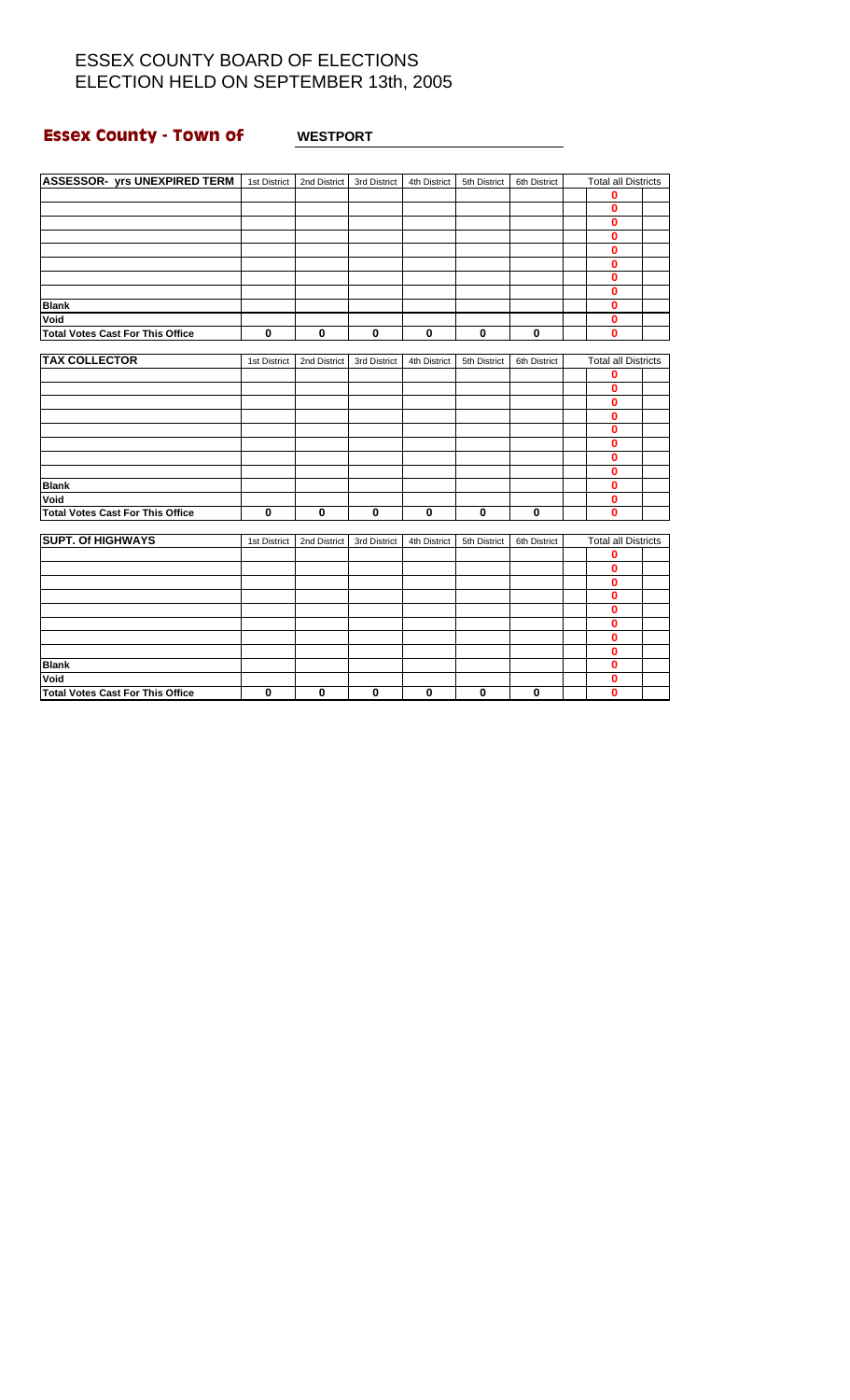# **Essex County - Town of WILMINGTON MILMING ASSESSMENT ASSESSMENT ASSESSMENT ASSESSMENT ASSESSMENT ASSESSMENT ASSESSMENT ASSESSMENT ASSESSMENT ASSESSMENT ASSESSMENT ASSESSMENT ASSESSMENT ASSESSMENT ASSESSMENT ASSESSMENT ASS**

| <b>SUPERVISOR</b>                               | 1st District            | 2nd District | 3rd District | 4th District | 5th District | 6th District | <b>Total all Districts</b>      |  |
|-------------------------------------------------|-------------------------|--------------|--------------|--------------|--------------|--------------|---------------------------------|--|
|                                                 |                         |              |              |              |              |              | 0                               |  |
|                                                 |                         |              |              |              |              |              | 0<br>0                          |  |
|                                                 |                         |              |              |              |              |              | 0                               |  |
|                                                 |                         |              |              |              |              |              | 0                               |  |
|                                                 |                         |              |              |              |              |              | 0<br>0                          |  |
|                                                 |                         |              |              |              |              |              | 0                               |  |
| <b>Blank</b>                                    |                         |              |              |              |              |              | 0                               |  |
| Void                                            |                         |              |              |              |              |              | 0                               |  |
| <b>Total Votes Cast For This Office</b>         | 0                       | 0            | 0            | $\pmb{0}$    | 0            | 0            | 0                               |  |
| <b>TOWN CLERK</b>                               | 1st District            | 2nd District | 3rd District | 4th District | 5th District | 6th District | <b>Total all Districts</b>      |  |
|                                                 |                         |              |              |              |              |              | 0                               |  |
|                                                 |                         |              |              |              |              |              | 0                               |  |
|                                                 |                         |              |              |              |              |              | 0<br>0                          |  |
|                                                 |                         |              |              |              |              |              | 0                               |  |
|                                                 |                         |              |              |              |              |              | 0                               |  |
|                                                 |                         |              |              |              |              |              | 0                               |  |
| <b>Blank</b>                                    |                         |              |              |              |              |              | 0<br>0                          |  |
| Void                                            |                         |              |              |              |              |              | 0                               |  |
| <b>Total Votes Cast For This Office</b>         | 0                       | 0            | 0            | 0            | $\mathbf 0$  | 0            | 0                               |  |
|                                                 |                         |              |              |              |              |              |                                 |  |
| <b>TOWN JUSTICE(FULL TERM)</b>                  | 1st District            | 2nd District | 3rd District | 4th District | 5th District | 6th District | <b>Total all Districts</b><br>0 |  |
|                                                 |                         |              |              |              |              |              | 0                               |  |
|                                                 |                         |              |              |              |              |              | 0                               |  |
|                                                 |                         |              |              |              |              |              | 0                               |  |
|                                                 |                         |              |              |              |              |              | 0<br>0                          |  |
|                                                 |                         |              |              |              |              |              | 0                               |  |
|                                                 |                         |              |              |              |              |              | 0                               |  |
| <b>Blank</b>                                    |                         |              |              |              |              |              | 0                               |  |
| Void<br><b>Total Votes Cast For This Office</b> | $\overline{\mathbf{0}}$ | $\bf{0}$     | 0            | $\bf{0}$     | $\bf{0}$     | 0            | 0<br>O                          |  |
|                                                 |                         |              |              |              |              |              |                                 |  |
| <b>COUNCILMEN(FULL TERM)</b>                    | 1st District            | 2nd District | 3rd District | 4th District | 5th District | 6th District | <b>Total all Districts</b>      |  |
| <b>Katrina Weber ®</b><br>Dawn M. Stevens ®     | 98<br>172               |              |              |              |              |              | 98<br>172                       |  |
| <b>Wesley Gonyea®</b>                           | 100                     |              |              |              |              |              | 100                             |  |
| <b>August Augenthaler ®</b>                     | 42                      |              |              |              |              |              | 42                              |  |
|                                                 |                         |              |              |              |              |              | o<br>0                          |  |
|                                                 |                         |              |              |              |              |              | 0                               |  |
|                                                 |                         |              |              |              |              |              | 0                               |  |
| <b>Blank</b>                                    | 92                      |              |              |              |              |              | 92                              |  |
| Void<br><b>Total Votes Cast For This Office</b> | 504                     | 0            | 0            | 0            | 0            | 0            | 0<br>504                        |  |
|                                                 |                         |              |              |              |              |              |                                 |  |
| <b>COUNCILMEN(UNEXPIRED TERM)</b>               | 1st District            | 2nd District | 3rd District | 4th District | 5th District | 6th District | <b>Total all Districts</b>      |  |
|                                                 |                         |              |              |              |              |              | 0                               |  |
|                                                 |                         |              |              |              |              |              | 0<br>0                          |  |
|                                                 |                         |              |              |              |              |              | 0                               |  |
|                                                 |                         |              |              |              |              |              | 0                               |  |
|                                                 |                         |              |              |              |              |              | 0<br>0                          |  |
|                                                 |                         |              |              |              |              |              | 0                               |  |
| <b>Blank</b>                                    |                         |              |              |              |              |              | 0                               |  |
| Void                                            |                         |              |              |              |              |              | 0                               |  |
| <b>Total Votes Cast For This Office</b>         | 0                       | $\bf{0}$     | $\mathbf 0$  | $\pmb{0}$    | $\bf{0}$     | $\pmb{0}$    | O                               |  |
| <b>ASSESSOR-4 yrs TERM</b>                      | 1st District            | 2nd District | 3rd District | 4th District | 5th District | 6th District | <b>Total all Districts</b>      |  |
|                                                 |                         |              |              |              |              |              | 0                               |  |
|                                                 |                         |              |              |              |              |              | 0<br>0                          |  |
|                                                 |                         |              |              |              |              |              | 0                               |  |
|                                                 |                         |              |              |              |              |              | 0                               |  |
|                                                 |                         |              |              |              |              |              | 0                               |  |
|                                                 |                         |              |              |              |              |              | 0                               |  |
| <b>Blank</b>                                    |                         |              |              |              |              |              | 0<br>0                          |  |
| Void                                            |                         |              |              |              |              |              | 0                               |  |
| <b>Total Votes Cast For This Office</b>         | 0                       | 0            | 0            | 0            | 0            | 0            | 0                               |  |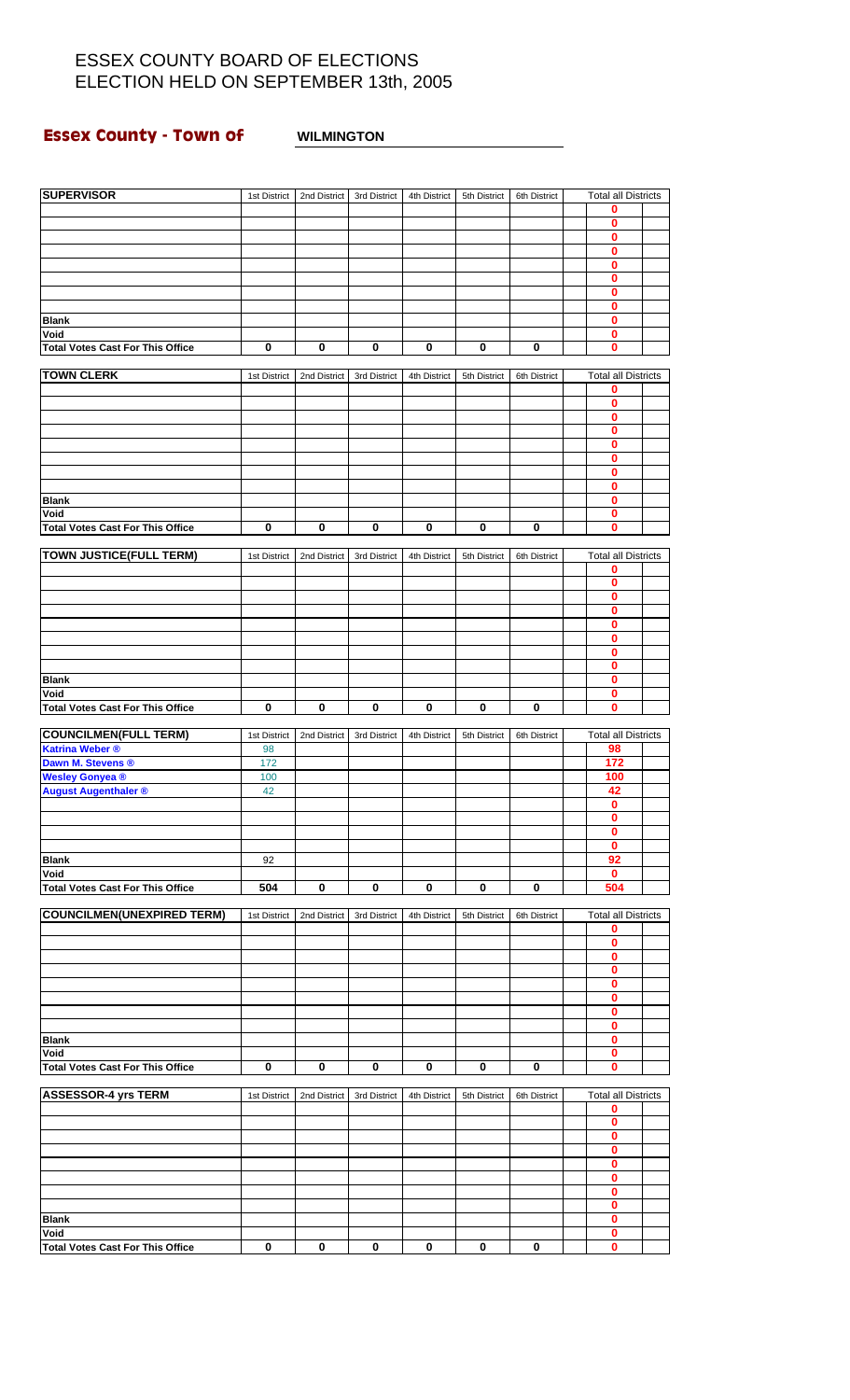#### **Essex County - Town of WILMINGTON**

| <b>ASSESSOR- yrs UNEXPIRED TERM</b>     | 1st District | 2nd District | 3rd District | 4th District | 5th District | 6th District | <b>Total all Districts</b> |  |
|-----------------------------------------|--------------|--------------|--------------|--------------|--------------|--------------|----------------------------|--|
|                                         |              |              |              |              |              |              | $\mathbf 0$                |  |
|                                         |              |              |              |              |              |              | $\bf{0}$                   |  |
|                                         |              |              |              |              |              |              | $\bf{0}$                   |  |
|                                         |              |              |              |              |              |              | $\bf{0}$                   |  |
|                                         |              |              |              |              |              |              | $\bf{0}$                   |  |
|                                         |              |              |              |              |              |              | $\bf{0}$                   |  |
|                                         |              |              |              |              |              |              | $\bf{0}$                   |  |
|                                         |              |              |              |              |              |              | $\bf{0}$                   |  |
| <b>Blank</b>                            |              |              |              |              |              |              | $\bf{0}$                   |  |
| Void                                    |              |              |              |              |              |              | $\bf{0}$                   |  |
| <b>Total Votes Cast For This Office</b> | 0            | $\bf{0}$     | $\mathbf 0$  | $\pmb{0}$    | $\mathbf 0$  | $\bf{0}$     | $\bf{0}$                   |  |
|                                         |              |              |              |              |              |              |                            |  |
| <b>TAX COLLECTOR</b>                    | 1st District | 2nd District | 3rd District | 4th District | 5th District | 6th District | <b>Total all Districts</b> |  |
|                                         |              |              |              |              |              |              | $\bf{0}$                   |  |
|                                         |              |              |              |              |              |              | $\bf{0}$                   |  |
|                                         |              |              |              |              |              |              | $\bf{0}$                   |  |
|                                         |              |              |              |              |              |              | $\bf{0}$                   |  |
|                                         |              |              |              |              |              |              | $\bf{0}$                   |  |
|                                         |              |              |              |              |              |              | $\bf{0}$                   |  |
|                                         |              |              |              |              |              |              | $\bf{0}$                   |  |
|                                         |              |              |              |              |              |              | $\bf{0}$                   |  |
| <b>Blank</b>                            |              |              |              |              |              |              | $\bf{0}$                   |  |
| Void                                    |              |              |              |              |              |              | $\mathbf 0$                |  |
| <b>Total Votes Cast For This Office</b> | 0            | $\bf{0}$     | $\bf{0}$     | $\bf{0}$     | $\mathbf 0$  | $\bf{0}$     | $\mathbf{0}$               |  |
|                                         |              |              |              |              |              |              |                            |  |
| <b>SUPT. Of HIGHWAYS</b>                | 1st District | 2nd District | 3rd District | 4th District | 5th District | 6th District | <b>Total all Districts</b> |  |
| <b>Robert Guynup ®</b>                  | 110          |              |              |              |              |              | 110                        |  |
| <b>Marcel Bruce ®</b>                   | 133          |              |              |              |              |              | 133                        |  |
|                                         |              |              |              |              |              |              | $\mathbf 0$                |  |
|                                         |              |              |              |              |              |              | $\mathbf{0}$               |  |
|                                         |              |              |              |              |              |              | $\mathbf{0}$               |  |
|                                         |              |              |              |              |              |              | $\mathbf{0}$               |  |
|                                         |              |              |              |              |              |              | $\mathbf{0}$               |  |
|                                         |              |              |              |              |              |              | $\mathbf{0}$               |  |
| <b>Blank</b>                            | 9            |              |              |              |              |              | 9                          |  |
| Void                                    |              |              |              |              |              |              | $\overline{\mathbf{0}}$    |  |

**Total Votes Cast For This Office 252 0 0 0 0 0 252**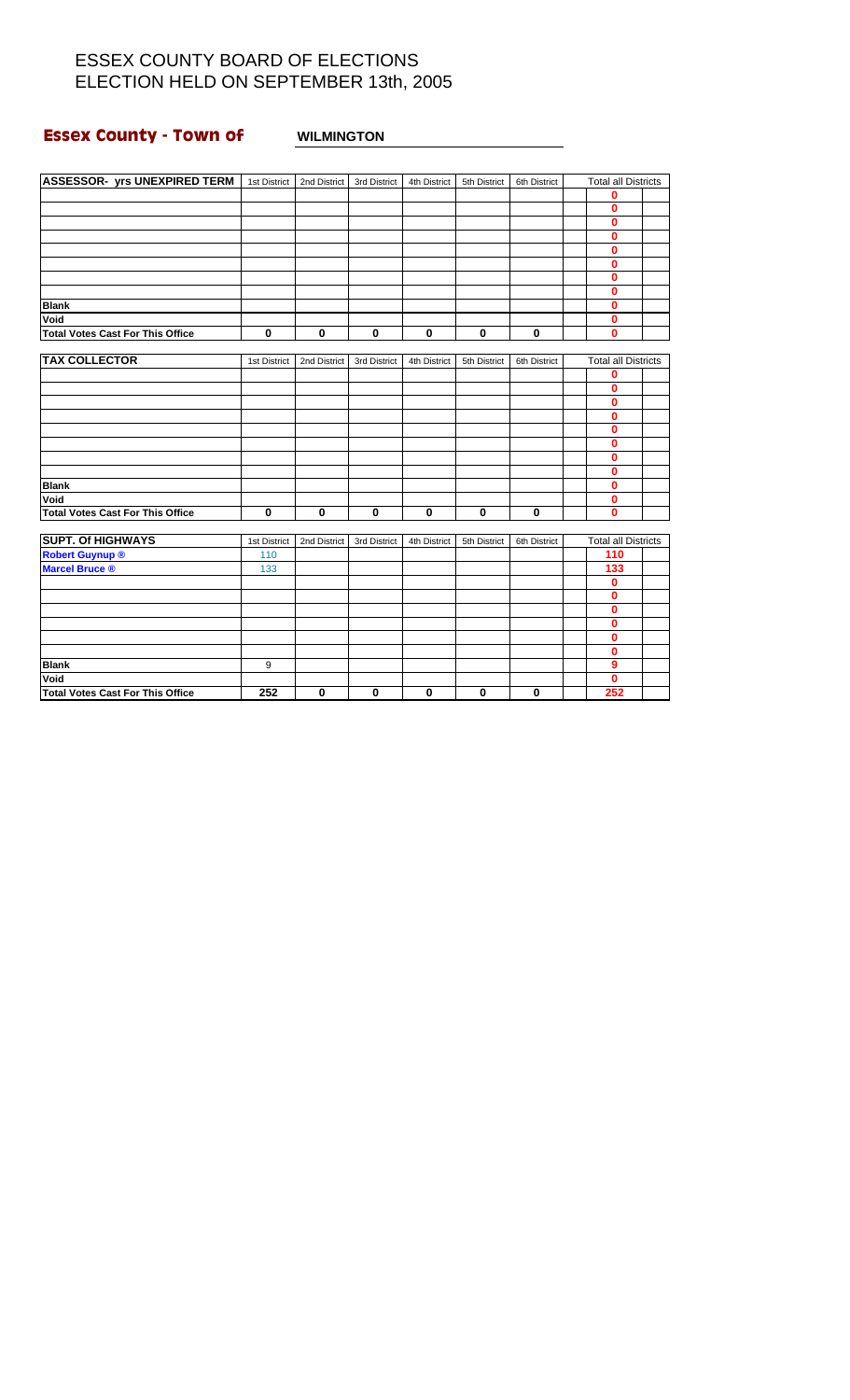|                        | <b>COUNTY JUDGE - REPUBLICAN PARTY</b>      |                        |                 |                                             | <b>COUNTY JUDGE - CONSERVATIVE PARTY</b> |  |                                             |                  |                   |                     |                                |               |  |
|------------------------|---------------------------------------------|------------------------|-----------------|---------------------------------------------|------------------------------------------|--|---------------------------------------------|------------------|-------------------|---------------------|--------------------------------|---------------|--|
| <b>TOWN NAME</b>       | <b>WHOLE NUMBER OF VOTES</b><br><b>CAST</b> | Meyer<br>മ്<br>Richard | ⊛<br>Republican | Ronald J. Briggs<br>Republican <sup>®</sup> | <b>BLANKS</b>                            |  | <b>WHOLE NUMBER OF VOTES</b><br><b>CAST</b> | Richard B. Meyer | ⊚<br>Conservative | J. Briggs<br>Ronald | $\circledcirc$<br>Conservative | <b>BLANKS</b> |  |
| <b>CHESTERFIELD</b>    | 195                                         | 58                     |                 | 108                                         | 29                                       |  | 195                                         | 3                |                   | 3                   |                                | 189           |  |
| <b>CROWN POINT</b>     | 239                                         | 154                    |                 | 65                                          | 20                                       |  | 229                                         | 1                |                   | $\bf{0}$            |                                | 228           |  |
| <b>ELIZABETHTOWN</b>   | 256                                         | 161                    |                 | 74                                          | 21                                       |  | 234                                         | 5                |                   | 3                   |                                | 226           |  |
| <b>ESSEX</b>           | 127                                         | 85                     |                 | 39                                          | 3                                        |  | 75                                          | 1                |                   | $\bf{0}$            |                                | 74            |  |
| <b>JAY</b>             | 203                                         | 102                    |                 | 97                                          | 4                                        |  | 192                                         | 0                |                   | $\overline{2}$      |                                | 190           |  |
| <b>KEENE</b>           | 262                                         | 75                     |                 | 175                                         | 12                                       |  | 241                                         | 1                |                   |                     |                                | 239           |  |
| <b>LEWIS</b>           | 391                                         | 231                    |                 | 116                                         | 44                                       |  | 368                                         | 3                |                   |                     |                                | 364           |  |
| <b>MINERVA</b>         | 315                                         | 74                     |                 | 59                                          | 182                                      |  | 303                                         | 1                |                   | 0                   |                                | 302           |  |
| <b>MORIAH</b>          | 1149                                        | 616                    |                 | 426                                         | 107                                      |  | 1065                                        | 1                |                   |                     |                                | 1063          |  |
| <b>NEWCOMB</b>         | 166                                         | 31                     |                 | 24                                          | 111                                      |  | 160                                         | $\bf{0}$         |                   | 0                   |                                | 160           |  |
| <b>NORTH ELBA</b>      | 873                                         | 392                    |                 | 423                                         | 58                                       |  | 830                                         | 9                |                   | 11                  |                                | 810           |  |
| <b>NORTH HUDSON</b>    | 80                                          | 48                     |                 | 24                                          | 8                                        |  | 78                                          | 1                |                   | $\bf{0}$            |                                | 77            |  |
| <b>SCHROON</b>         | 395                                         | 186                    |                 | 154                                         | 55                                       |  | 377                                         | 5                |                   | 0                   |                                | 372           |  |
| <b>ST. ARMAND</b>      | 194                                         | 139                    |                 | 45                                          | 10                                       |  | 189                                         | 5                |                   | 0                   |                                | 184           |  |
| <b>TICONDEROGA</b>     | 582                                         | 260                    |                 | 270                                         | 52                                       |  | 546                                         | 0                |                   |                     |                                | 545           |  |
| <b>WESTPORT</b>        | 288                                         | 168                    |                 | 100                                         | 20                                       |  | 224                                         | 0                |                   |                     |                                | 223           |  |
| <b>WILLSBORO</b>       | 246                                         | 132                    |                 | 85                                          | 29                                       |  | 225                                         | 1                |                   | $\bf{0}$            |                                | 224           |  |
| <b>WILMINGTON</b>      | 252                                         | 108                    |                 | 93                                          | 51                                       |  | 241                                         | 7                |                   | 10                  |                                | 224           |  |
| <b>COUNTY OF ESSEX</b> | 6213                                        | 3020                   |                 | 2377                                        | 816                                      |  | 5772                                        | 44               |                   | 34                  |                                | 5694          |  |